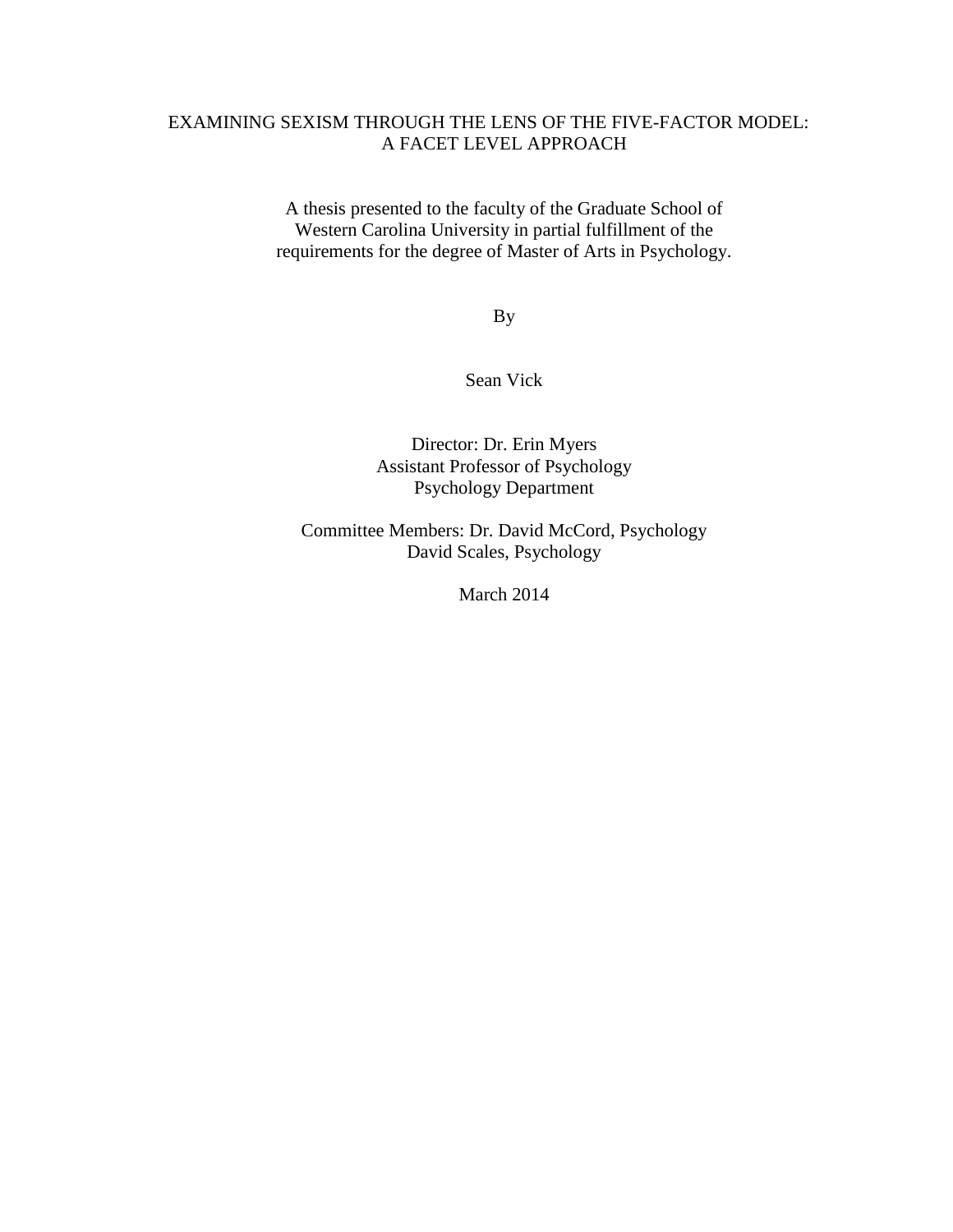# **TABLE OF CONTENTS**

| Page |
|------|
|      |
|      |
|      |
|      |
|      |
|      |
|      |
|      |
|      |
|      |
|      |
|      |
|      |
|      |
|      |
|      |
|      |
|      |
|      |
|      |
|      |
|      |
|      |
|      |
|      |
|      |
|      |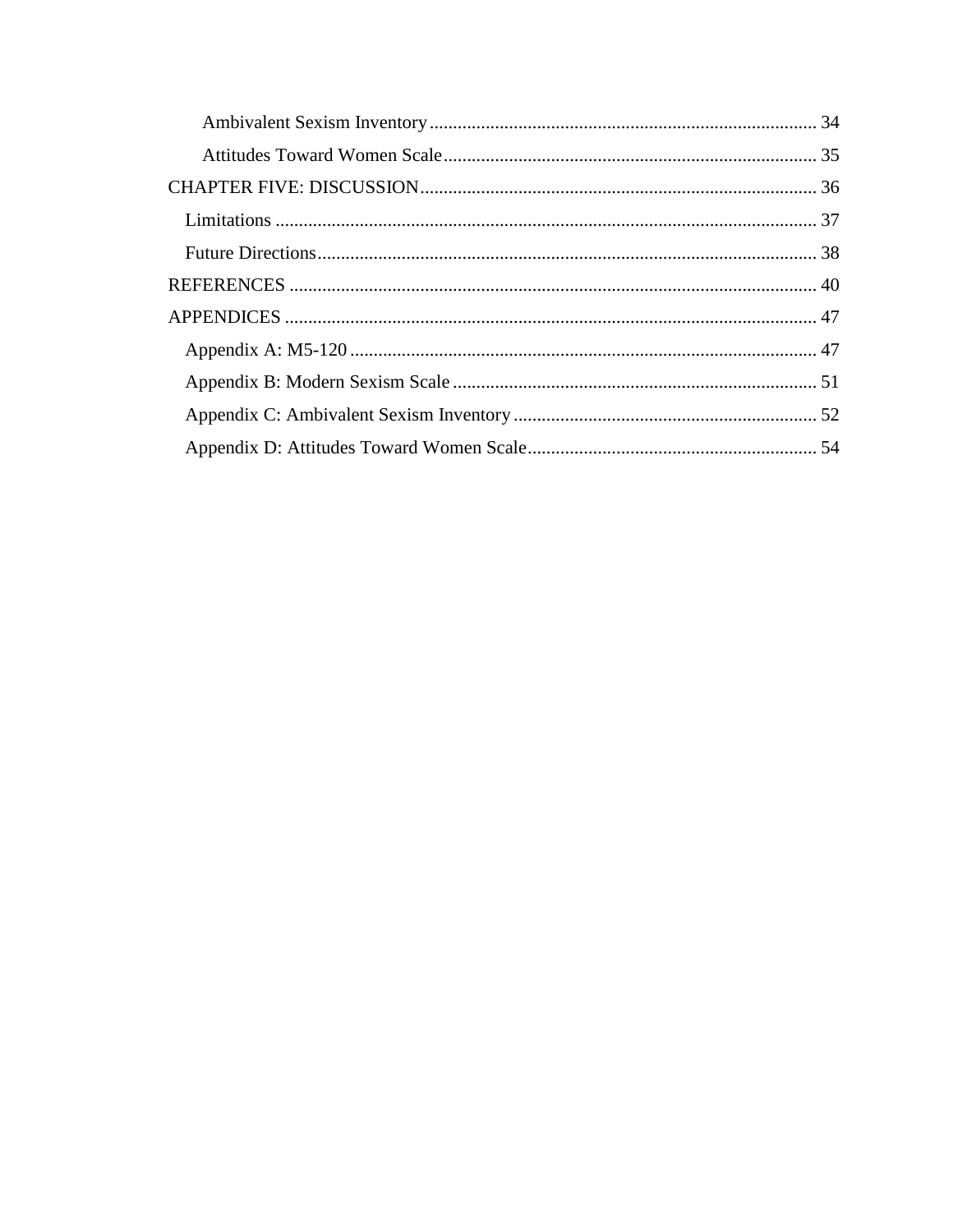# LIST OF TABLES

<span id="page-3-0"></span>

| Table | Page |
|-------|------|
|       |      |
|       |      |
|       |      |
|       |      |
|       |      |
|       |      |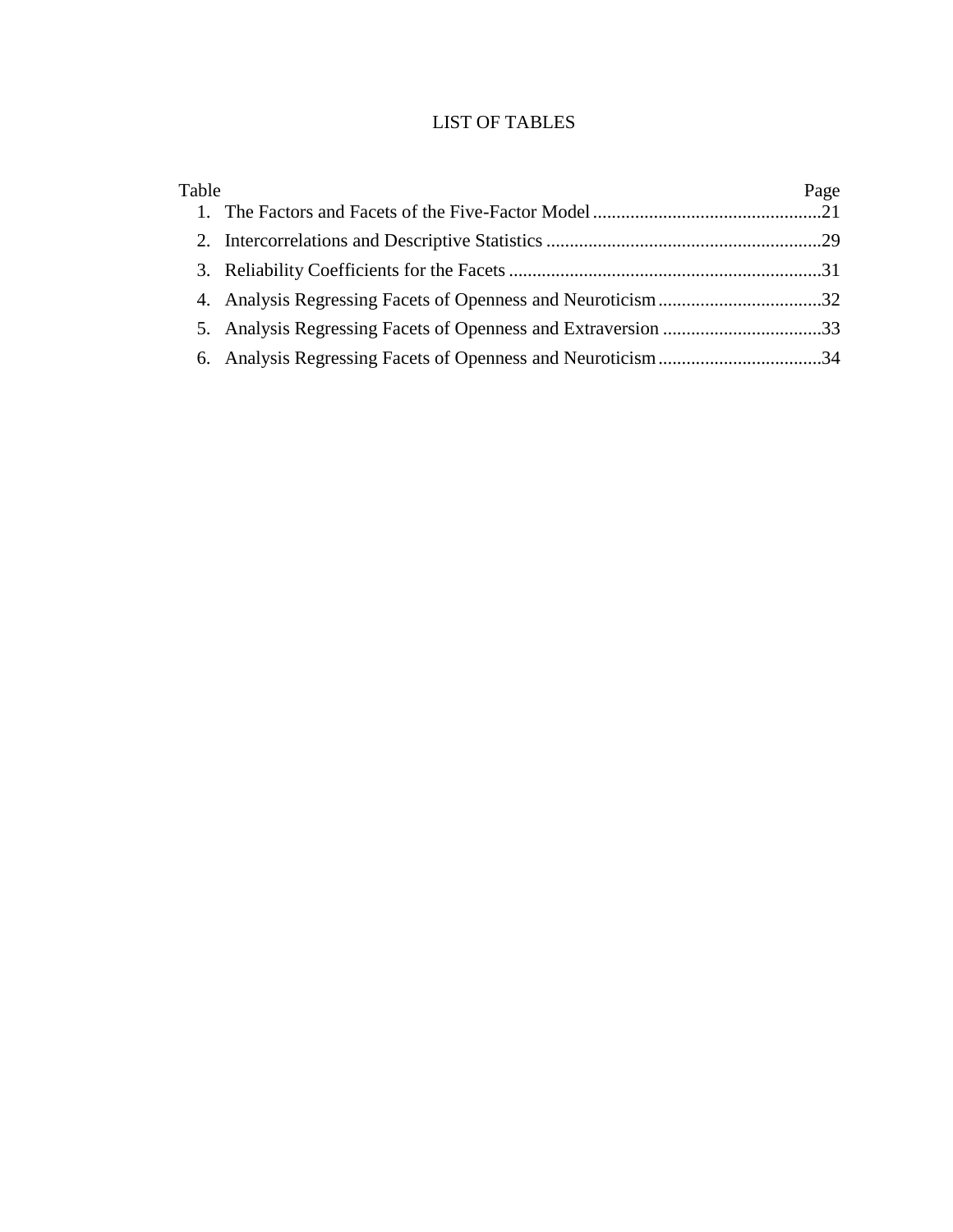## ABSTRACT

# <span id="page-4-0"></span>EXAMINING SEXISM THROUGH THE LENS OF THE FIVE-FACTOR MODEL: A FACET LEVEL APPROACH

Sean Stapleton Vick

Western Carolina University (March 2014)

Director: Dr. Erin Myers

The relationship between personality and generalized prejudice has been an important area of research in social psychology. Early literature posited that those individuals with high levels of right-wing authoritarianism were more likely to display overt attitudes of prejudice. Social dominance orientation was also shown to correlate highly with generalized prejudice. Recent criticisms of right-wing authoritarianism and social dominance orientation, however, regard both traits as relating more to social behaviors than as legitimate personality characteristics. As such, there has been a shift towards examining the relationship between generalized prejudice and the five broad domains of personality (i.e., the Five-Factor Model of personality). Sexism, specifically, has been underused when studying specific forms of prejudice and their relationship with the Five-Factor Model. The goal of the present study was to determine which factors and facets of the Five-Factor Model significantly correlate with sexism. Results showed that of the five factors, Neuroticism and Openness to Experience were significantly negatively correlated with sexism while Extraversion was significantly positively correlated with sexism. On a facet level, Excitement-Seeking, Anxiety, Anger, Artistic Interests,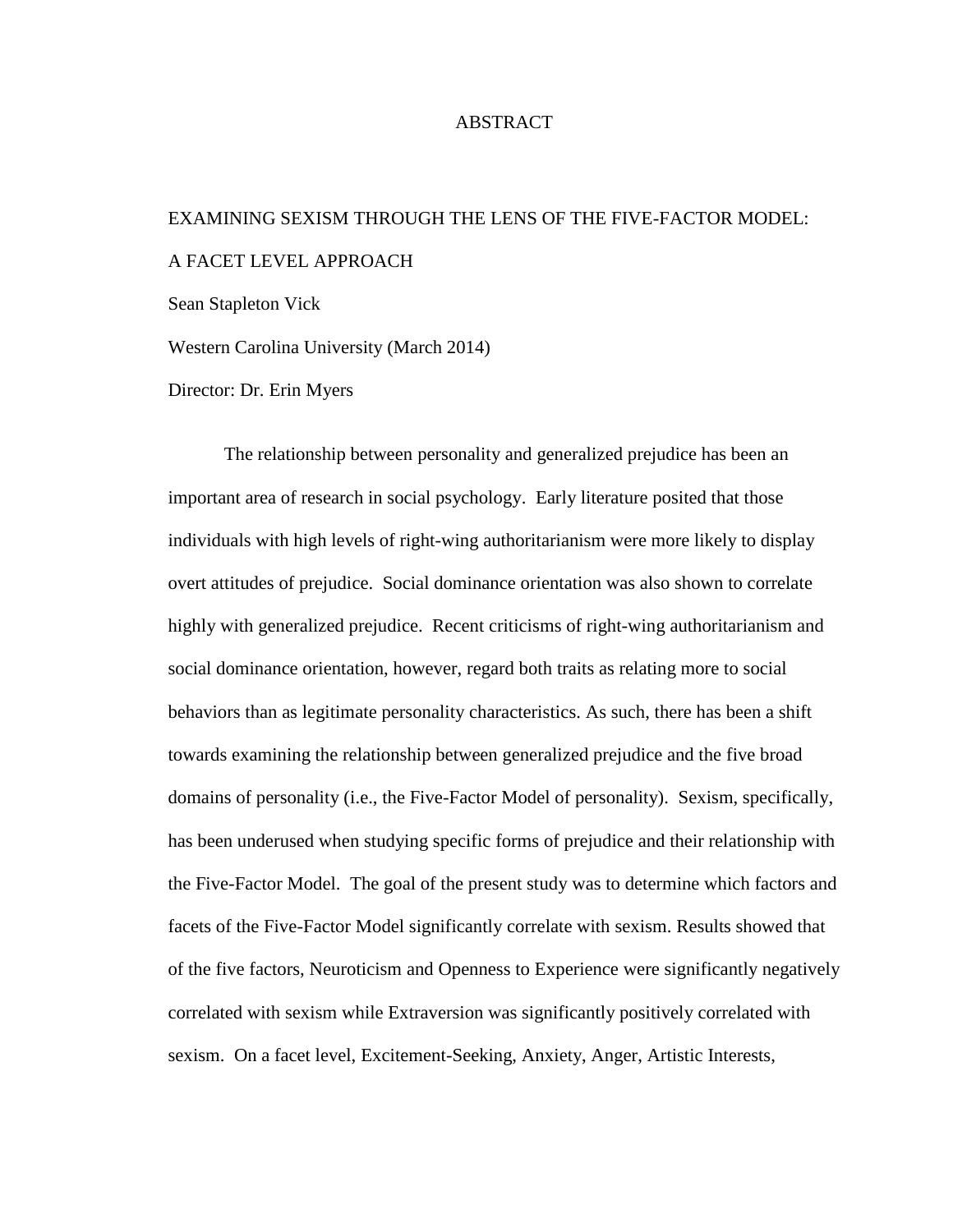Emotionality, Intellect, and Liberalism were identified as significant predictors for predicting sexism.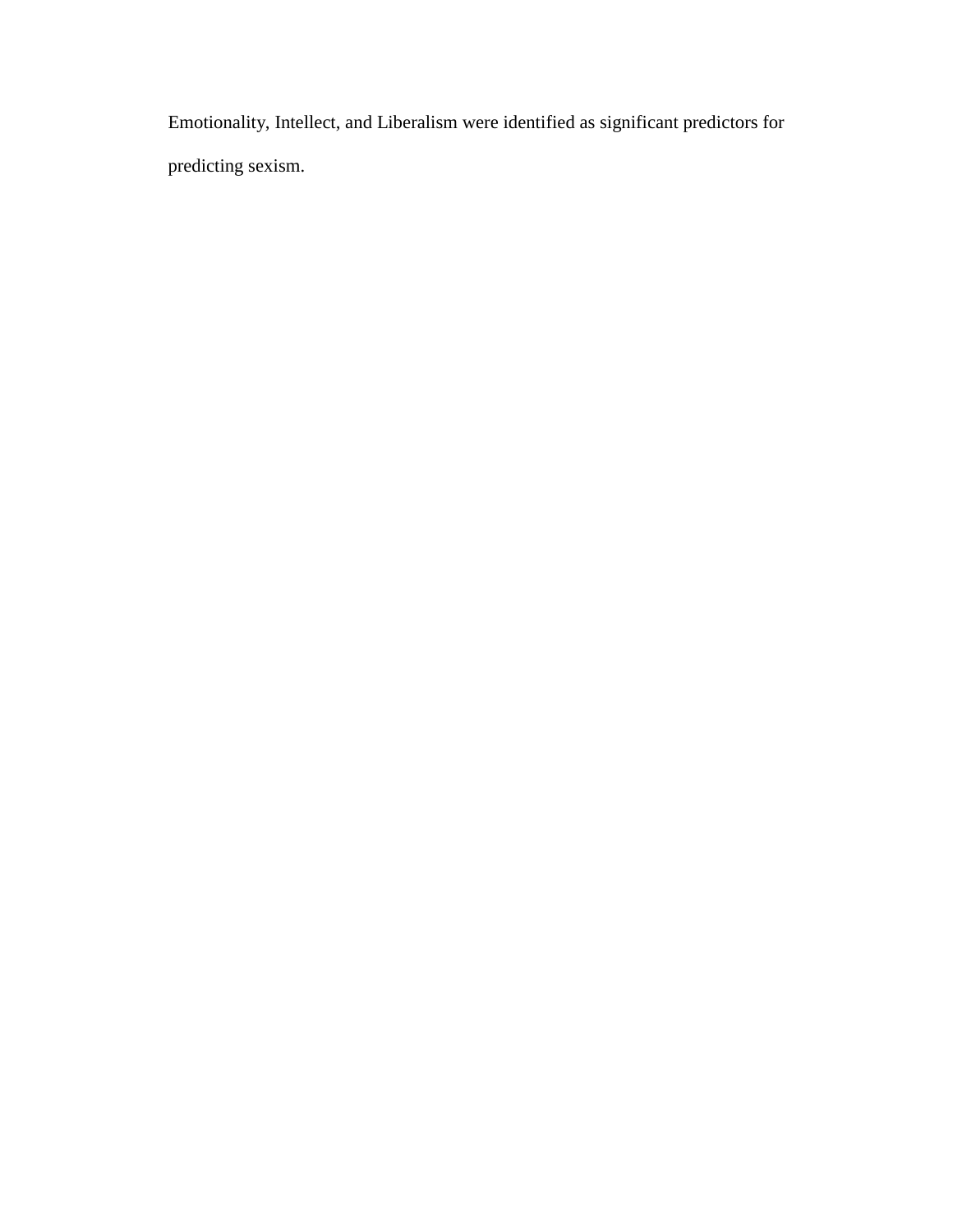#### CHAPTER ONE: INTRODUCTION

<span id="page-6-0"></span>Sexist attitudes remain a prevalent form of prejudice in society today and evidence of negative attitudes toward women can be found in cultures around the world. For example, sexist attitudes underlie the poor treatment and daily harassment of women in Egypt. Thousands of women suffer daily from belittlement, harassment, and—in severe cases—violence because of long-standing cultural ties to sexist attitudes (Al-Aswany, 2012). Here in the United States, one particularly salient form of sexism is directed toward female politicians, many of whom face daily harassment and scrutiny over every action. Recent political campaigns such as the 2008 vice-presidential campaign of former Governor Sarah Palin resulted in a litany of sexist remarks belittling her capabilities as a politician and leader. Particular emphasis on disparaging her intelligence—while maintaining a sharp focus on her clothing and hairstyle— became commonplace on nightly news networks. As a result of her treatment by an often sexist media, Palin became a farce in the eyes of the public (Brown, 2008).

Sexism is one of many forms of prejudice, but it is important to first understand the concept of prejudice, from a more generalized standpoint, in order to provide a more robust foundation for the explanation of sexism.

Prejudice, within the context of the present study, involves any preconceived opinion or judgment directed toward persons or groups of a different culture, ethnicity, and gender that is usually negative in nature and unwarranted. The mechanics of prejudice often involve a pattern of thoughts, feelings, and behaviors that are typically not grounded in fact. Discriminatory or thoughts of inferiority directed towards others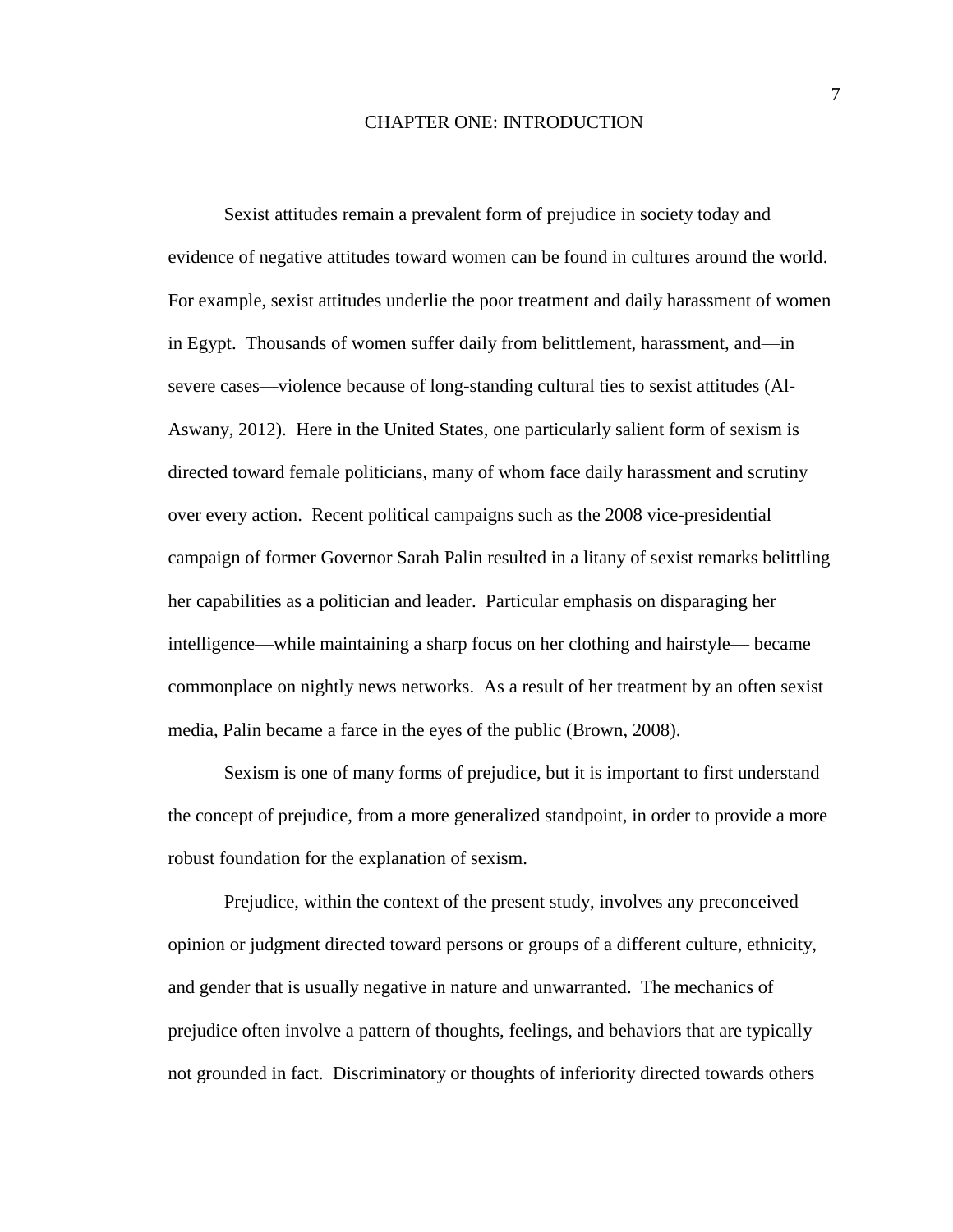are often seen as examples of prejudice. For sexism, these discriminatory thoughts, feelings, and behaviors are often directed to the female population although sexism directed towards males is also prevalent (Webster, Saucier, & Harris, 2010; Swim, Mallett, & Stangor, 2005).

Earlier research on personality and prejudice focused on two major aspects of personality in an attempt to explain generalized prejudice: right-wing authoritarianism and social dominance orientation. Right-wing authoritarianism is considered a form of personality characterized by conservative attitudes and a belief in more traditional ways of life. Altemeyer (2004) identified those with more conservative ("right-wing") attitudes as rating higher on generalized prejudice while the opposite effect was found with those who held more liberal values. Social-dominance orientation is defined as a group or system of groups who hold similar values and who desire to be superior or more dominate to outgroups (Pratto, Sidanius, Stallworth, & Malle, 1994). Ekehammar and Akrami (2003) reported that individuals who endorsed traits of social dominance orientation also held highly prejudiced attitudes toward groups unlike their own. These two personality traits were often considered the best explanation for the relationship between personality and prejudice. Mounting criticisms involving right-wing authoritarianism and social dominance orientation's place as personality traits weakened their influence on personality and prejudice. In addition, Costa and McCrae's (1992) popularization of the Five-Factor Model introduced a shift in how personality's relationship with prejudice was viewed.

Costa and McCrae, through the introduction of the NEO-PI-R (1992), introduced a new set of personality traits which included five broad factors to explain the range of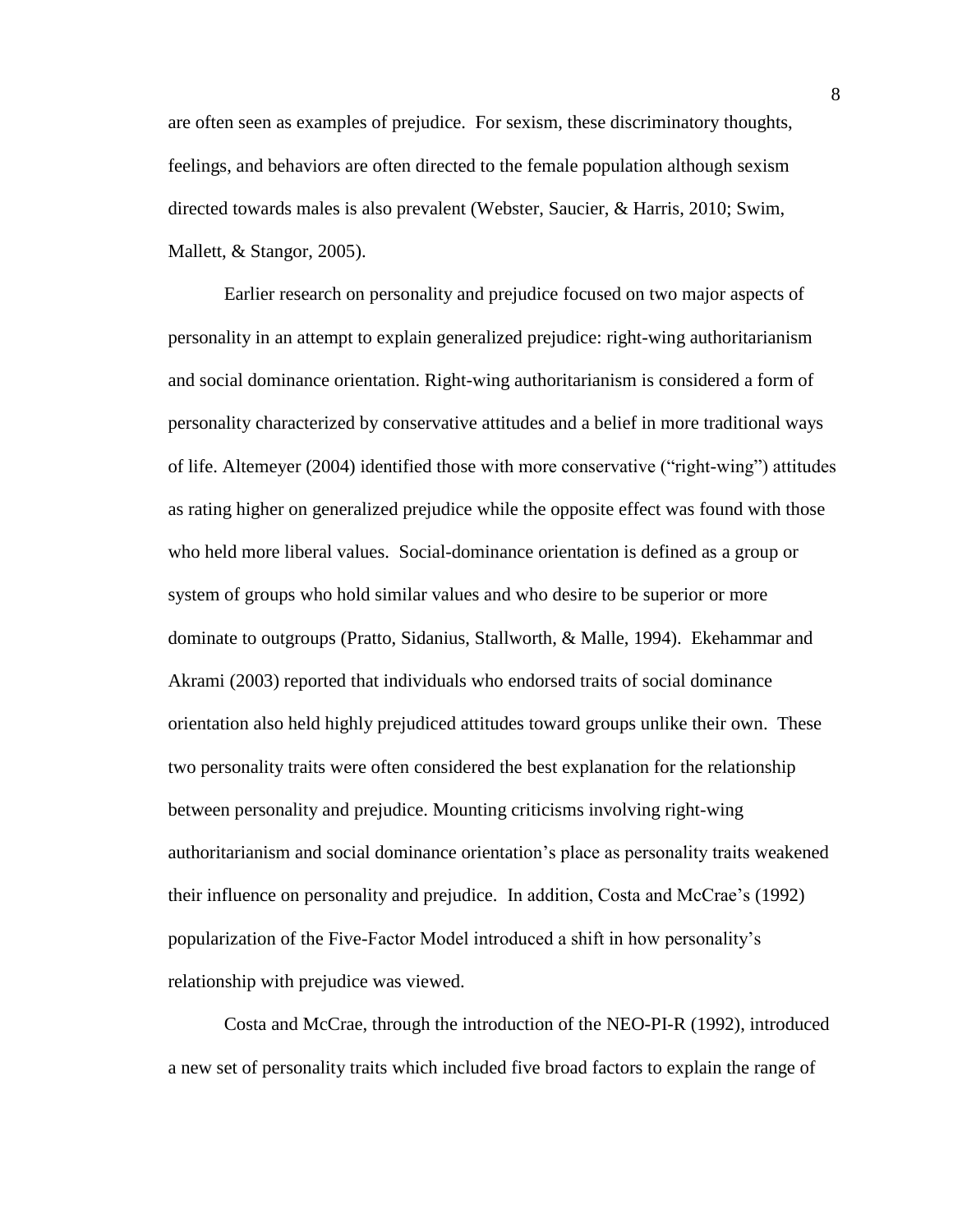personality. These five factors (i.e., Extraversion, Agreeableness, Conscientiousness, Neuroticism, and Openness to Experience) were found to provide stronger and more detailed explanations of personality than previous models, specifically due to the 30 specific personality characteristics that underlie the five broad factors (Sibley & Duckitt, 2008). In doing so, a large body of research emerged which evaluated the interaction of prejudice with the new Five Factor model of personality (Akrami & Ekehammar, 2006; Akrami, Ekehammar, & Bergh, 2011).

Recent research on personality and prejudice has looked specifically at sexism and the Big Five personality factors (Akrami, Ekehammar, & Bergh, 2011; Ekehammar, Akrami, & Araya, 2000; Ekehammar & Akrami, 2003). The results of these studies have shown significant negative correlations between sexism and Agreeableness as well as between sexism and Openness to Experience (Ekehammar & Akrami, 2000; Sibley & Duckitt, 2008). Along with the five broad factors, significant correlations have been found with several of the facets of Agreeableness and Openness to Experience with the two highest correlated facets (i.e., Sympathy and Liberalism) being strong predictors of sexism. Agreeableness, which is characteristic of empathy, sympathy, and the opposite of antagonism, can be expected to negatively correlate with sexism. Openness to Experience, which contains characteristics of nonconformity and liberal tendencies and has been shown to correlate negatively with right-wing authoritarianism, can also be expected to negatively correlate with sexism (John & Srivastava, 1999; McCrae & Costa, 1997).

The purpose of this study is to replicate past findings with a college-aged sample as well as to explore correlations between sexism and the facets of the Five-Factor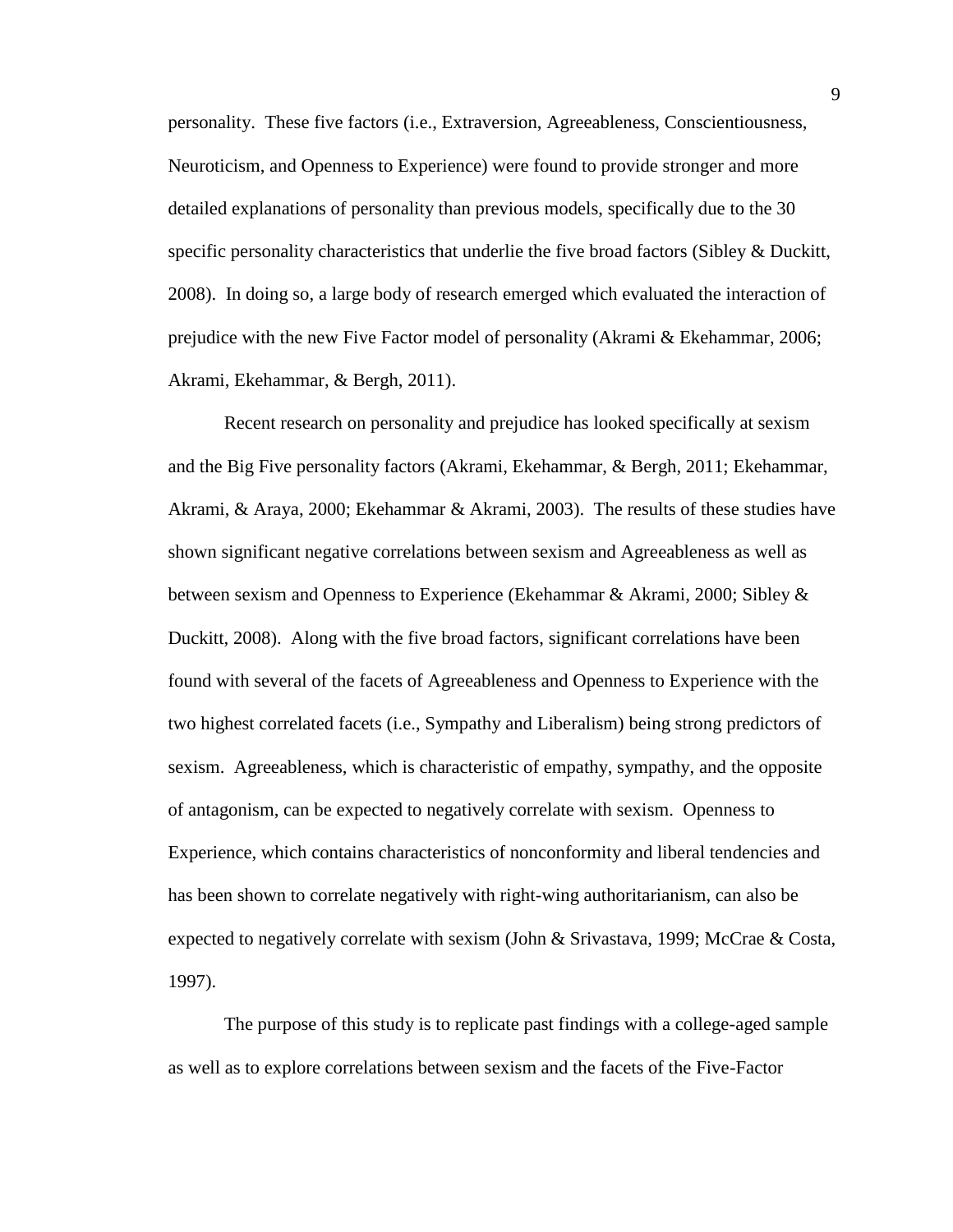Model. Previous research has indicated Agreeableness and Openness to Experience to significantly negatively correlate with sexism. Several of the facets of Agreeableness and Openness to Experience have also shown to significantly negatively correlate with sexism, as has Warmth—a facet of Extraversion (Ekehammar & Akrami, 2007). It is believed that the facets of the Five-Factor Model can provide a deeper and richer interpretation of how personality can predict sexism.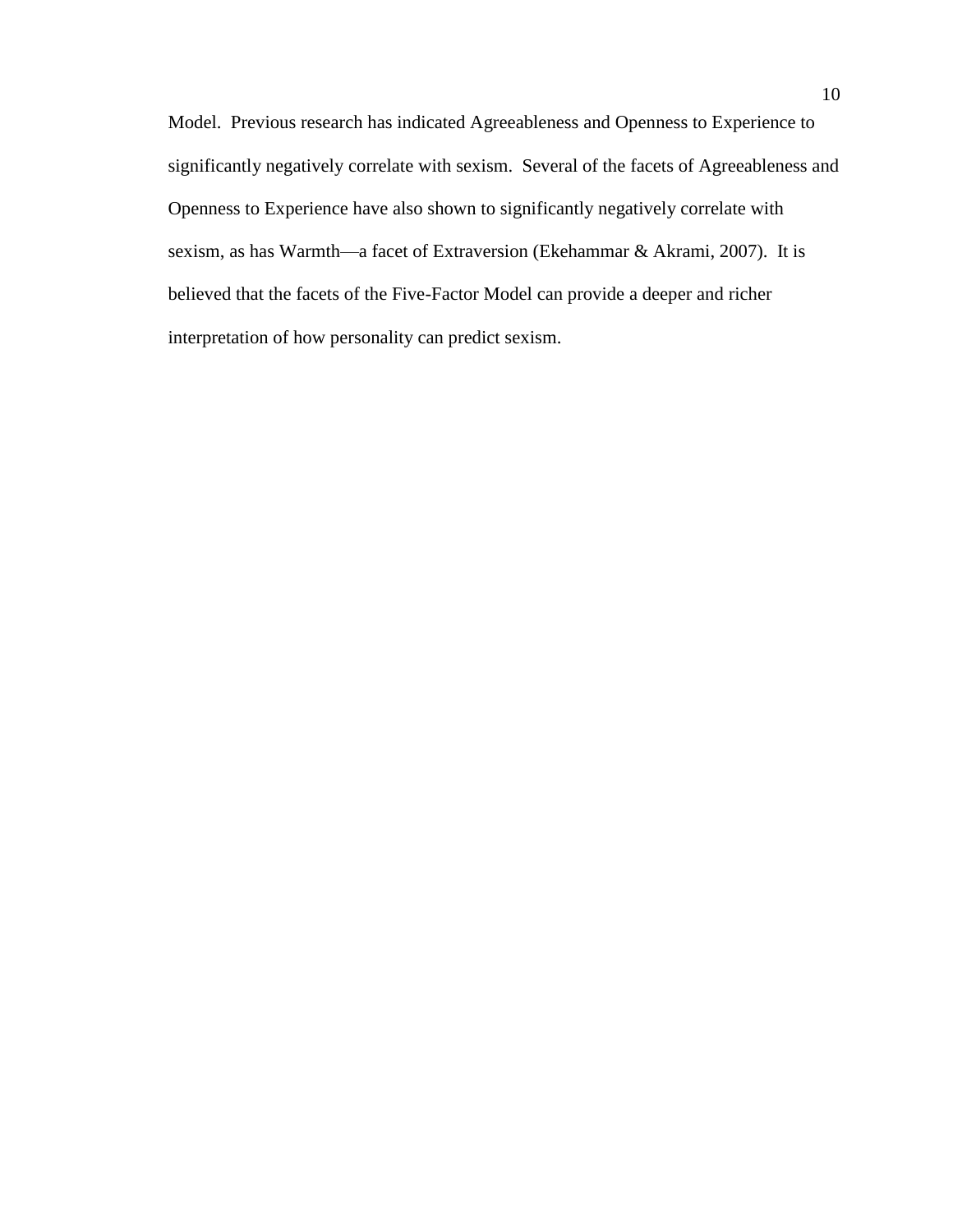#### CHAPTER TWO: LITERATURE REVIEW

#### <span id="page-10-1"></span><span id="page-10-0"></span>**Historical Context of Prejudice and Race Psychology**

Human history is marked by the pervasiveness of intergroup prejudice and the subsequent conflicts caused by this issue. Prejudice remains a pertinent issue and it wasn't until the early 1900s that psychologists and sociologists began to turn their focus to the manifestation of prejudice. Early research focused on attempting to explain the causal mechanisms behind prejudicial attitudes.

Webster, Saucier, and Harris (2010) highlighted the contributions of William Hazlitt and his work on prejudice as being one of the first major influences on the study of prejudice from a psychological and sociological standpoint. Hazlitt's work—*On Prejudice* (1830/2000)—not only defined prejudice, but it also explored the formation, functions, and consequences of prejudicial attitudes. Hazlitt defined prejudice as the prejudgment of any opinion without having properly examined it and maintaining this prejudgment through perseverance and ignorance even when presented with information to the contrary (Hazlitt, 1830/2000). Hazlitt postulated that prejudice was the result of intergroup violence stemming from the disagreement of individual group attitudes or beliefs. In other words, people tend to associate with others who are like-minded and tend to find fault in others who do not share the same opinion.

The widely held belief that African-Americans and other minorities were inherently inferior to their white counterparts was a heavy influence on early psychological and sociological research. These attitudes, however, were not seen as prejudiced as ample research had been performed to support the commonly held

11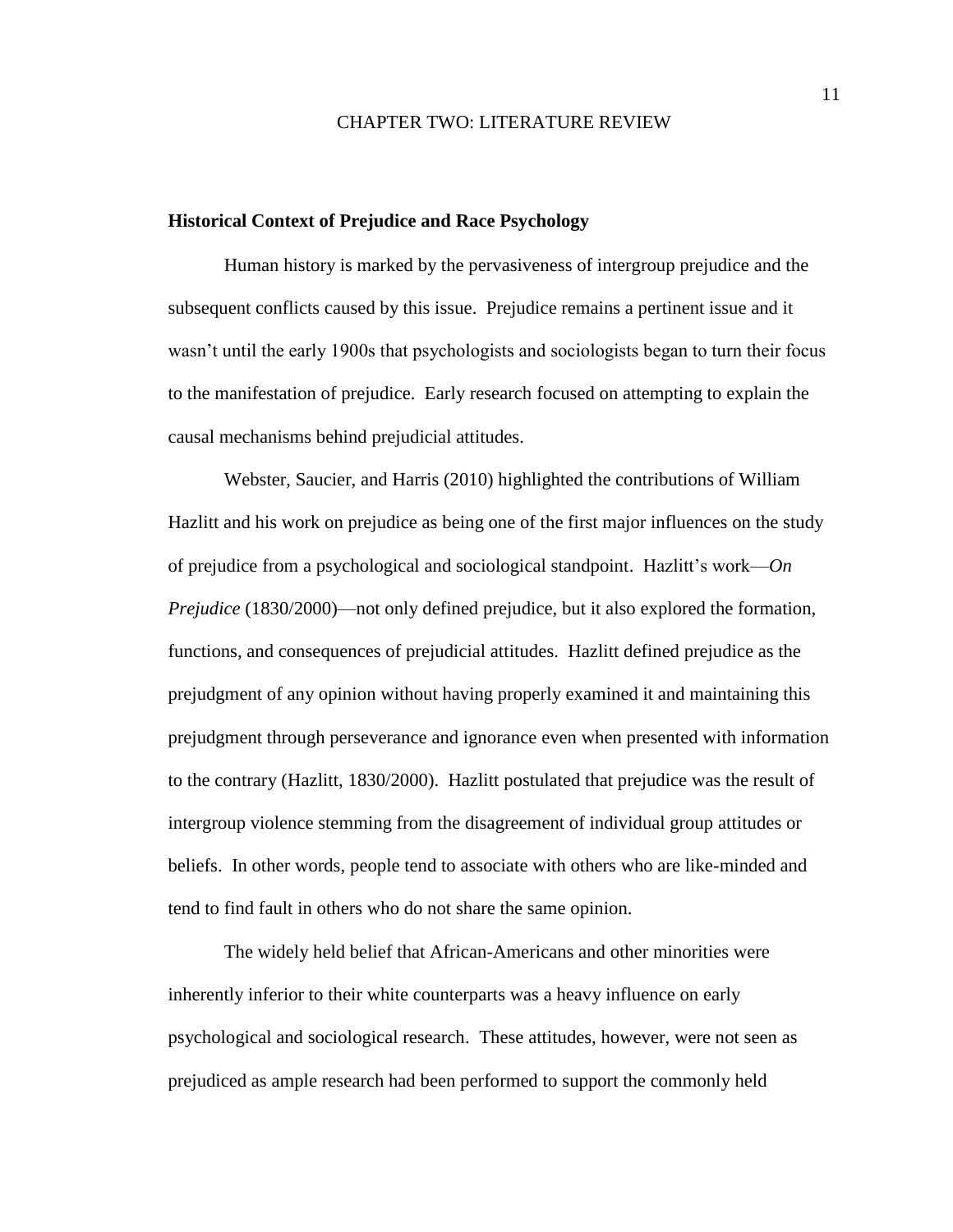assumption that men were superior to women and that Whites were superior to Blacks and other minorities. It existed as common knowledge and "race psychology" was devoted to the study of Black inferiority (Duckitt, 1992; Webster et al., 2010). Race psychology was used as a means to support the idea of Black inferiority with the concept of prejudice being regarded as a natural reaction to the "backwardness" and "inferiority" of minority races. However, Samelson (1978) points out that the Black civil rights movements of the 1920s as well as the ramifications of World War I caused a shift in perspective for psychologists and sociologists. Floyd Allport posited that weaker mental ability was not a strong enough claim to validate the subjugation and racist attitudes towards Blacks. By the 1930s, psychologists and sociologists turned their attention to how to properly define and explain prejudice (Samelson, 1978).

#### <span id="page-11-0"></span>**Early Views of Personality**

During this time period, the psychodynamic perspective was the dominant point of view in psychology, and it was this method of psychology which first provided an explanation for prejudice. Several early works detailed several psychodynamic processes as being the catalyst or force behind prejudice. Processes like projection, scapegoating, frustration, and displacement of hostility were given as reasons for prejudice. Of these, particular emphasis was given to aggression and hostility as it was believed that Whites experiencing social frustrations would displace or project this frustration on minorities, making them scapegoats for their failures (Dollard, Doob, Miller, Mowrer, & Sears, 1939; Duckitt, 1992). This psychodynamic approach initiated the research into the relationship between personality and prejudice. As the 1950s approached, extensive research would be given to the concept of the right-wing authoritarian personality and its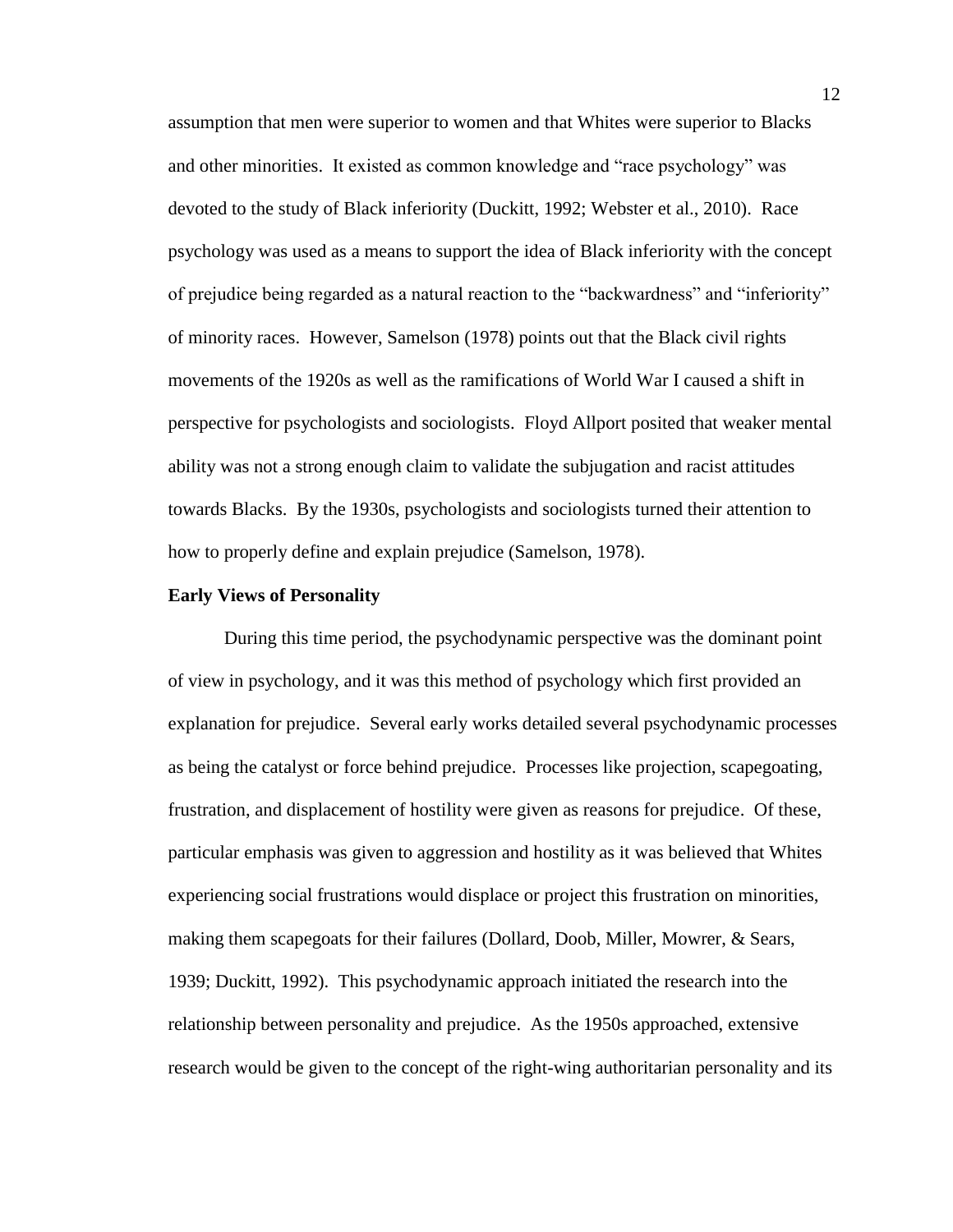relation with high levels of general prejudice. Of great importance is the seminal work of Gordon Allport.

Gordon Allport (1954) suggested that individuals with a highly right-wing authoritarian personality (RWA) displayed greater levels of generalized prejudice than those on the low end. This has been corroborated in numerous other empirical studies (Altemeyer, 1998; Duckitt & Sibley, 2007; Ekehammar & Akrami, 2003). This authoritarian personality is highlighted by strong conservative values as well as a strong inclination to submit to established authorities. Altemeyer (1988, 2004) reasoned that such high levels of prejudice in individuals with elevated scores in RWA were instigated by high levels of fear which lead to prejudiced attacks because of a sense of selfrighteousness and perceived approval from authorities. Right-wing authoritarianism, then, can be seen as the submissive side of personality.

Along with RWA, social dominance orientation was seen as another possible personality trait indicative of overt prejudice. Unlike RWA, however, social dominance orientation represented a more dominant or assertive set of personality traits (Pratto et al., 1994). Social dominance orientation (SDO) is defined as an individual's preference for a group-based hierarchy. The resulting intergroup attitude is one of superiority and research has shown SDO to be a predictor of generalized prejudice towards an extensive variety of ethnicities, cultures, and gender orientations (Ho et al., 2012). Guimond, Dambrun, Michinov, and Duarte (2003) observed that SDO was a good predictor of prejudice when used as a mediating variable between academic major and level of prejudice. Pratto et al. (1994) observed strong positive correlations between SDO and anti-Black racism, elitism, conservatism, and sexism. Negative correlations were also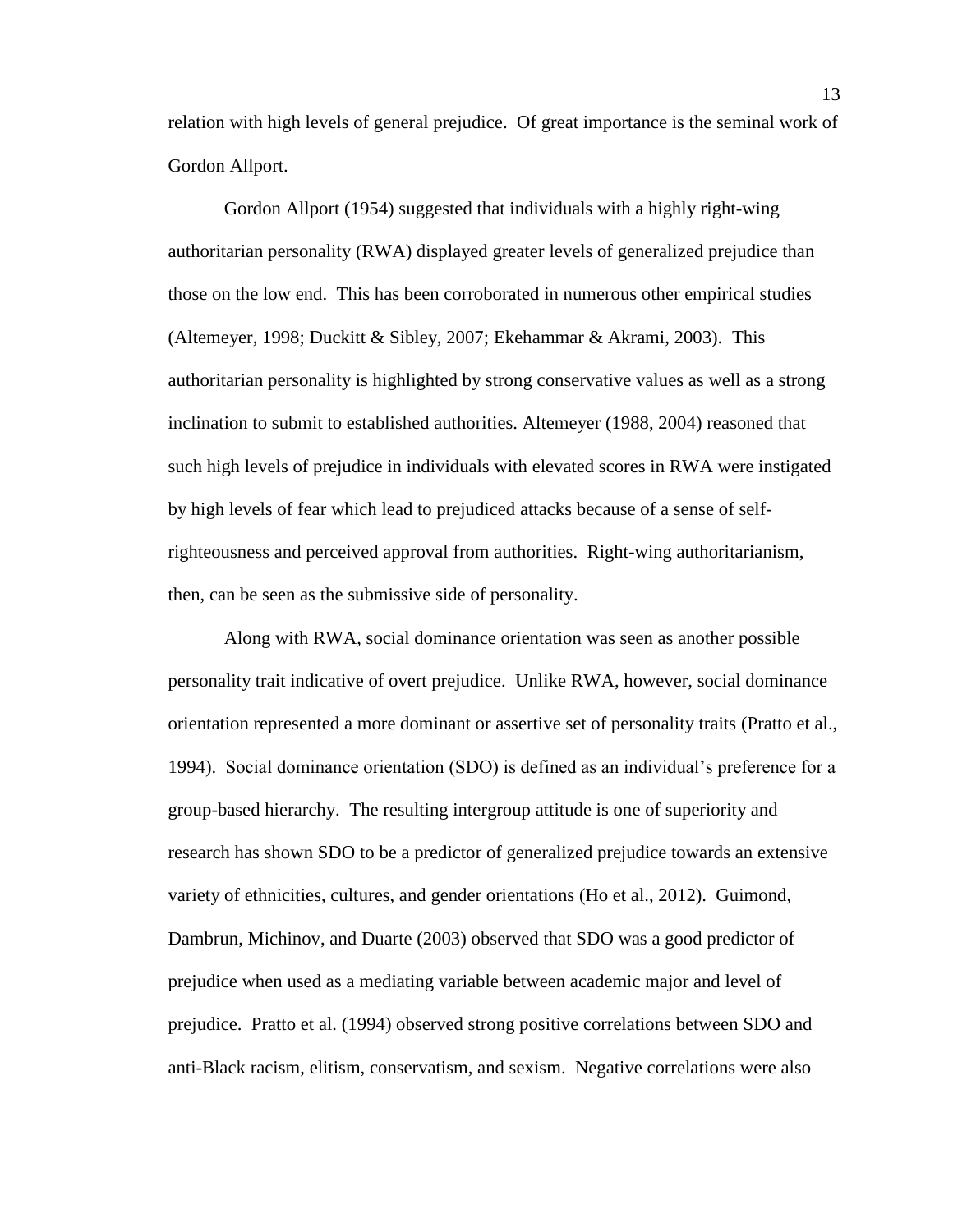observed between SDO and gay rights, women's rights, social welfare programs, ameliorative racial policy, miscegenation, and environmental policy. Therefore, both RWA and SDO are seen as predictors of generalized prejudice although each personality factor defines two unique sides: one of the submissive individual and one of the dominating individual.

It has been argued, however, that both RWA and SDO can be defined better as social dimensions of societal attitudes and values rather than as personality factors (Sibley & Duckitt, 2008). That is, instead of viewing them as determinants of personality, they should be viewed as mediators of the influence of personality on prejudice. Regardless, personality has been an important attribute in the measurement and determination of generalized prejudice. While a wealth of research has been done on the racial attitudes of individuals, far less research has focused solely on the personality attributes associated with sexism. It is important, therefore, to define sexism and its current role in society as well as its historical context in psychology and sociology.

#### <span id="page-13-0"></span>**Forms of Sexism and Prior Research**

Sexism is a form of prejudice based on a person's sex. It can be observable through discriminatory behaviors as well as through emotions relating to negative thoughts or attitudes towards a particular sex. It is different from other forms of prejudice, notably racism, because of the dual interdependence and close intimacy between men and women (Glick & Fiske, 1996; Roets, Van Hiel, & Dhont, 2012). Like racism, sexism has become more subtle in today's society (Glick & Fiske, 1996, 1997, 2011). While stereotypical associations are still maintained, its expression—in a cultural context—is far less overt than in years prior (Swim, Aikin, Hall, & Hunter, 1995).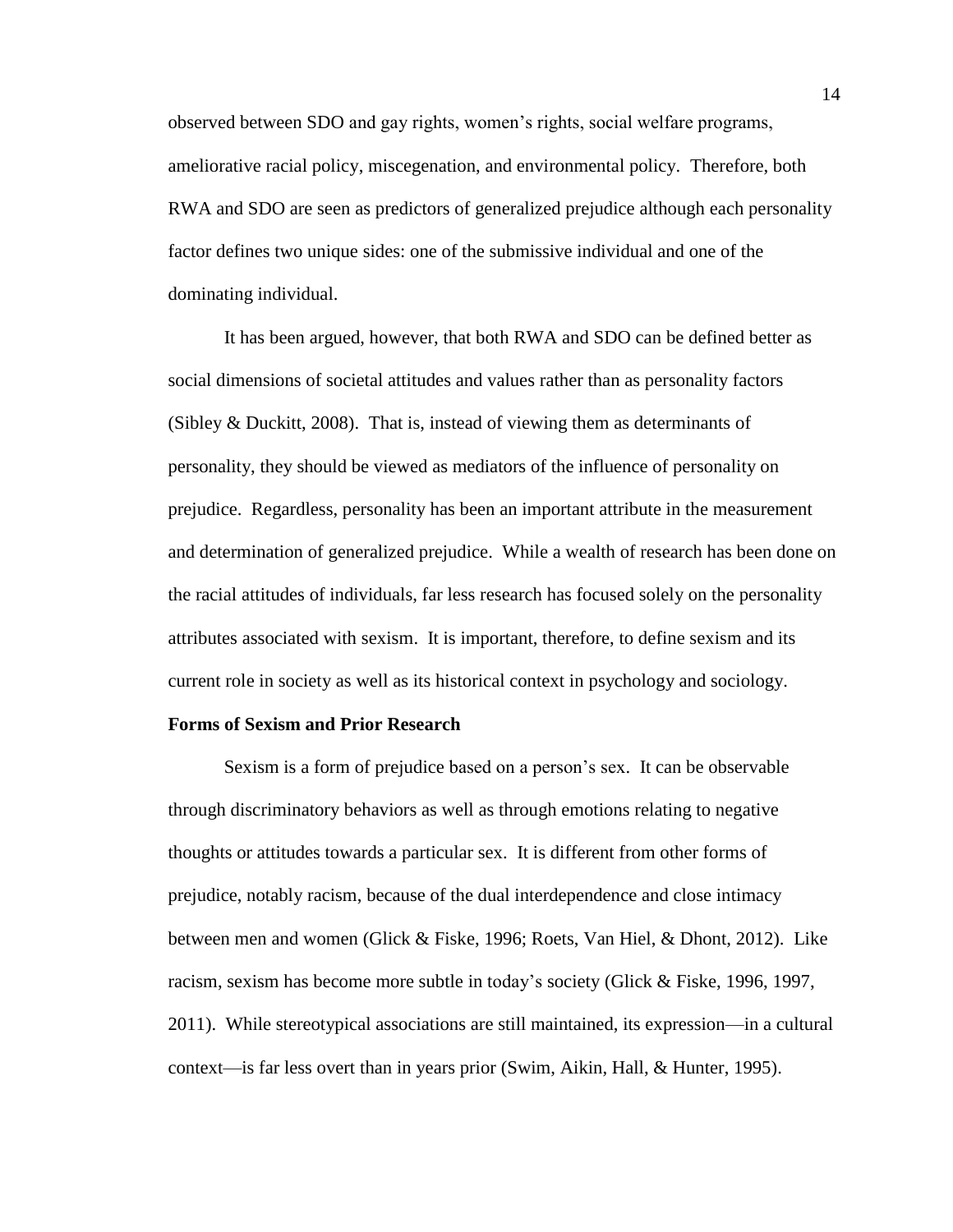Recent forms of sexism can often appear nondiscriminatory and this makes it difficult to both measure the subtler forms of gender discrimination as well as make it more difficult to understand the true consequences of these behaviors (Nier & Gaertner, 2012). While it can be said that current discrimination regarding race is far more prevalent than that of gender, sexism is still a prominent, albeit subtle, factor in the current workplace. For example, according to the Census Bureau, women workers' average salary totaled \$33,900 per year versus \$47,700 for their male counterparts (DeNavas-Walt, Proctor, & Smith, 2011). Presently, three forms of sexism exist: overt, covert, and subtle sexism. Of the three forms, subtle sexism is seen as the current form of gender discrimination. Subtle sexism has been seen as a product of ambivalence; in other words, the sexist attitudes are caused by the conflicting feelings, both positive and negative, towards a particular gender (Glick & Fiske, 1996; Nier & Gaertner, 2012).

Overt sexism involves the outright unequal and harmful treatment of a differing sex that is visible or observable and can be documented easily. This form of sexism is considered classical—or old-fashioned—sexism as its characteristics are reminiscent of attitudes held decades ago. Covert sexism, similar to its overt counterpart, only differs in the expression of sexist attitudes; that is, harmful treatment and discrimination is enacted in a hidden or discrete way.

Subtle sexism involves the endorsement of sexist attitudes or beliefs, but at an automatic level. This form of sexism is seen as unintentional and is considered by some to be a product of automatic cognitive processes; in other words, the individual doesn't know that the way they are acting is endorsing a sexist attitude (Swim & Cohen, 1997). Subtle sexism is primarily communicated through sexist language which oftentimes can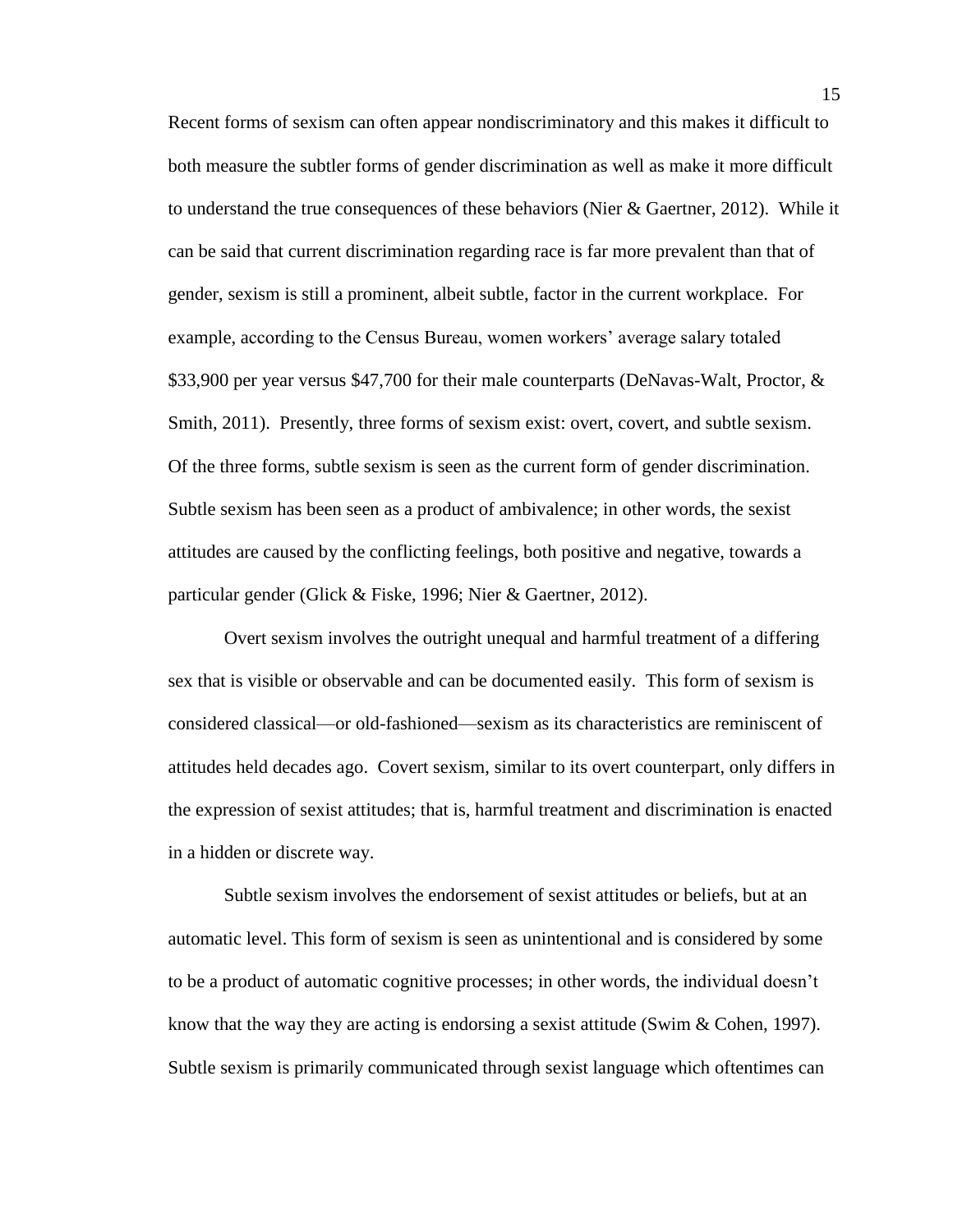go undetected because it is ingrained in the language, it is traditional and commonplace, and is difficult to change (Swim, Mallett, & Stangor, 2004). This type of sexist language is also characteristic of modern, rather than old-fashioned or classical, sexism. This is because most of the sexist language has become so engrained in normal speech that it is often overlooked and goes unnoticed—as opposed to old-fashioned sexism which conveys sexist attitudes blatantly and outright (e.g., "Women are generally not as smart as men.").

Swim et al. (2004) investigated this phenomenon with the intention of better highlighting what constitutes sexist language. One measure (i.e., *Personal Definitions of Sexist Language*) asked participants to define their personal definition of sexist language while another measure (i.e., *Detecting Sexist Language*) contained an inventory of subtly sexist statements which participants were asked to find any grammatical, spelling, and punctuation errors as well as examples of discriminatory language. Using the Modern Sexism Scale (Swim, Aikin, Hall, & Hunter, 1995), the researchers found that those participants who endorsed more Modern Sexist beliefs detected less sexist language. This was also reflected in their definition of sexist language; that is, those participants who endorsed more Modern Sexist beliefs had a more narrow definition of what constituted sexist language and were less likely to agree that language identified as sexist are actually sexist. This study highlights the subtlety of sexist language and the difficulty of detecting it among highly modern sexist individuals. It also illustrates the extent of subtle sexism; in that, it has become a part of societies' vernacular and is becoming more difficult to eradicate, mainly because it is often being undetected.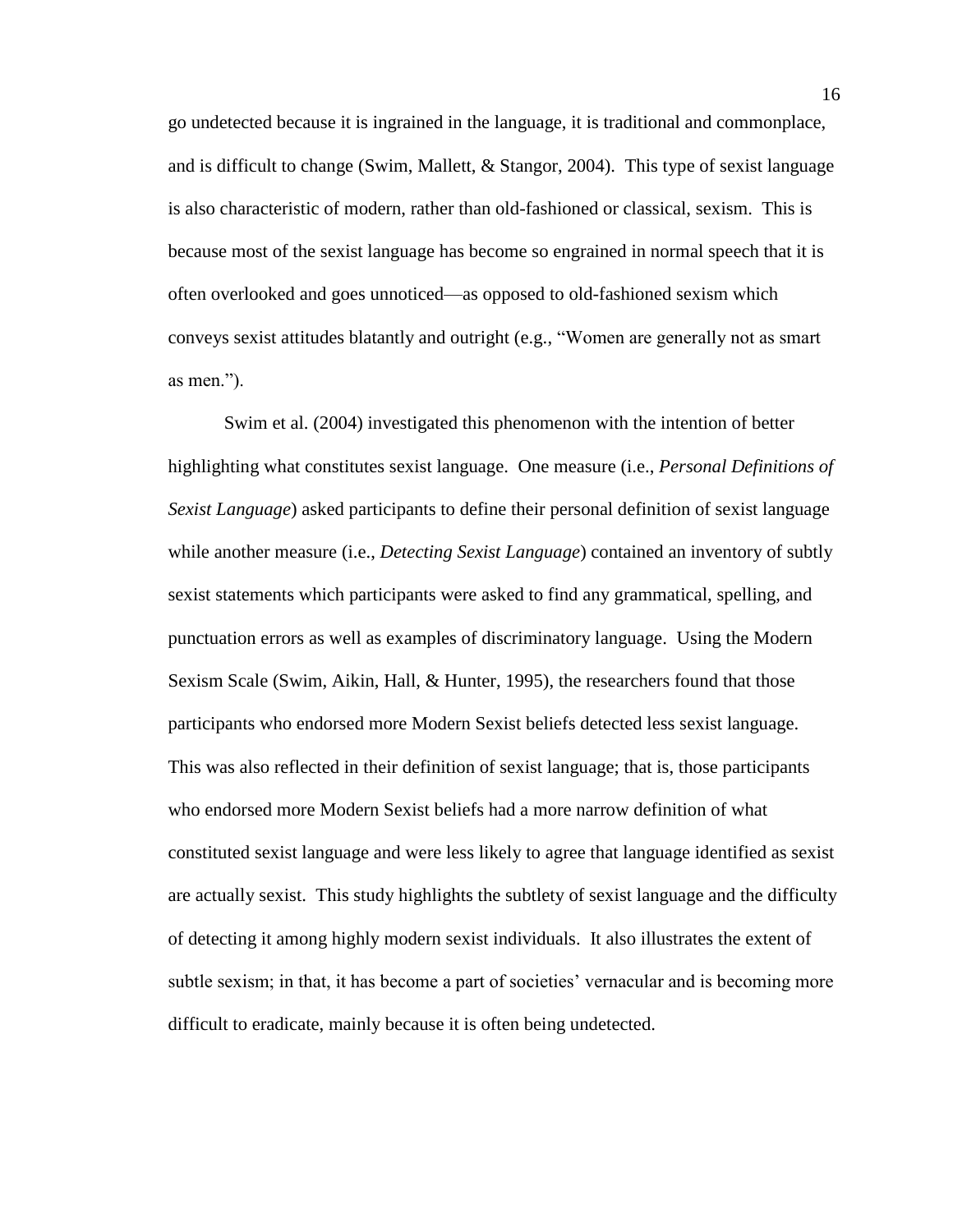Overt and covert sexism can be considered a form of hostile sexism, characterized by intentional mistreatment or discrimination towards someone of a different sex. Benevolent sexism, on the other hand, is characterized by a general acceptance of stereotypical gender attitudes although it is communicated and maintained in a nonhostile or friendly way. Subtle sexism tends to follow this train of thought as sexist attitudes are implicitly communicated and does not involve purposeful mistreatment or discrimination against another sex (Swim & Cohen, 1997; Roets, Hiel, & Dhont, 2012). Both benevolent and hostile sexism are components of an umbrella term called ambivalent sexism (Glick & Fiske, 1996). Previous research on ambivalent sexism has shown that, while prejudicial attitudes may be fueled by a general feeling of hostility, more often than not, sexist attitudes are reflective of both negative and positive feelings about the opposite sex, although sexism towards women remains the prominent form (Nier & Gaertner, 2012).

## <span id="page-16-0"></span>**The Attitudes Toward Women Scale**

Early work on sexism dealt with the question: are men and women actually different? It was this question that fueled a deviation away from the biological to the psychological. The catalyst for this was the Civil Rights Act of 1964. This act was a landmark piece of legislation that spurred the feminist movements of the 1960s and 1970s. These movements, considered second-wave feminism, focused on gender equality in the work place (equal pay for equal work); Affirmative Action; Title IX; and the abolishment of gender privilege (Biklen, Marshall, & Pollard, 2008). Social psychologists explored the phenomena of gender inequality that was so embedded in American culture during this time. It was found that there was a sharp decline in overt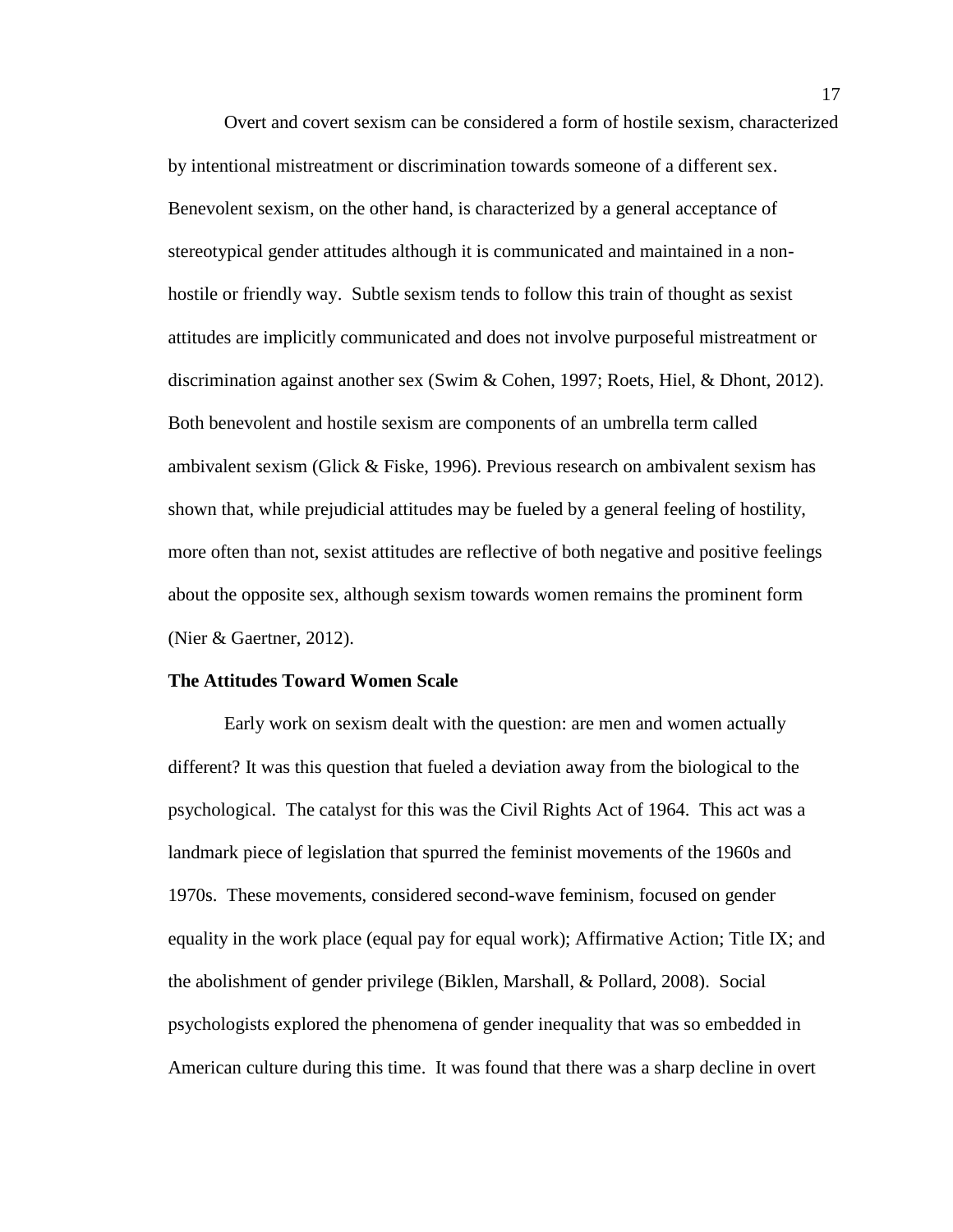sexism, being replaced with a more covert (Nier & Gaertner, 2012), subtle (Swim & Cohen, 1997), and hostile and benevolent form of sexism (Swim, Mallett, Russo-Devosa, & Stagnor, 2005). Subtle sexism is also considered the "modern" form of gender discrimination as current gender discrimination is far more discrete than old-fashioned, classical, or overt sexism. Swim et al. (1995) showed that, when selecting a senatorial candidate, individuals were more likely to utilize modern forms of sexism when choosing a male candidate over a female candidate. Gender roles, therefore became a huge area of interest as the term *gender* became a multifaceted concept; ripe with a wide array of beliefs and actions that extended beyond the division of masculinity and femininity (Deaux, 1999). It became essential then to create a tool that could measure society's attitude toward women and gender stereotypes. Spence, Helmrich, & Stapp (1973) introduced the Attitudes Toward Women Scale, a scale designed to measure sexist attitudes and gender stereotypes.

The Attitudes Toward Women Scale (AWS) is a measure used to determine an individual's endorsement of sexist or stereotyped attitudes towards women. Any agreement made with the statements in the questionnaire indicated support of differential treatment between men and women (Swim & Cohen, 1997). Spence and Hahn (1997) noticed a gradual change in responses to their measure over the two decades since its inception. These changes highlighted a decline in the endorsement of overt sexist beliefs and a rise in egalitarian beliefs for both men and women. This was attributed to several key areas of advancement following the feminist movements from years prior. Married women were joining the labor force in growing numbers which was dissolving the sexist hiring practices by employers evidenced during this time period (Spence & Hahn, 1997).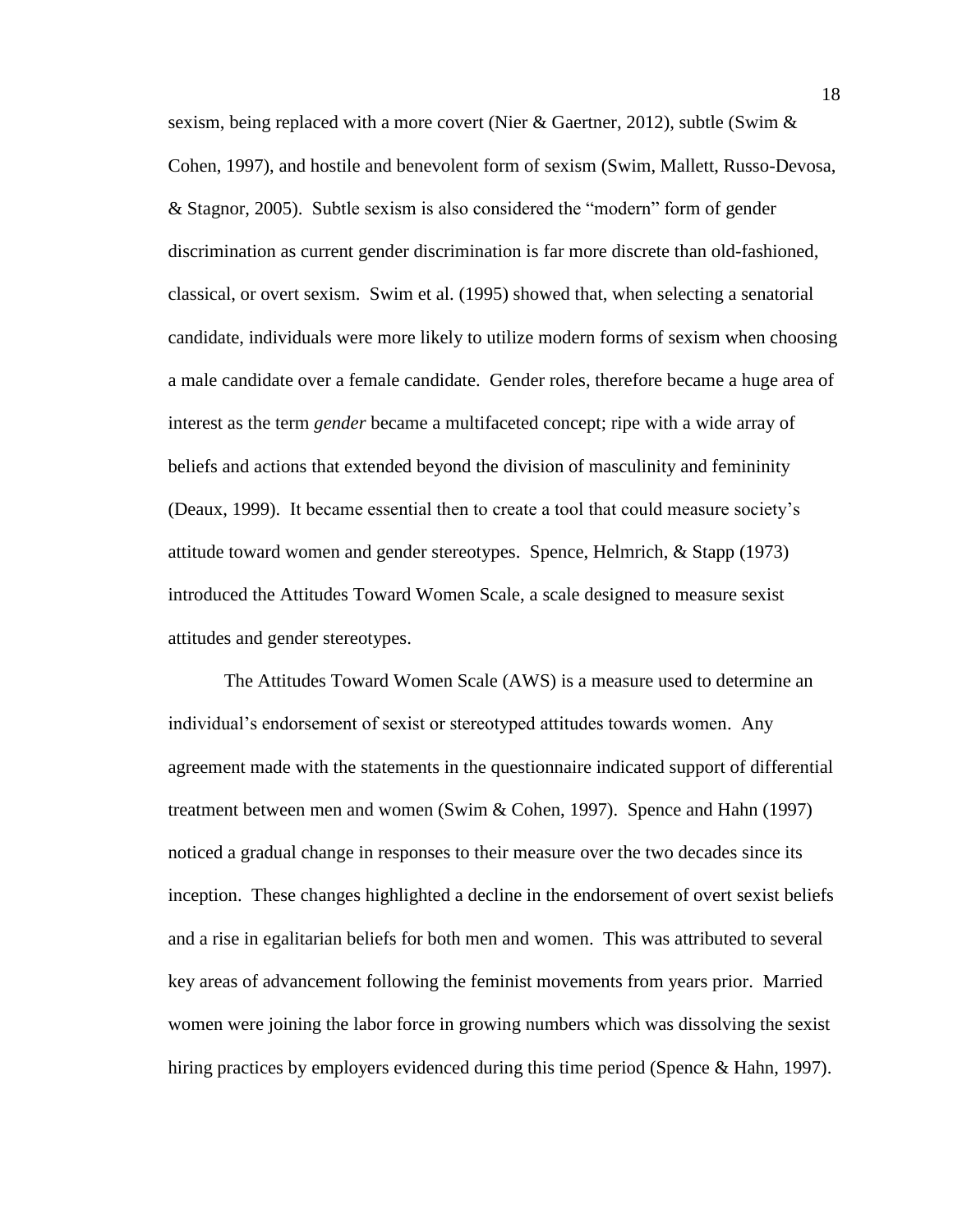Glick and Fiske (2011) noted that the AWS had consistently shown a decline in overt sexism to the point where sexism was becoming more difficult to detect and therefore the AWS had to be revised to include more subtle sexist statements (e.g. "Economic and social freedom is worth far more to women than acceptance of the ideal of femininity which has been set up by men."). Thus the AWS became a vital tool for social psychologists during the 1970s through the 1980s as it offered an opportunity to provide data on society's perspective of women's rights and deserved treatment as well as offer clues as to the progression of female equality as the decades progressed. In fact, between 1972 and 1978, the AWS was used in more than 90 psychological studies further enhancing its importance in the psychology field. The popularity of the AWS inevitably led to a re-evaluation of the personality factors that were affecting sexism. Extending beyond right-wing authoritarianism and social dominance orientation, psychologists began to study sexism within the confines of a five factor model of personality.

#### <span id="page-18-0"></span>**Historical Context of the Five-Factor Model**

The roots of the Five Factor Model lie within the theoretical context of personality. Personality theories exist to serve three functions. First these theories exist to explain the philosophical nature of human behavior. Second, personality theories serve as the collective bin for all explanations regarding human traits and psychological mechanisms. Although the Five Factor Model's origins rest in the lexical studies of the early  $20<sup>th</sup>$  century, it should not be considered simply a categorization of natural-language terms relating to personality but also an organization of constructs developed by psychology's most prolific contributors. It encompasses the relevant research towards explaining the phenomena of human personality. Lastly, personality theories identify the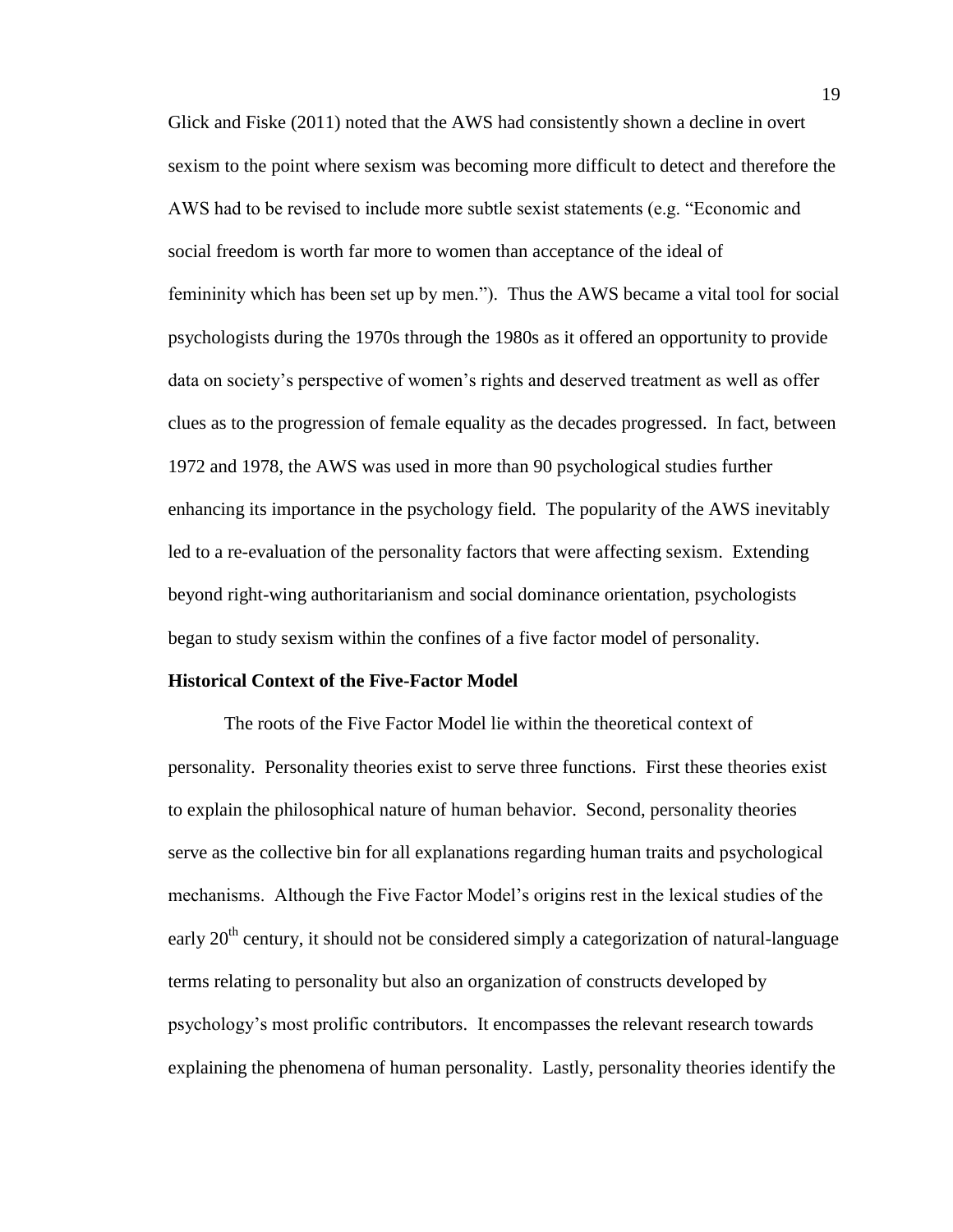scope and barriers of personality psychology as well as provide direction for what personality phenomena should be studied. These functions provide the guidance researchers need. Of great importance is the role of the Five Factor Model of personality and its relationship with prejudice (McCrae & Costa, 1996).

The Five Factor Model of personality has existed in various forms for decades. Raymond Cattell, using the previous work of Allport, produced a set of 16 personality factors (Cattell, Eber, & Tatsuoka, 1970). These factors were derived as part of a scientific taxonomy of personality. This taxonomy was the brainchild of Allport and Odbert (1936) and their lexical hypothesis that stated that nearly all salient social and personality traits were engrained in our everyday language (John & Srivastava, 1999). However, their hypothesis and subsequent research yielded a vast list of personality terms (originally 17,953 before being weaned down to approximately 4,500); a list that was corralled by Cattell into what would eventually be his 16 personality factors. Cattell then created a set of rating scales to contrast the synonymic cluster of personality adjectives which were factor analyzed by Tupes and Christal (1961). Norman (1963) then used the best 20 rating scales from the Tupes and Christal study and it was this set that was replicated in many later studies. Later editions of Cattell's 16PF questionnaire included five global factors that were very similar to Costa and McCrae's five-factor model, seen originally in the NEO Personality Inventory (1992). These five global factors included Extraversion/Introversion which seemed to relate to the Big-Five trait of Extraversion, Anxiety to Neuroticism, Independence/Accommodation to Agreeableness, Self-Control to Conscientiousness, and Tough-Mindedness to Openness to Experience (Cattell  $\&$ Mead, 2008; Costa & McCrae, 1985, 1992). While not as widely used today as it was at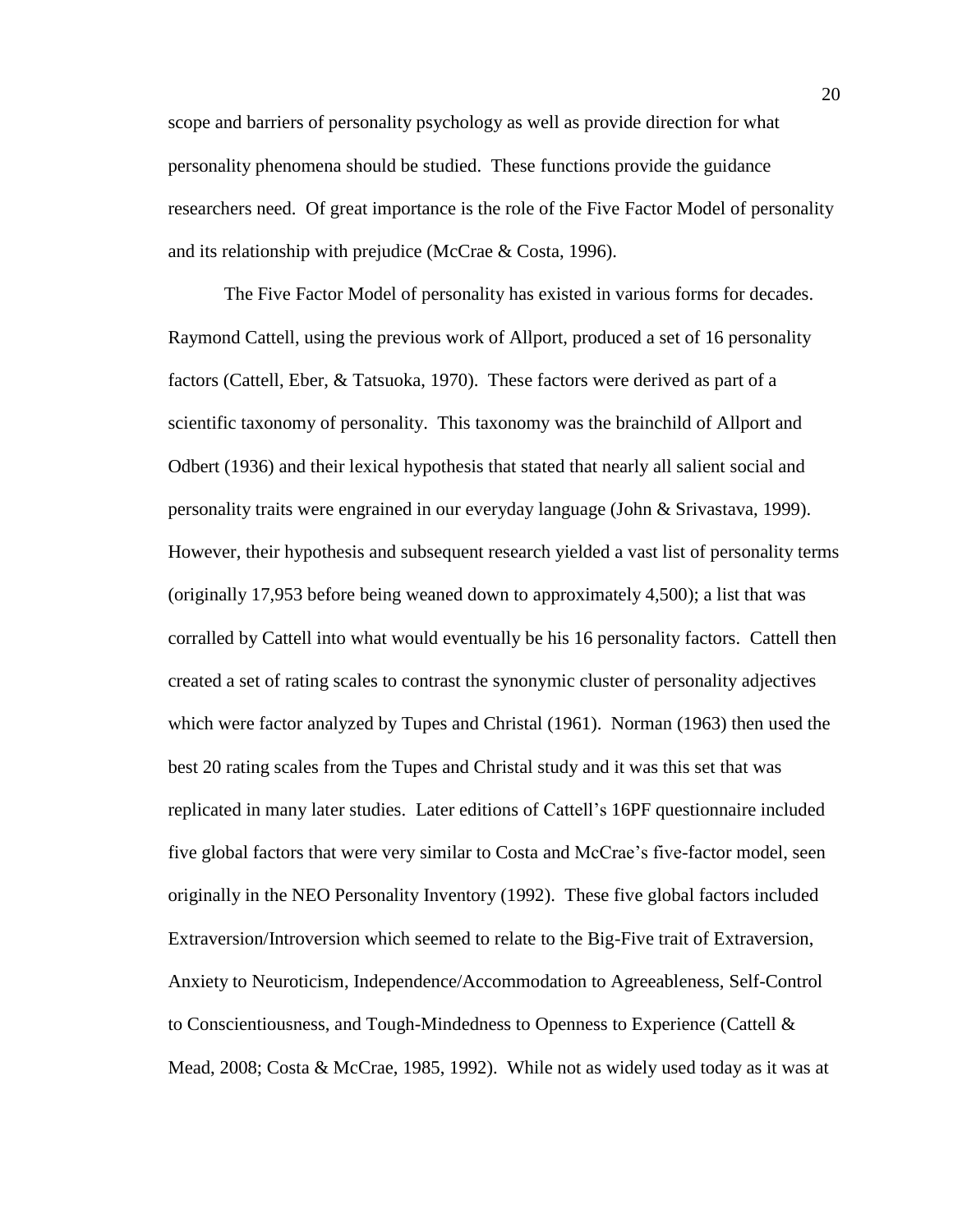its conception, Cattell's 16 personality factors helped lay the foundation for the Five-Factor Model of personality.

#### <span id="page-20-0"></span>**The Five-Factor Model of Personality**

The Five Factor Model of personality is defined as a set of five broad personality factors that describe the five basic traits of human personality. These five traits, Extraversion, Agreeableness, Conscientiousness, Neuroticism, and Openness to Experience are further refined by six facets that underlie each factor (e.g. Agreeableness includes Trust, Straightforwardness, Altruism, Compliance, Modesty, and Tender-Mindedness). A list of the facets can be found in Table 1.

Commonly referred to as the "Big Five," the Five Factor model should not be considered "big" in the grandiose sense, but should instead be interpreted as factors representing five *broad* domains of human personality. Along with a total of 30 facets, the Five-Factor Model encompasses the broad domains and specific traits of personality (John & Srivastava, 1999).

While right-wing authoritarianism and social dominance orientation are still studied within the context of personality, it has seen its popularity diminish with the rise of the Five Factor Model. As was stated earlier, the biggest reason for this was the growing debate of RWA and SDO and their place in personality measurement. Sibley and Duckitt (2008) noted that several items on both the RWA scale and the SDO scale do not pertain to behavior dispositions as most personality scales do. Instead, they tend to focus on social attitudes and beliefs that are upheld within a group context.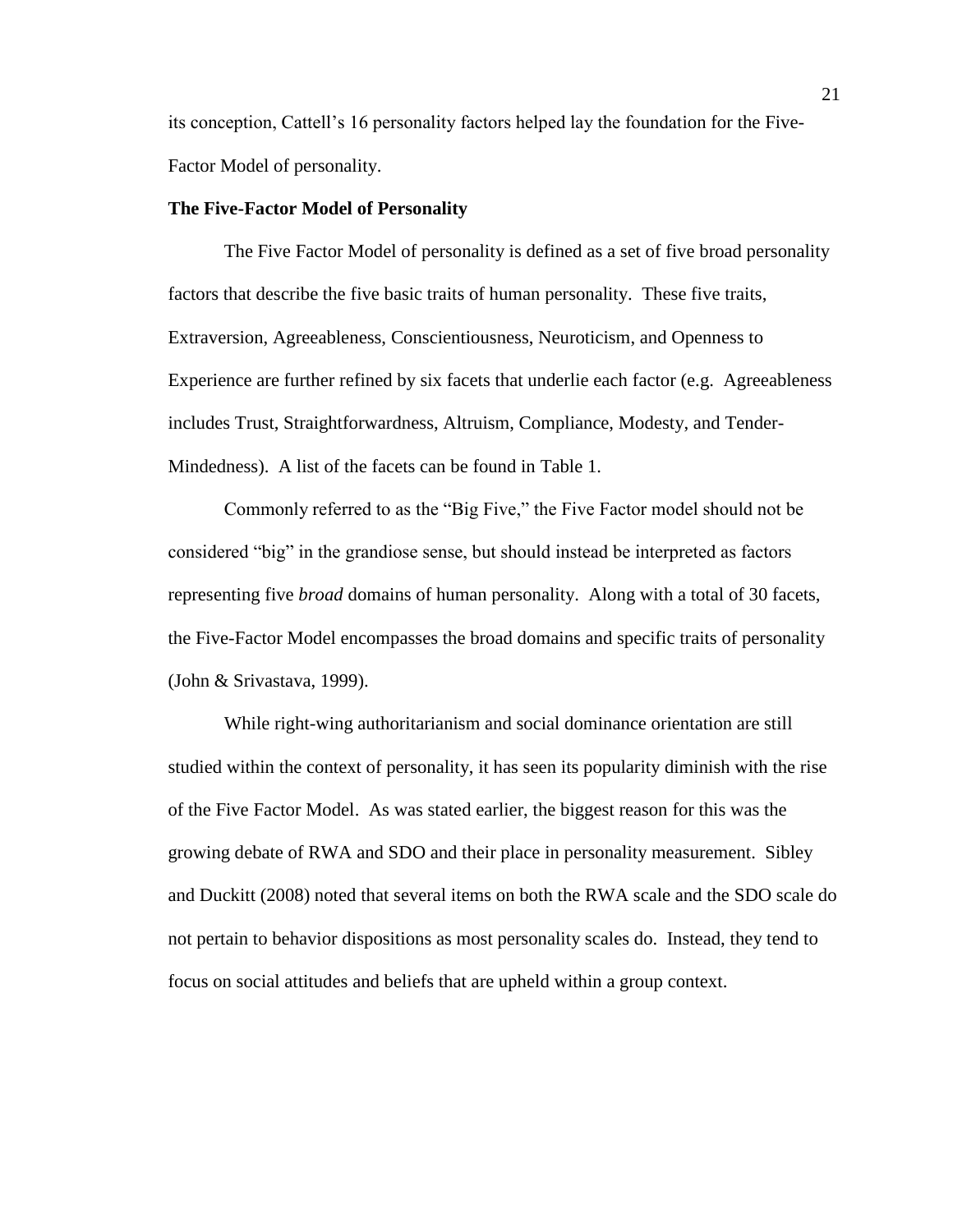| Openness to       | Experience | Imagination   | Artistic Interests | Emotionality  | Adventurousness      | Intellect          | Liberalism    |
|-------------------|------------|---------------|--------------------|---------------|----------------------|--------------------|---------------|
| Neuroticism       |            | Anxiety       | Anger              | Depression    | Self-consciousness   | Impulsiveness      | Vulnerability |
| Conscientiousness |            | Self-Efficacy | Orderliness        | Dutifulness   | Achievement-striving | Self-discipline    | Cautiousness  |
| greeableness      |            | Trust         | Morality           | Altruism      | Cooperation          | Modesty            | Sympathy      |
| Extraversion      |            | Friendliness  | Gregariousness     | Assertiveness | Activity Level       | Excitement-seeking | Cheerfulness  |

The Factors and Facets of the Five-Factor Model *The Factors and Facets of the Five-Factor Model*

Table 1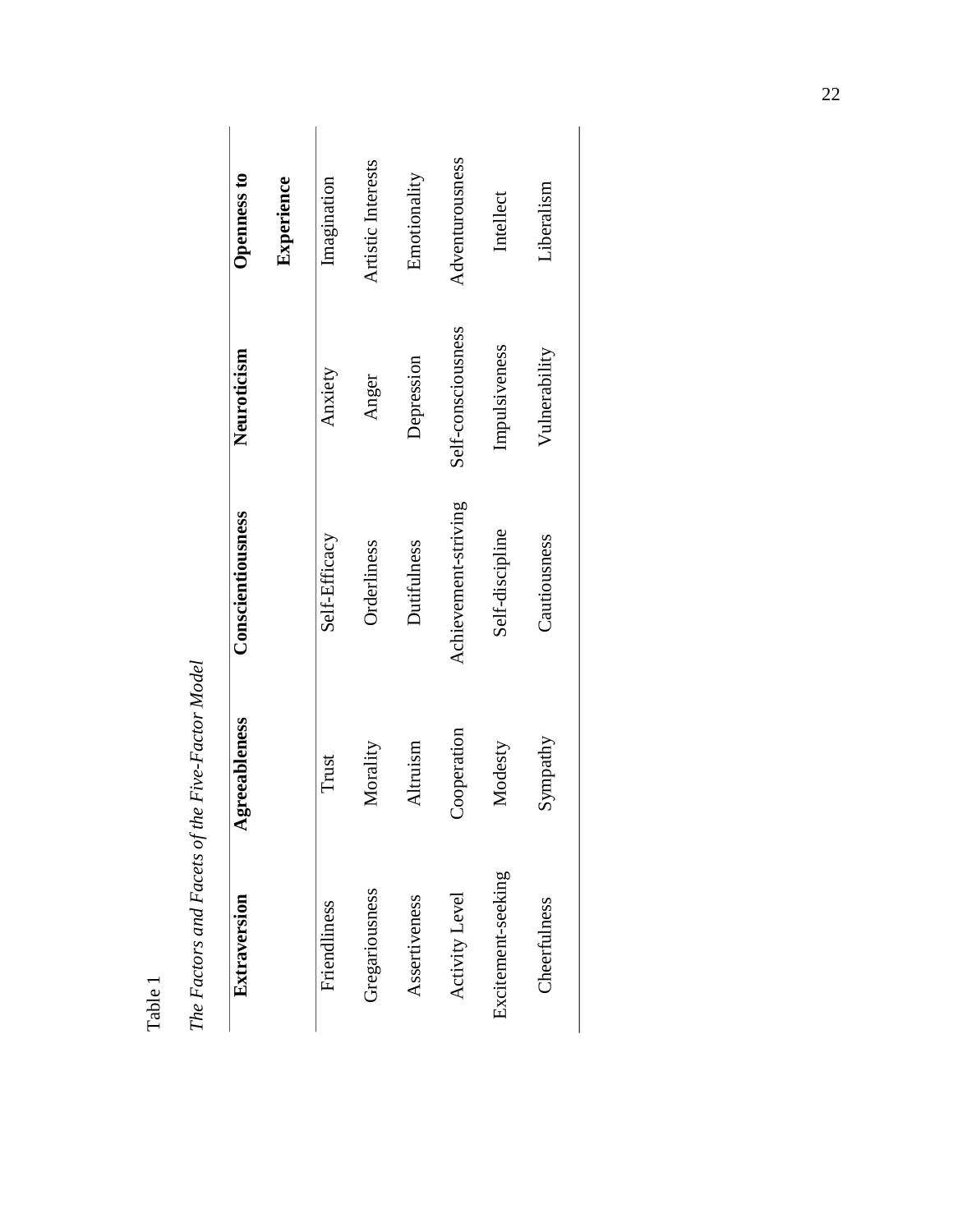Therefore, both RWA and SDO have been criticized as actually being a measure of social attitudes and beliefs, and not personality traits or behaviors. This gives the Big Five the advantage as it has been shown to consistently and reliably measure personality traits without the risk of crossing into social attitudes (McCrae & Costa, 1996; Sibley & Duckitt, 2008).

Although a useful tool for personality measurement, the Five-Factor Model is not without its criticisms. Block (1995) and McAdams (1992) discussed several issues related to the Five-Factor Model including: the atheoretical nature of the lexical hypothesis, the shift towards a unidimensional interpretation of personality, and crossculture difficulties stemming from the model's development within the confines of the English language. McCrae and John (1995) responded to Block's claims, stating that the lexical hypothesis was a "starting point" (p. 217) subject to being empirically tested. They emphasized that this hypothesis was needed in order to begin a taxonomic organization of personality terms and traits that could be improved upon in future research. It wasn't an attempt to provide a complete overview of personality but to spur the process of personality taxonomy itself. Regarding the Five-Factor Model's crosscultural difficulties, Rolland's (2002) meta-analysis showed the cross-cultural validity of the Five-Factor Model across 16 culture samples; coefficient of congruence ranged from .80 to .98 when comparing the United States with the other 15 samples; in other words, the model was easily interpretable across several cultures. It is important to note, however, that adjectives pertaining to personality vary from culture to culture. While some have a variety of personality adjectives at their disposal, several cultures have a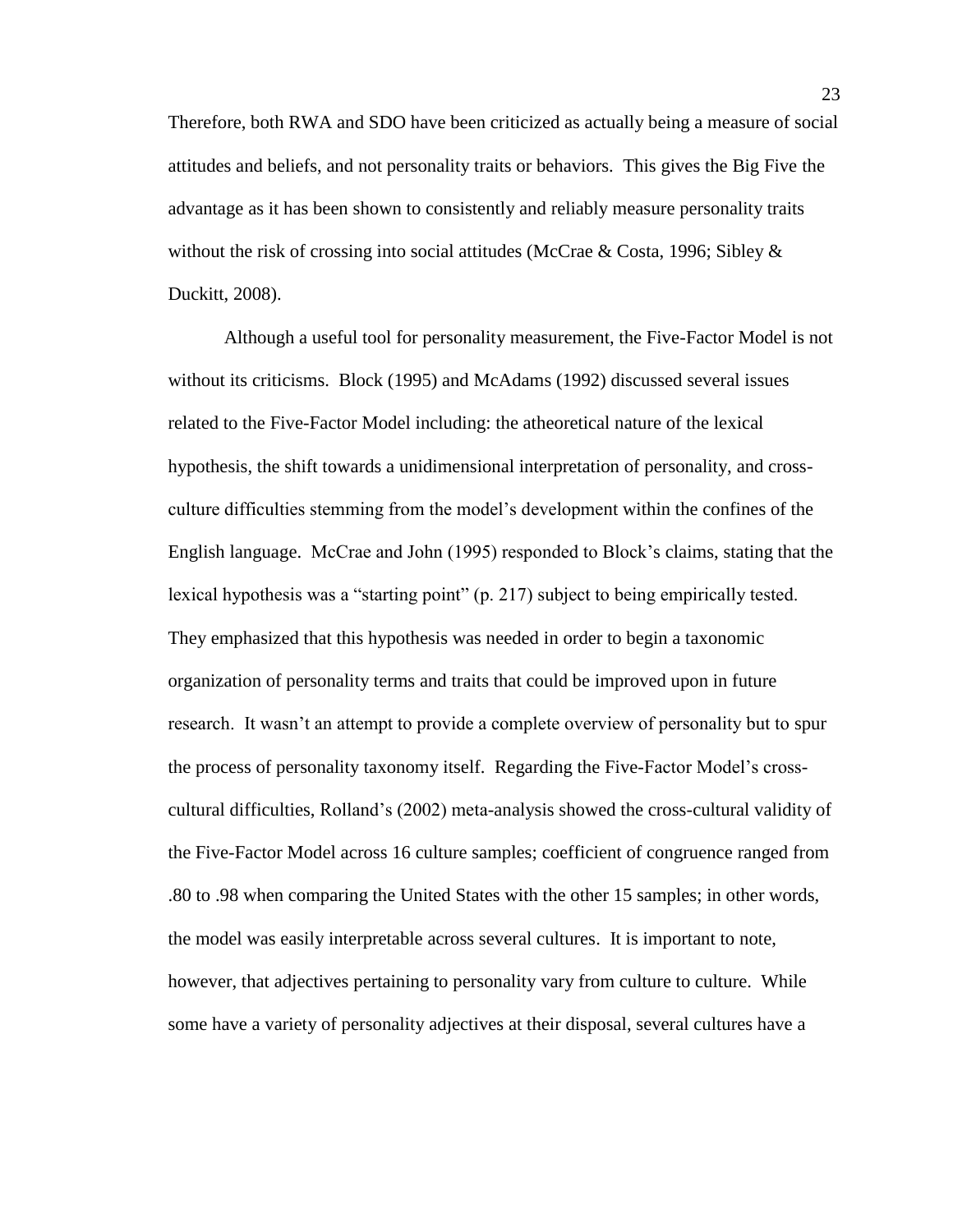limited range of terms that are commonly used in the vernacular and thus might interpret personality traits differently than others.

#### <span id="page-23-0"></span>**The Relationship between the Five-Factor Model and Sexism**

Research exploring the relationship between the Five-Factor Model and sexism has tended to find Agreeableness and Openness to Experience to be the best predictors of sexism (Akrami & Ekehammar, 2006; Akrami, Ekehammar, & Bergh, 2011; Ekehammar & Akrami, 2004). Ekehammar and Akrami (2007) performed two studies to measure the correlations between prejudice, the five factors of personality and their underlying facets. For generalized prejudice, it was found that Extraversion, Agreeableness, and Openness to Experience correlated negatively with generalized prejudice. On a facet level, one Conscientiousness (i.e., Self-efficacy), one Neuroticism (i.e., Impulsiveness), three Extraversion (i.e., Friendliness, Gregariousness, and Cheerfulness), five Openness (i.e., Imagination, Artistic Interests, Emotionality, Adventurousness, and Liberalism), and five Agreeableness (i.e., Trust, Morality, Altruism, Modesty, and Sympathy) facets were significantly negatively related to prejudice with correlations ranging from -.18 to -.61. When measuring just sexism, Ekehammar and Akrami (2007) found similar results to their earlier study although only Agreeableness and Openness to Experience were significantly negatively correlated with sexism. On a facet level, four of the Openness facets (i.e., Artistic Interests, Emotionality, Adventurousness, and Liberalism) and three of the Agreeableness facets (i.e., Trust, Cooperation, and Modesty) were significantly negatively related to sexism with correlations ranging from -.18 to -.43. Krings and Facchin (2009) found that males low in Agreeableness displayed higher levels of hostile sexism and were more likely to sexually harass fellow employees. They found that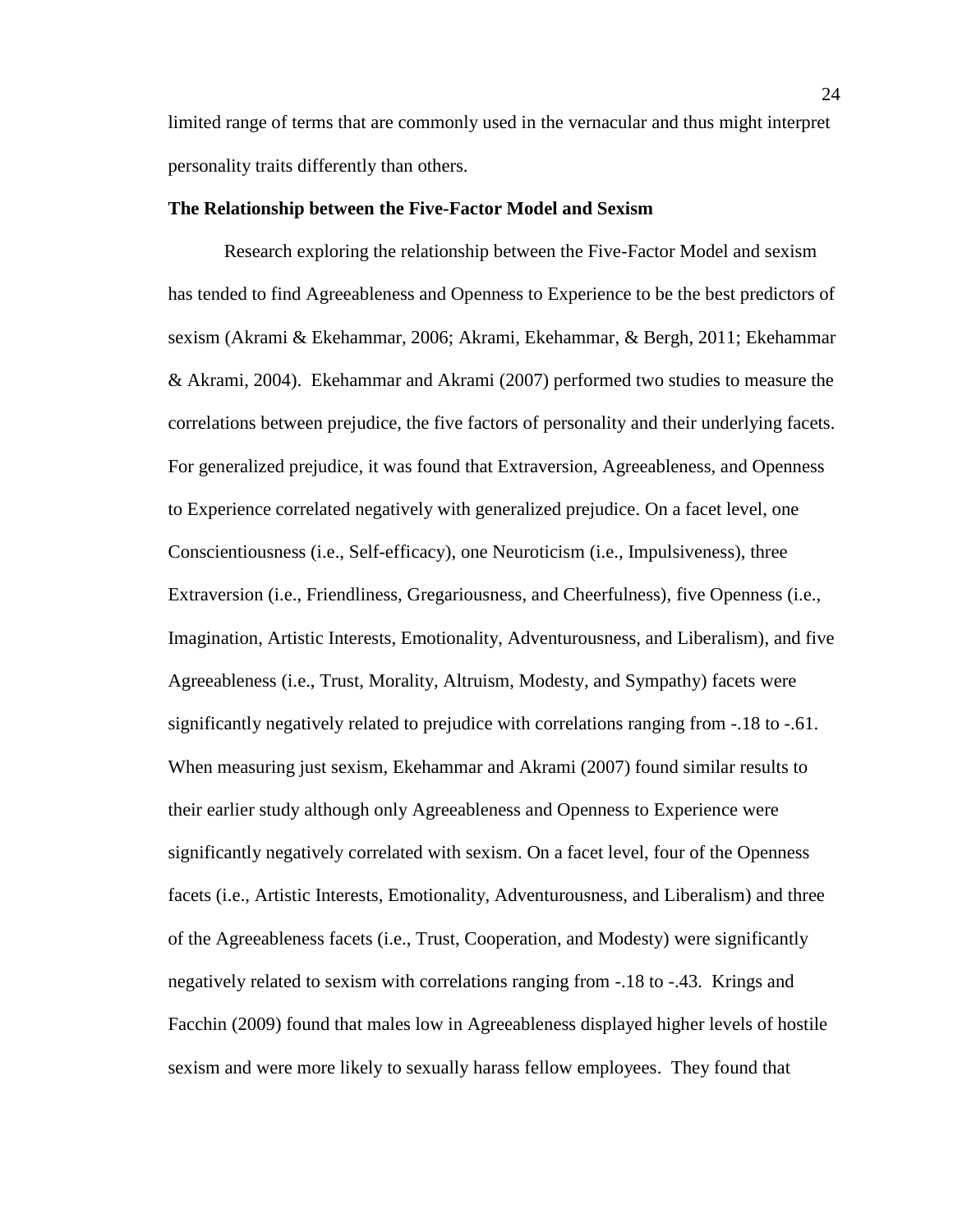Agreeableness was a strong indicator of sexist attitudes—in line with Ekehammar and Akrami's (2007) research. Miller, Wagner, and Hunt (2012) also found that Openness to Experience correlated negatively with sexism and sexual prejudice. On a facet level, they found that three Openness traits (i.e., Artistic Interests, Intellect, and Liberalism) were strong negative predictors of sexism and sexual prejudice.

#### <span id="page-24-0"></span>**Overview and Predictions**

Recent research has utilized the Five-Factor Model to measure the relationship between personality and generalized prejudice. It has been shown that, of the five broad personality factors, Agreeableness and Openness to Experience tend to significantly correlate negatively with generalized prejudice (Akrami, Ekehammar, & Bergh, 2011; Akrami, Ekehammar, & Yang-Wallentin, 2011; Sibley & Duckitt, 2008). However, little research exists that includes the facets of the Five-Factor Model and their relationship with sexism.

When looking at just individual forms of prejudice, however, there is very little correlational data in the literature. Racism has been the primary form of prejudice that has been studied significantly in the fields of personality and social psychology. There is far less data concerning the relationship between personality and sexism. Although similar to racism, sexist attitudes have received very little attention since second wave feminism eroded a fair amount of overt sexist attitudes in American culture. When looking at data concerning sexism and the relationship with the facets of the Five-Factor Model, only one study is currently cited in the literature (Ekehammar & Akrami, 2007).

Therefore, it is important to explore this relationship at a far richer level than simply measuring the five broad domains. Based on previous research concerning generalized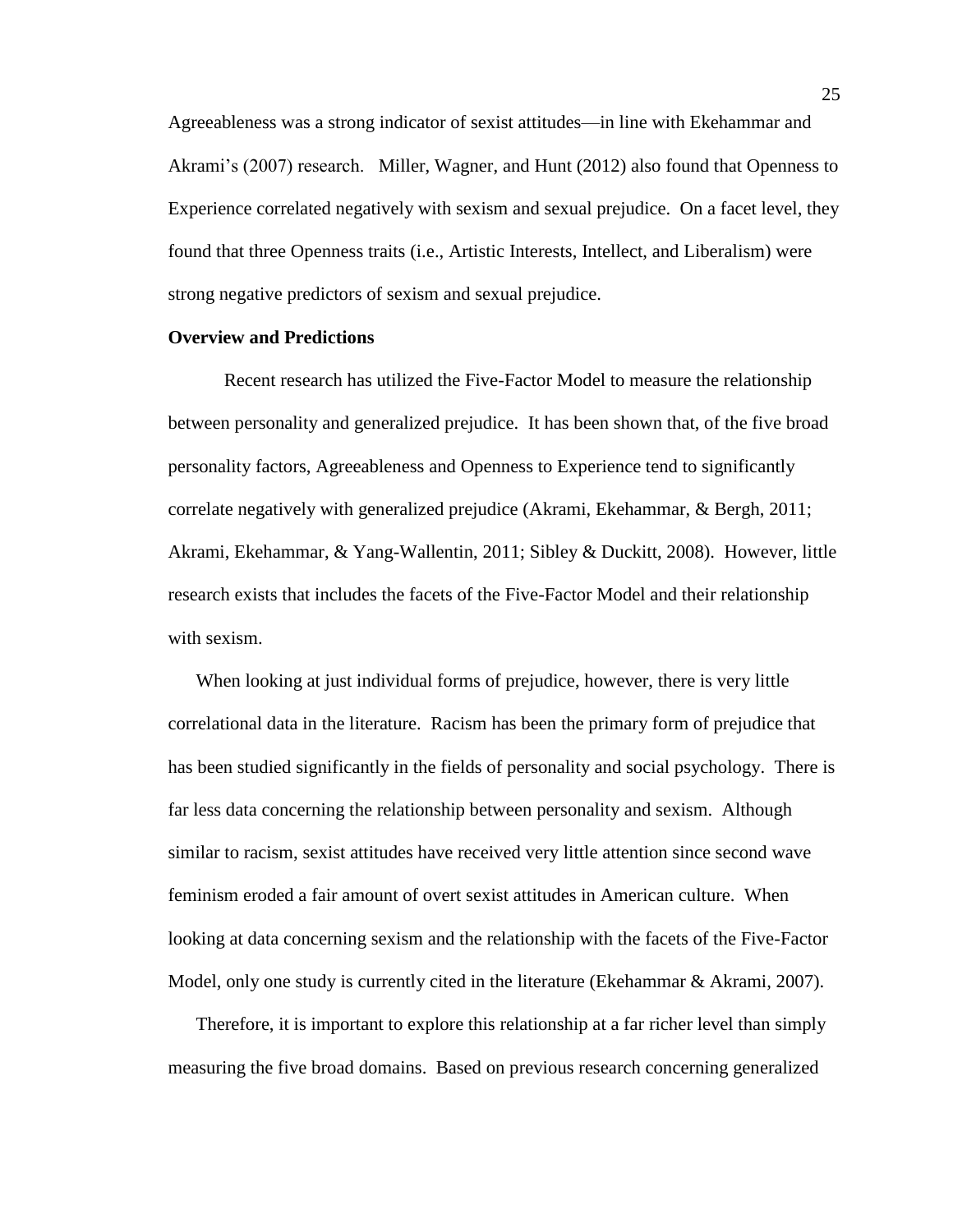prejudice, two hypotheses can be made regarding the current study: 1) Of the five broad domains, Agreeableness and Openness to Experience will negatively correlate and will be the significant predictors of sexism; 2) The facets of Agreeableness and Openness to Experience (notably Sympathy and Liberalism, respectively) will correlate negatively and be significant predictors of sexism.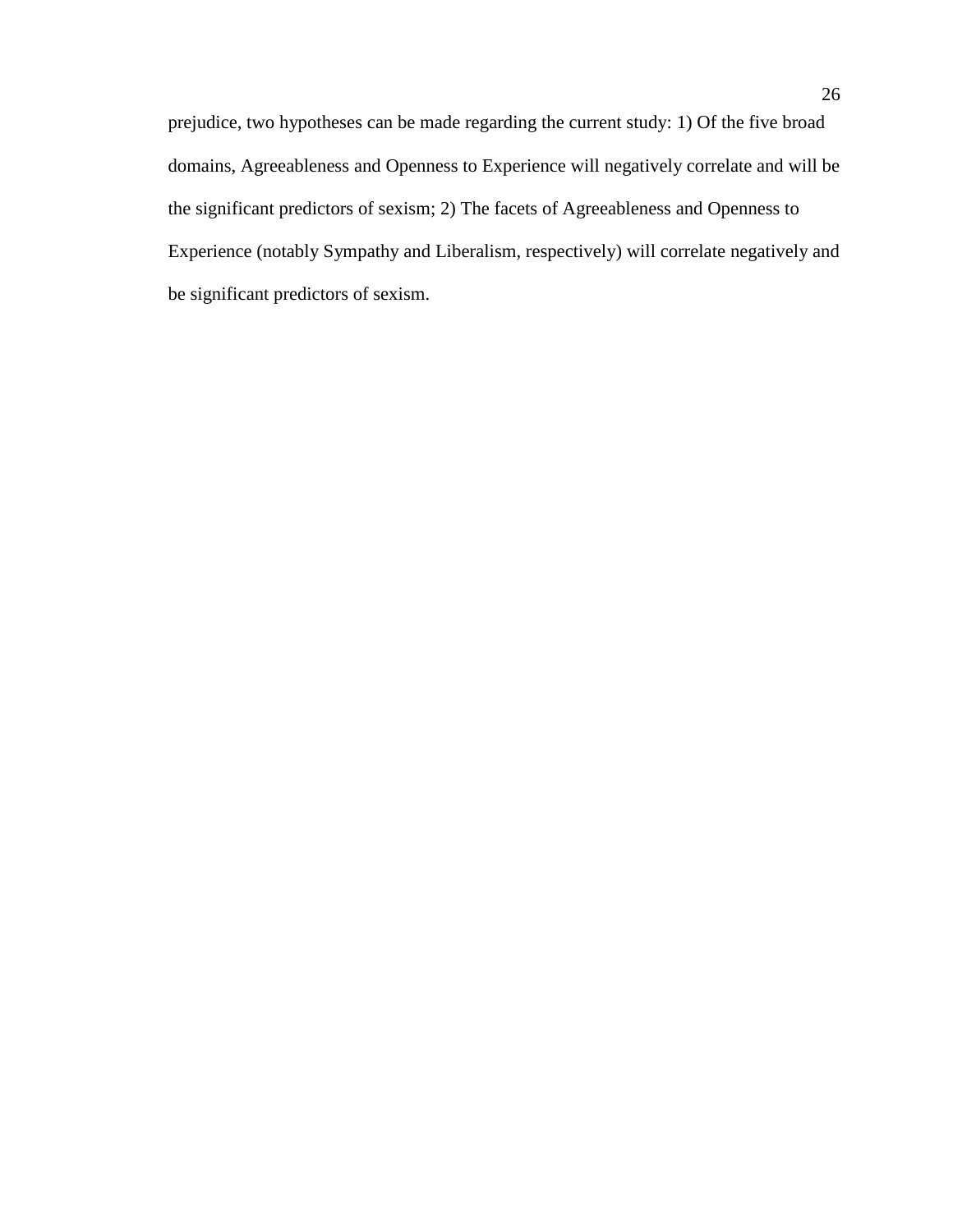### CHAPTER THREE: METHOD

#### <span id="page-26-1"></span><span id="page-26-0"></span>**Participants and Procedure**

Data were collected from 115 participants, 29 males and 86 females. Participants were students enrolled in undergraduate psychology courses who participated in exchange for partial fulfillment of a research participation requirement. The mean age of the participants was 18.61 years ( $SD = 1.04$ ). The racial/ethnic composition was 84% White, 4% Black, and 12% Other.

Participants were recruited for a study concerning their opinion on various social topics. Each laboratory session began with participants being greeted and asked to sit at any of the available computer stations within the lab. Following completion of the informed consent forms, participants were then asked to complete each questionnaire. Questionnaires were presented electronically through Qualtrics software. Upon completion of all the questionnaires and demographic information, participants were thanked for their participation and allowed to leave.

## <span id="page-26-2"></span>**Measures**

<span id="page-26-3"></span>**Demographics.** The demographic form asked participants to answer questions regarding sex, race, and age.

<span id="page-26-4"></span>**M5-120.** The M5-120 (Johnson, 2011) is a personality measure that utilizes the Five-Factor model of personality to derive a general overview of an individual's personality characteristics. The M5-120 asks respondents to provide ratings of accuracy and inaccuracy related to statements assessing personality characteristics. Each personality factor is measured: Extraversion (e.g., "I feel comfortable around people.");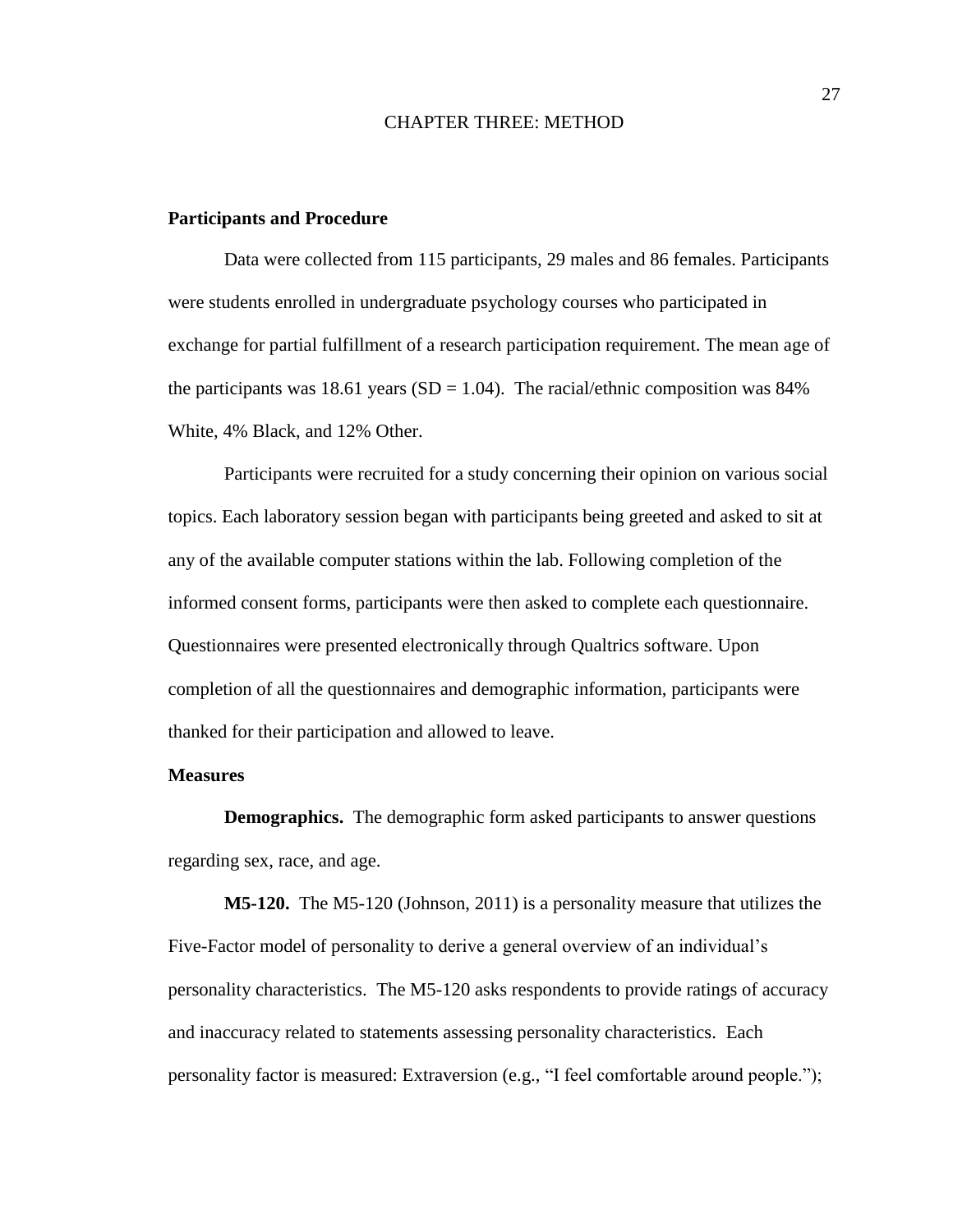Agreeableness (e.g., "I am interested in other people."); Conscientiousness (e.g., "I get chores done right away."); Neuroticism (e.g., "I am easily disturbed."); and Openness to Experience (e.g., "I have a vivid imagination."). The present study utilized the M5-120 to measure all five broad domains of the Five-Factor Model as well as the 30 underlying facets.

<span id="page-27-0"></span>**Modern Sexism Scale (MS).** The Modern Sexism Scale (Swim et al., 1995) is an 8-item sexism inventory that measure three aspects of modem sexism: denial of continuing discrimination against women (items 1-5), antagonism toward women's demands for equitable treatment (items 6 and 7) and resentment about special favors for women (item 8) (Yoder & McDonald, 1997). The MS asks respondents to provide ratings of agreement on a 6-point Likert scale with 0 indicating *strongly disagree* and 5 indicating *strongly agree*. Past research has shown the MS to have acceptable internal consistency reliability with Cronbach's alphas ranging from .75 (Swim et al., 1995) to .82 (Swim & Cohen, 1997). Internal consistency for the denial of discrimination subscale was the strongest of the three subscales for the MS, so it was the only subscale used in the present analysis.

<span id="page-27-1"></span>**Ambivalent Sexism Inventory (ASI).** The Ambivalent Sexism Inventory (Glick & Fiske, 1997) is a 22-item self-report measure that evaluates both Hostile Sexism ("Women seek to gain power by getting control over men.") and Benevolent Sexism ("Women should be cherished and protected by men."). The ASI asks respondents to provide ratings of agreement related to ambivalently sexist attitudes on scales ranging from 0 indicating *disagree strongly* and 5 indicating *agree strongly*. Past research has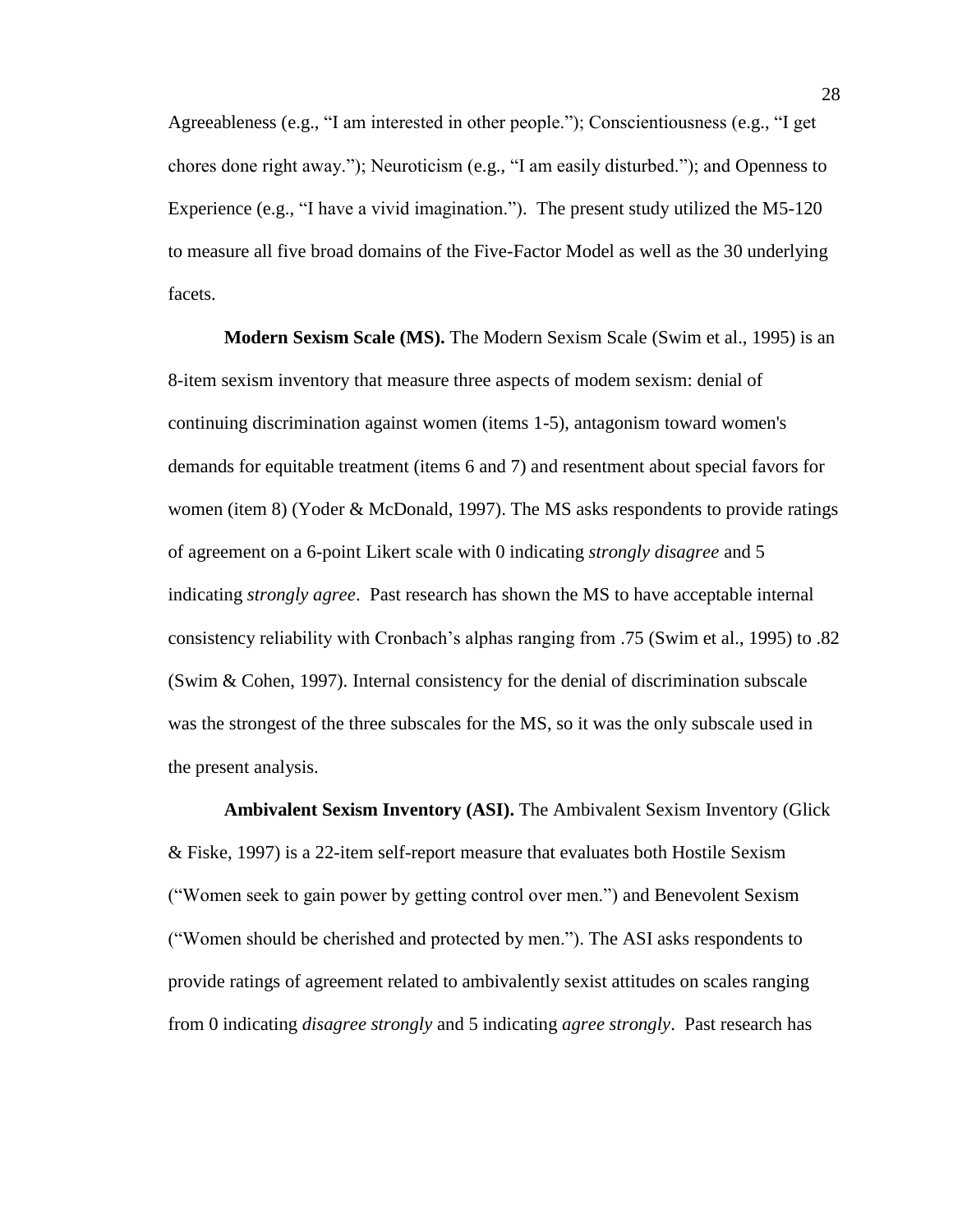shown the ASI to have acceptable internal consistency reliability with Cronbach's alphas ranging from .8 to .9 (Glick & Fiske, 1997).

<span id="page-28-0"></span>**Attitudes Toward Women Scale (AWS).** The Attitudes Toward Women Scale is a widely-used measure of both sexism and traditional gender roles (Spence et al., 1973; Daugherty & Dambrot, 1986). The 25-item scale is a self-report measure that evaluates contemporary attitudes towards women on a 0 to 3 scale (although it appears as A, B, C, and D on the actual form). The AWS asks respondents to provide ratings of agreement or disagreement with 0 reflecting strong conservative or traditional attitudes (e.g., "Women should worry less about their rights and more about becoming good housewives and mothers.") and 3 reflecting highly liberal attitudes (e.g., "Women should take increasing responsibility for leadership in solving the intellectual and social problems of the day."). For the sake of consistency across all three sexism scales, the scores for this scale were reversed so that higher scores reflected more conservative values. Past research has shown the AWS to have strong internal consistency reliability with Cronbach's alpha for the 25-item form equal to .89 (Daugherty & Dambrot, 1986).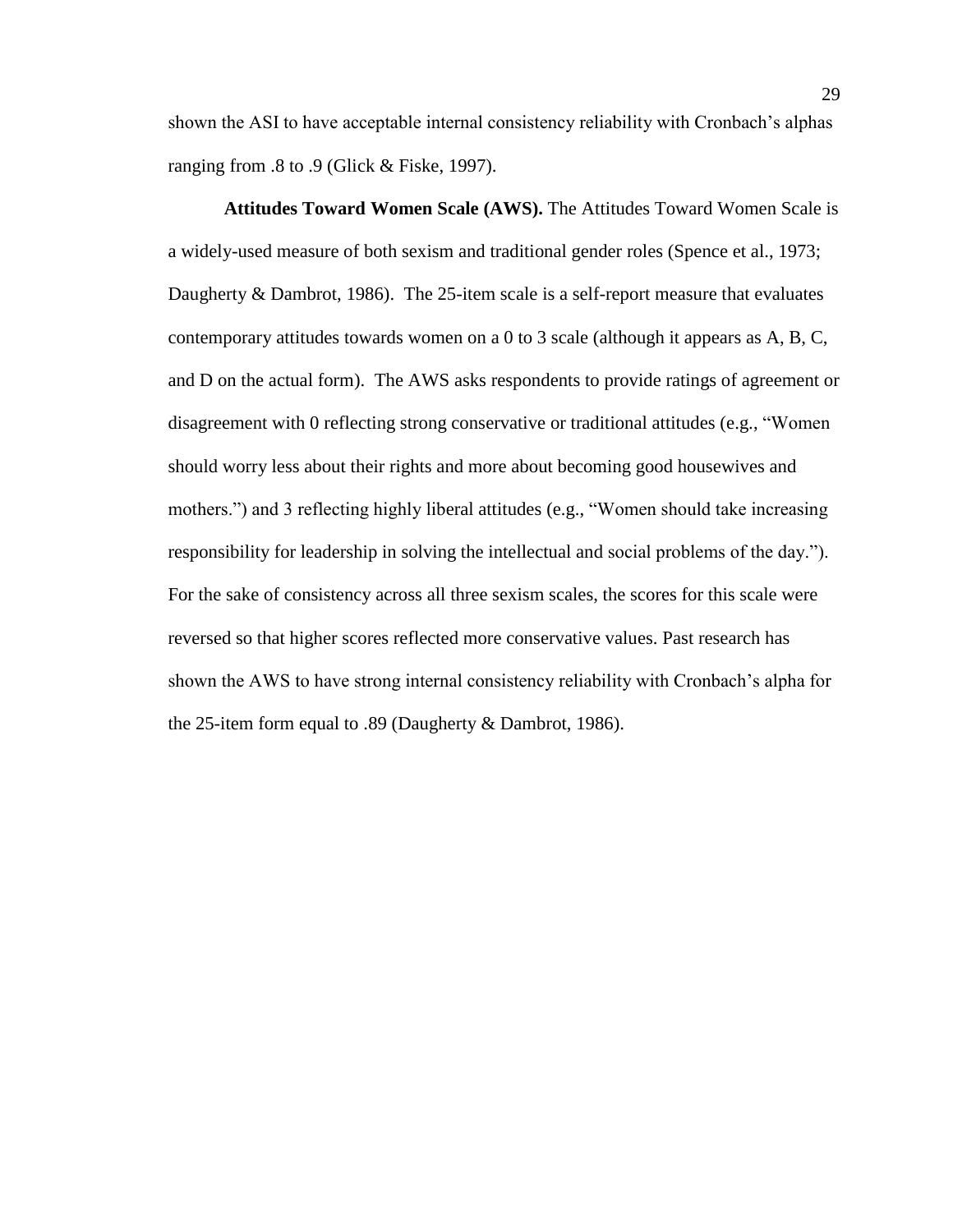## CHAPTER FOUR: RESULTS

## <span id="page-29-1"></span><span id="page-29-0"></span>**Analyses**

Table 1 presents the means, standard deviations, internal consistency coefficients, minimum and maximum values, and intercorrelations for the measures in the present study.

Table 2 *Intercorrelations and Descriptive Statistics.*

| <i>Intercorretations and Descriptive Statistics.</i> |           |                      |           |                |          |           |      |      |
|------------------------------------------------------|-----------|----------------------|-----------|----------------|----------|-----------|------|------|
|                                                      | 1         | 2                    | 3         | $\overline{4}$ | 5        | 6         | 7    | 8    |
| 1. ASI                                               |           |                      |           |                |          |           |      |      |
| 2. AWS                                               | $.53***$  |                      |           |                |          |           |      |      |
| 3. MSS - Denial                                      | $.30***$  | $.38***$             |           |                |          |           |      |      |
| 4. Extraversion                                      | $.20*$    | .03                  | .00.      |                |          |           |      |      |
| 5. Agreeableness                                     | $-.02$    | $-.15$               | .03       | .15            |          |           |      |      |
| 6. Conscientiousness                                 | $-.015$   | $-.02$               | .06       | .08            | $.42***$ |           |      |      |
| 7. Neuroticism                                       | $-.17$    | $-.28$ <sup>**</sup> | $-.22***$ | $-.43***$      | $-.23*$  | $-.37***$ |      |      |
| 8. Openness                                          | $-.33***$ | $-.41***$            | $-.20*$   | .15            | $.24*$   | $-.05$    | .05  |      |
|                                                      |           |                      |           |                |          |           |      |      |
| $\boldsymbol{M}$                                     | 2.65      | 1.52                 | 1.71      | 3.23           | 3.86     | 3.56      | 2.70 | 3.22 |
| SD                                                   | .70       | .68                  | .96       | .42            | .37      | .44       | .47  | .40  |
| $\alpha$                                             | .85       | .86                  | .77       | .84            | .77      | .88       | .85  | .71  |
| Minimum                                              | .36       | .04                  | .00       | 1.42           | 2.96     | 2.42      | 1.63 | 2.33 |
| Maximum                                              | 4.05      | 3.12                 | 4.80      | 4.00           | 4.71     | 4.54      | 4.08 | 4.21 |

 $p < .05$ ;  $p < .01$ ;  $p < .001$ .

## <span id="page-29-2"></span>**Bivariate Correlations for the Factors**

The first step in the analyses was to examine the bivariate correlations to determine any possible relationships between the five factors and the three sexism scales. Of the five factors, Extraversion, Neuroticism, and Openness to Experience correlated significantly with the sexism measures.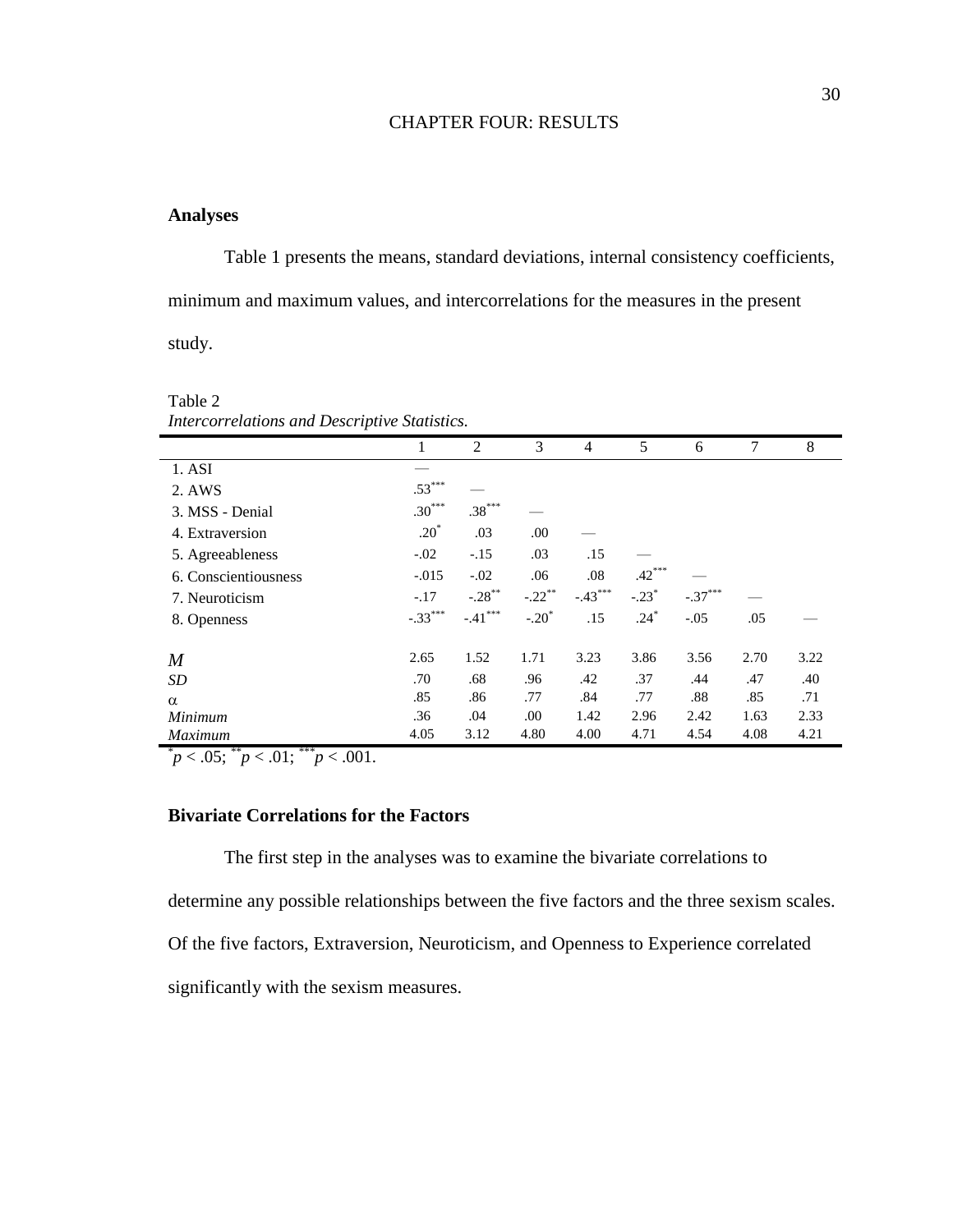<span id="page-30-0"></span>**Extraversion.** A significant positive correlation was found between the ASI and Extraversion ( $r = 0.20$ ,  $p < 0.05$ ). This indicates that those who scored higher on the trait of Extraversion also scored higher in regards to ambivalent and hostile forms of sexism. People who are more assertive in their decision-making and beliefs would potentially rate higher on sexism as they could respond to such questions in a more upfront manner than those who are less sociable or disaffiliative.

<span id="page-30-1"></span>**Neuroticism.** Significant negative correlations were found between Neuroticism and the AWS ( $r = -0.28$ ,  $p < 0.01$ ) as well as between the denial trait of the MS and Neuroticism  $(r = -0.22, p < 0.01)$ . Both of these negative correlations indicate that an individual high in Neuroticism tended to score lower on sexism ratings. They were less likely to deny that sexist issues still exists within one's culture as well as hold generally equal and less sexist attitudes towards women than individuals with lower Neuroticism scores.

<span id="page-30-2"></span>**Openness to Experience.** Significant negative correlations were found between Openness and all three sexism measures: ASI ( $r = -0.33$ ,  $p < 0.001$ ); AWS ( $r = -0.41$ ,  $p <$ 0.001); and the denial trait of the MS ( $r = -0.20$ ,  $p < .05$ ). All of these negative correlations indicate that an individual high in Openness to Experience are less likely to display hostile or benevolently sexist opinions of women, have generally equal and less sexist attitudes towards women than those low in Openness, and are less likely to deny that sexist issues still exists within one's culture.

#### <span id="page-30-3"></span>**Stepwise Regression for the Facets**

Bivariate correlational analyses revealed significant relationships between the sexism scales and three of the five personality factors (i.e., Extraversion, Neuroticism,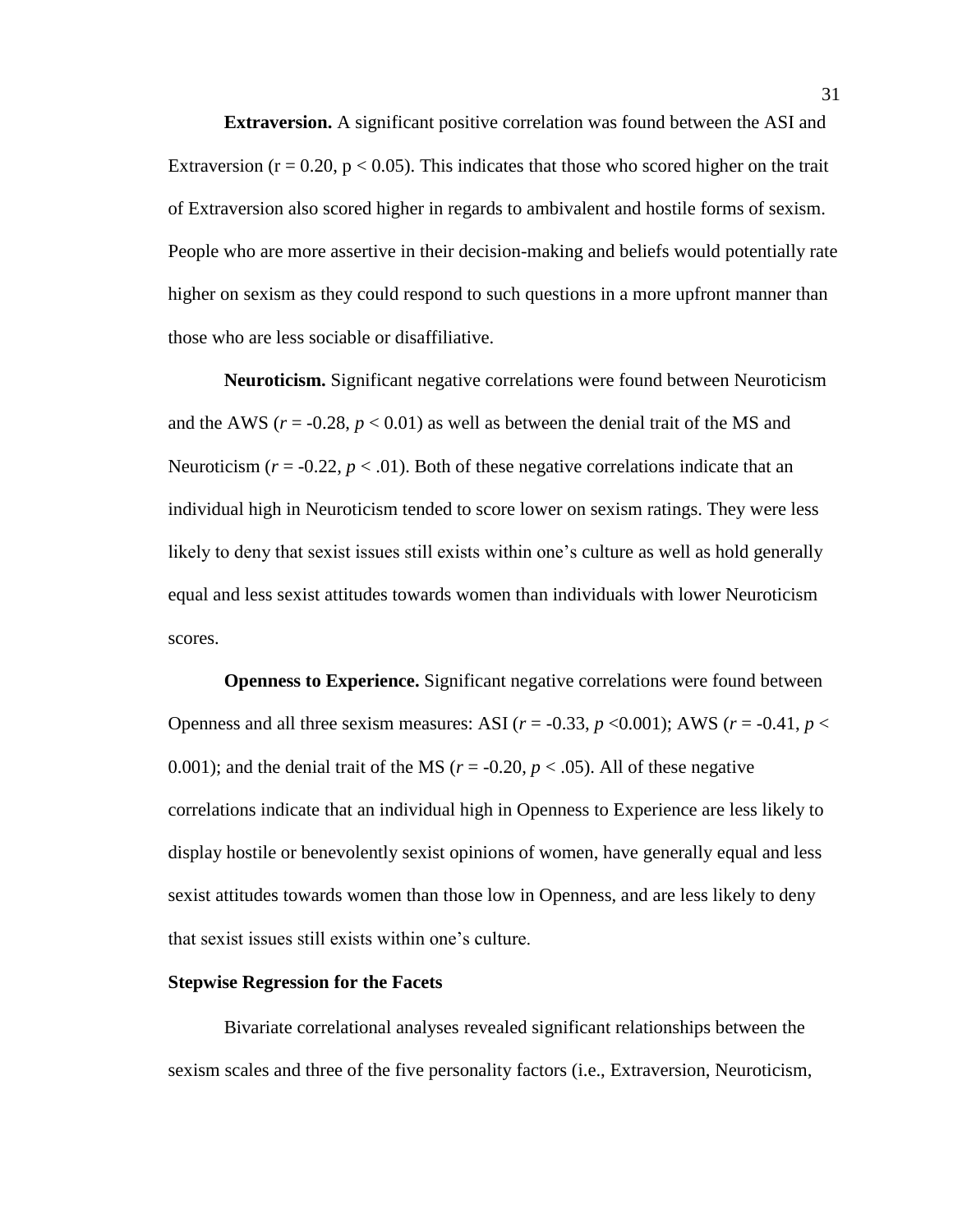and Openness to Experience). To further explore these associations, a stepwise multiple regression procedure was utilized for each sexism scale. The goal of each analysis was to determine which facets were contributing significantly to each factor's correlation with the three sexism scales. Because only three of the five factors were significant to any of the three sexism scales used, only those 18 facets were entered as predictors into each analysis. Cronbach's alphas, as reliability coefficients for these 18 facets are presented in Table 3.

These facet-level predictors used in each regression were dictated by the results of the bivariate correlations between the personality factors and each sexism scale. Results for each measure of sexism are presented in Tables 4, 5, and 6.

Table 3 *Reliability Coefficients for the Facets*

| 1. Extraversion Facets (E) | - 70 - | -73 | .80 | .62 | .64 |     |
|----------------------------|--------|-----|-----|-----|-----|-----|
| 2. Neuroticism Facets (N)  |        | .85 | .83 | .62 | .33 | .69 |
| 3. Openness Facets (O)     | .69    | .68 |     | 49  | 68  |     |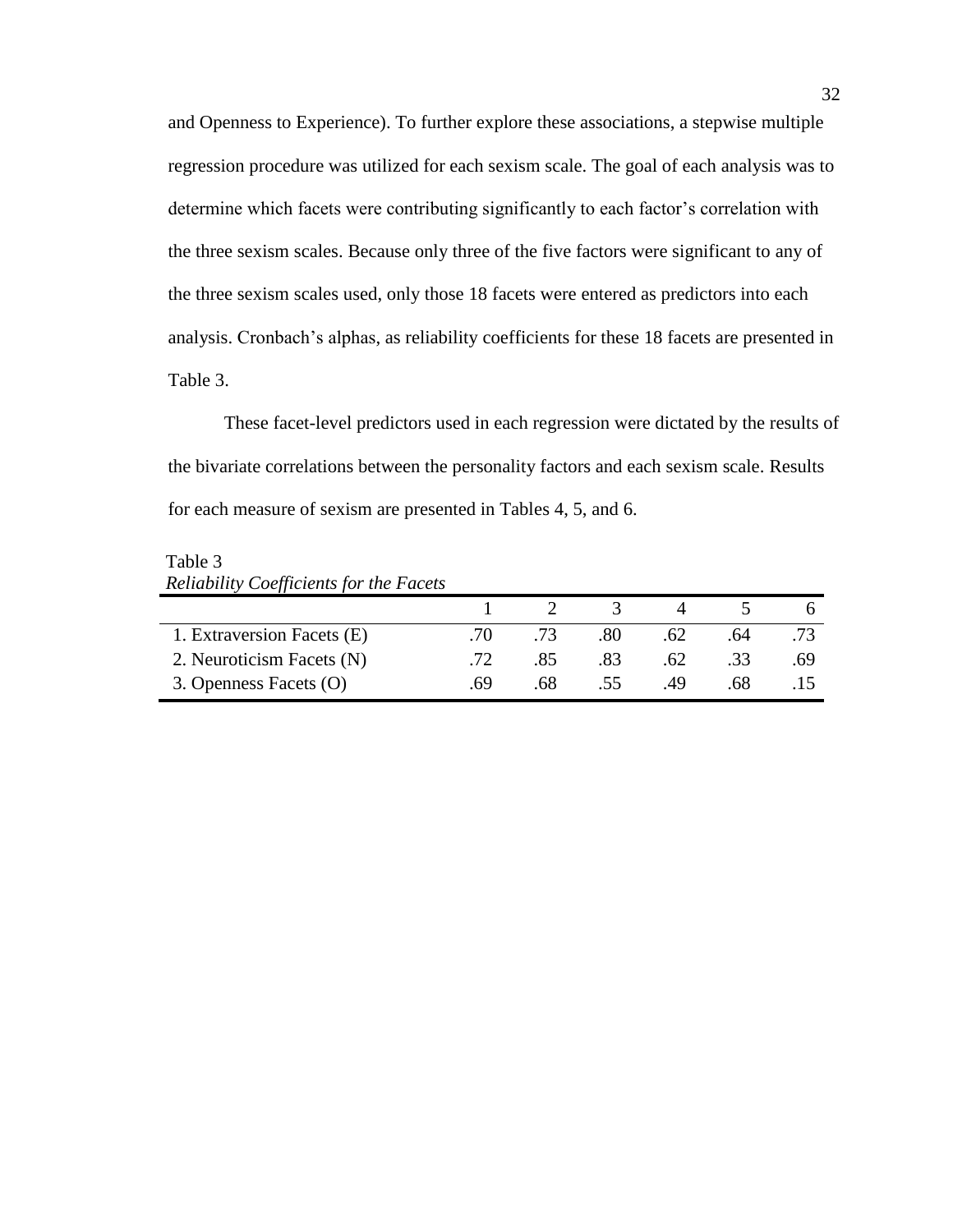## **Modern Sexism Scale.**

<span id="page-32-0"></span>Table 4

|                          | Modern Sexism Scale – Denial of Discrimination |          |                     |  |  |  |  |
|--------------------------|------------------------------------------------|----------|---------------------|--|--|--|--|
|                          | Cumulative $R^2$<br>Increase in $R^2$          |          |                     |  |  |  |  |
| Step 1                   | $.10^{***}$                                    | $.10***$ | $-28$               |  |  |  |  |
| Liberalism (O6M)         |                                                |          |                     |  |  |  |  |
| Step 2                   | $.15***$                                       | $.05*$   | $-.21$ <sup>*</sup> |  |  |  |  |
| Anger (N2M)              |                                                |          |                     |  |  |  |  |
| Step 3                   | $.19***$                                       | $.04*$   | $25***$             |  |  |  |  |
| Emotionality (O3M)       |                                                |          |                     |  |  |  |  |
| Step 4                   | $.23***$                                       | $.04*$   | $-.21$ <sup>*</sup> |  |  |  |  |
| Artistic Interests (O2M) |                                                |          |                     |  |  |  |  |

*Analysis Regressing Facets of Openness and Neuroticism onto the MS-Denial*

 $p < .05$ ;  $p < .01$ ;  $p > .001$ .

The first stepwise regression model examined the facets of Openness (i.e., Imagination, Artistic Interests, Emotionality, Adventurousness, Intellect, and Liberalism) and Neuroticism (i.e., Anxiety, Anger, Depression, Self-Consciousness, Immoderation, Vulnerability) as potential predictors of scores on the denial subscale of the Modern Sexism Scale. This model,  $F(4, 110) = 8.16$ ,  $R = .48$ ,  $p < .001$ , indicated that of the 12 facets, 4 of them contributed significantly to sexism scores: Liberalism (β = -.28, *p* < .01), Emotionality (β = .25, *p* < .01), Anger (β = -.21, *p* < .05), and Artistic Interests ( $\beta$  = -.21,  $p < .05$ ). Anger was the strongest facet in predicting sexism for the Neuroticism factor. For Openness, the facets Liberalism, Emotionality, and Artistic Interests were the strongest facets in predicting sexism for the Openness factor.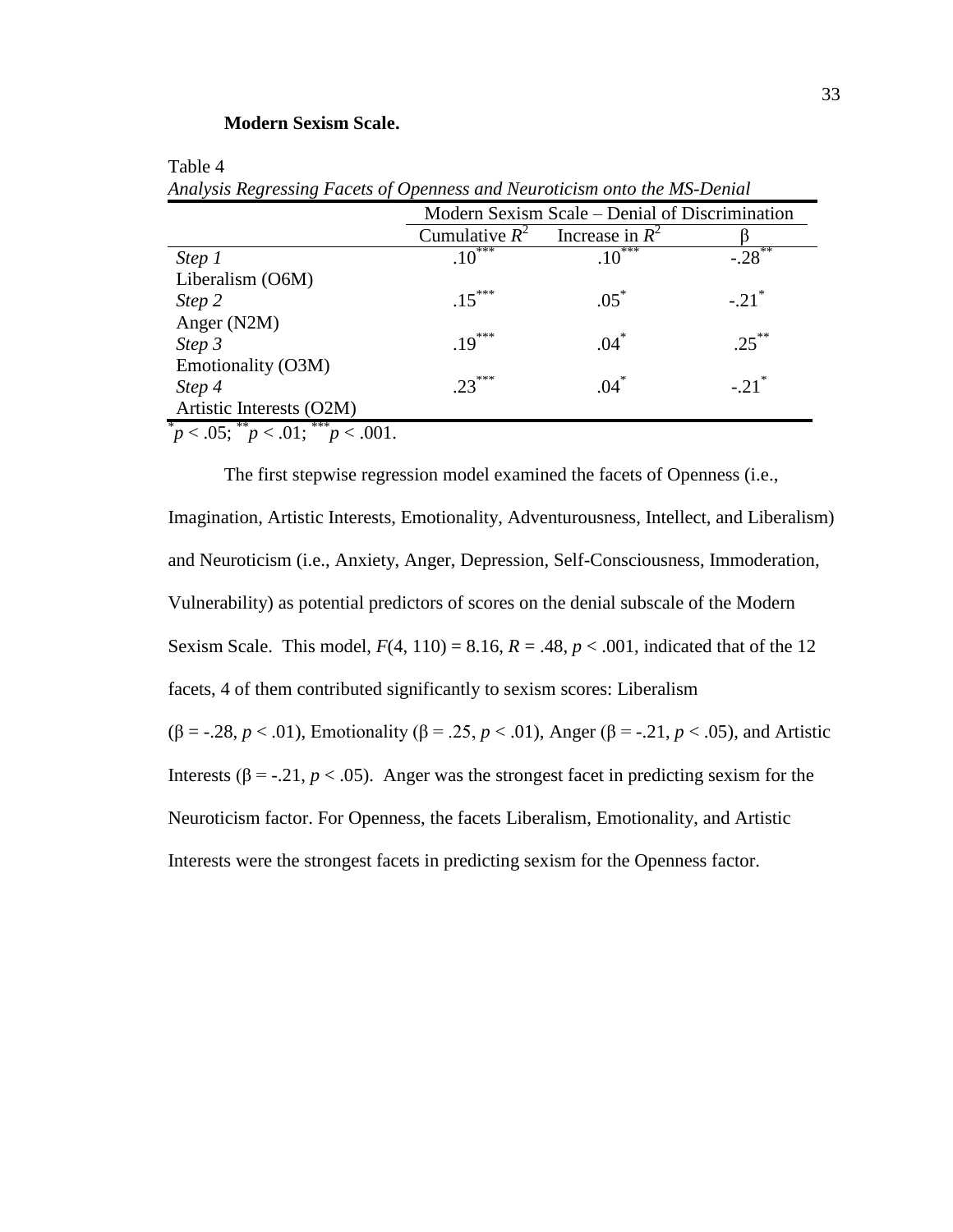#### **Ambivalent Sexism Inventory.**

|                                                                | <b>Ambivalent Sexism Inventory</b> |                   |                     |  |  |
|----------------------------------------------------------------|------------------------------------|-------------------|---------------------|--|--|
|                                                                | Cumulative $R^2$                   | Increase in $R^2$ |                     |  |  |
| Step 1                                                         | 1 $\bigcap_{k\geq 0}$              | $10***$           | $37$ <sup>***</sup> |  |  |
| Artistic Interests (O2M)<br>Step 2<br>Excitement-Seeking (E5M) | $19^{**}$                          | $.07*$            | $26^{**}$           |  |  |

<span id="page-33-0"></span>Table 5 *Analysis Regressing Facets of Openness and Extraversion onto the ASI*

 $p < .05$ ;  $p < .01$ ;  $p < .001$ .

The second stepwise regression model examined the facets of Openness (i.e., Imagination, Artistic Interests, Emotionality, Adventurousness, Intellect, and Liberalism) and Extraversion (i.e., Friendliness, Gregariousness, Assertiveness, Activity Level, Excitement-Seeking, and Cheerfulness) as potential predictors of scores on the Ambivalent Sexism Inventory. This model, *F*(2, 112) = 13.05, *R* = .44, *p* < .001, indicated that of the 12 facets, 2 of them contributed significantly to sexism scores: Artistic Interests ( $\beta$  = -.37, *p* < .001) and Excitement-Seeking ( $\beta$  = .26, *p* < .01). For Extraversion, Excitement-Seeking was a positive predictor in predicting sexism indicating that those who rate high in Excitement-Seeking also rated high in sexism. For Openness, Artistic Interests was a negative predictor for predicting sexism indicating that those who have numerous Artistic Interests tended to show low levels of sexism.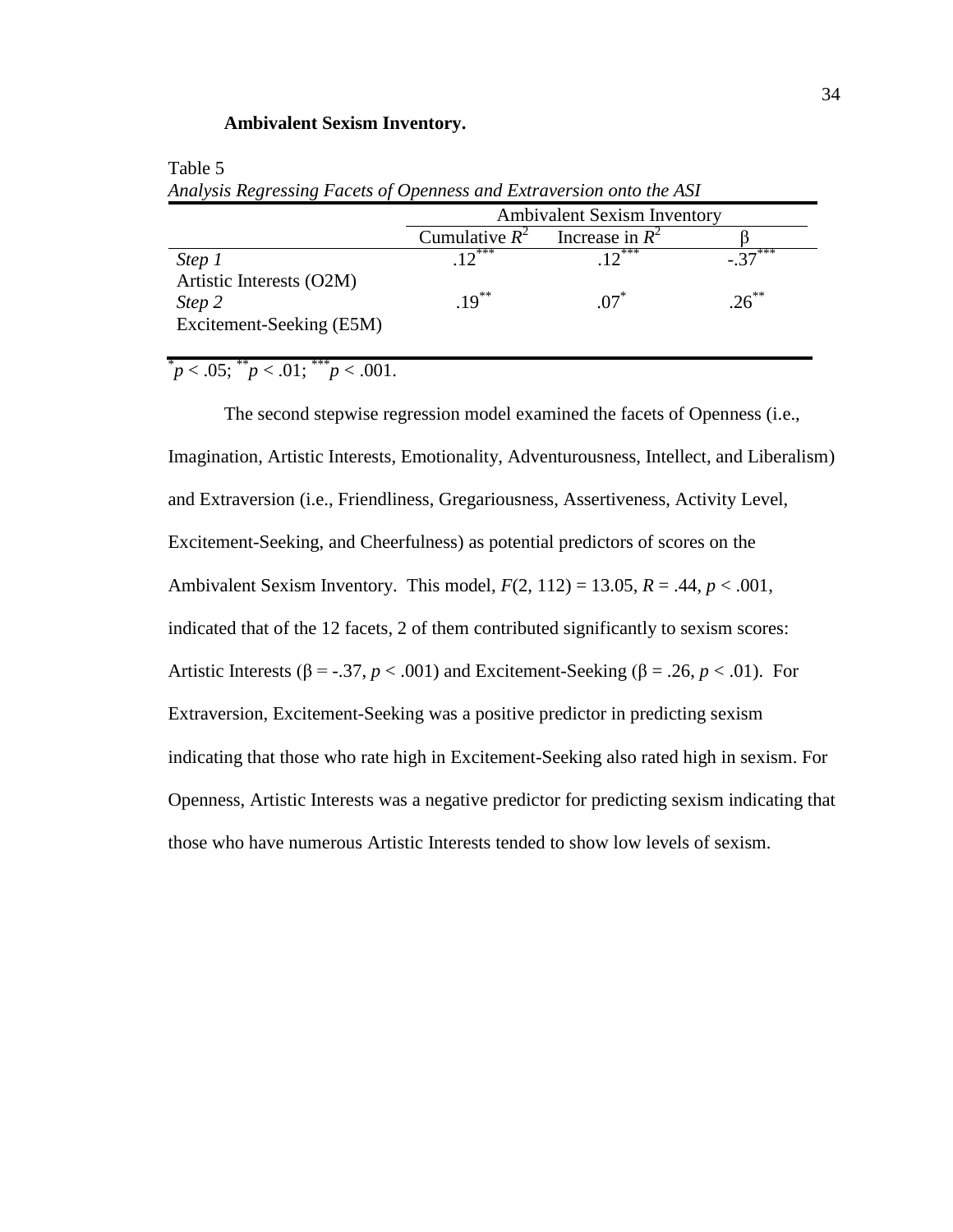## **Attitudes Toward Women Scale.**

<span id="page-34-0"></span>Table 6

|                                                             | <b>Attitude Toward Women Scale</b> |                   |                      |  |  |  |  |
|-------------------------------------------------------------|------------------------------------|-------------------|----------------------|--|--|--|--|
|                                                             | Cumulative $R^2$                   | Increase in $R^2$ |                      |  |  |  |  |
| Step 1                                                      | $.10^{***}$                        | $.10***$          | $-22$ <sup>*</sup>   |  |  |  |  |
| Artistic Interests (O2M)                                    |                                    |                   |                      |  |  |  |  |
| Step 2                                                      | $.17***$                           | $.07***$          | $-.27$ <sup>**</sup> |  |  |  |  |
| Liberalism (O6M)                                            |                                    |                   |                      |  |  |  |  |
| Step 3                                                      | $.21^*$                            | $.04*$            | $-.23***$            |  |  |  |  |
| Anxiety (N1M)                                               |                                    |                   |                      |  |  |  |  |
| Step 4                                                      | $25^*$                             | $.04*$            | $-22$ <sup>*</sup>   |  |  |  |  |
| Intellect (O5M)                                             |                                    |                   |                      |  |  |  |  |
| $\sqrt[p]{p} < .05; \sqrt[p]{p} < .01; \sqrt[p]{p} < .001.$ |                                    |                   |                      |  |  |  |  |

*Analysis Regressing Facets of Openness and Neuroticism onto the AWS.*

The third stepwise regression model examined the facets of Openness (i.e., Imagination, Artistic Interests, Emotionality, Adventurousness, Intellect, and Liberalism) and Neuroticism (i.e., Anxiety, Anger, Depression, Self-Consciousness, Immoderation, Vulnerability) as potential predictors of scores on the Attitudes Toward Women Scale. This model,  $F(4, 110) = 9.02$ ,  $R = .50$ ,  $p < .001$ , indicated that of the 12 facets, 4 of them contributed significantly to sexism scores: Liberalism ( $\beta$  = -.27, p < .01), Anxiety ( $\beta$  = -.23, p < .05), Artistic Interests ( $\beta$  = -.22, p < .05), and Intellect ( $\beta$  = -.22, p < .05). For Neuroticism, the Anxiety facet was the strongest negative predictor for predicting sexism indicating that those who scored higher in Anxiety tended to rate lower on sexism. For Openness, the Liberalism, Artistic Interests, and Intellect facets were the strongest negative predictors for predicting sexism indicating that those who rated higher in these three traits tended to rate lower on sexism.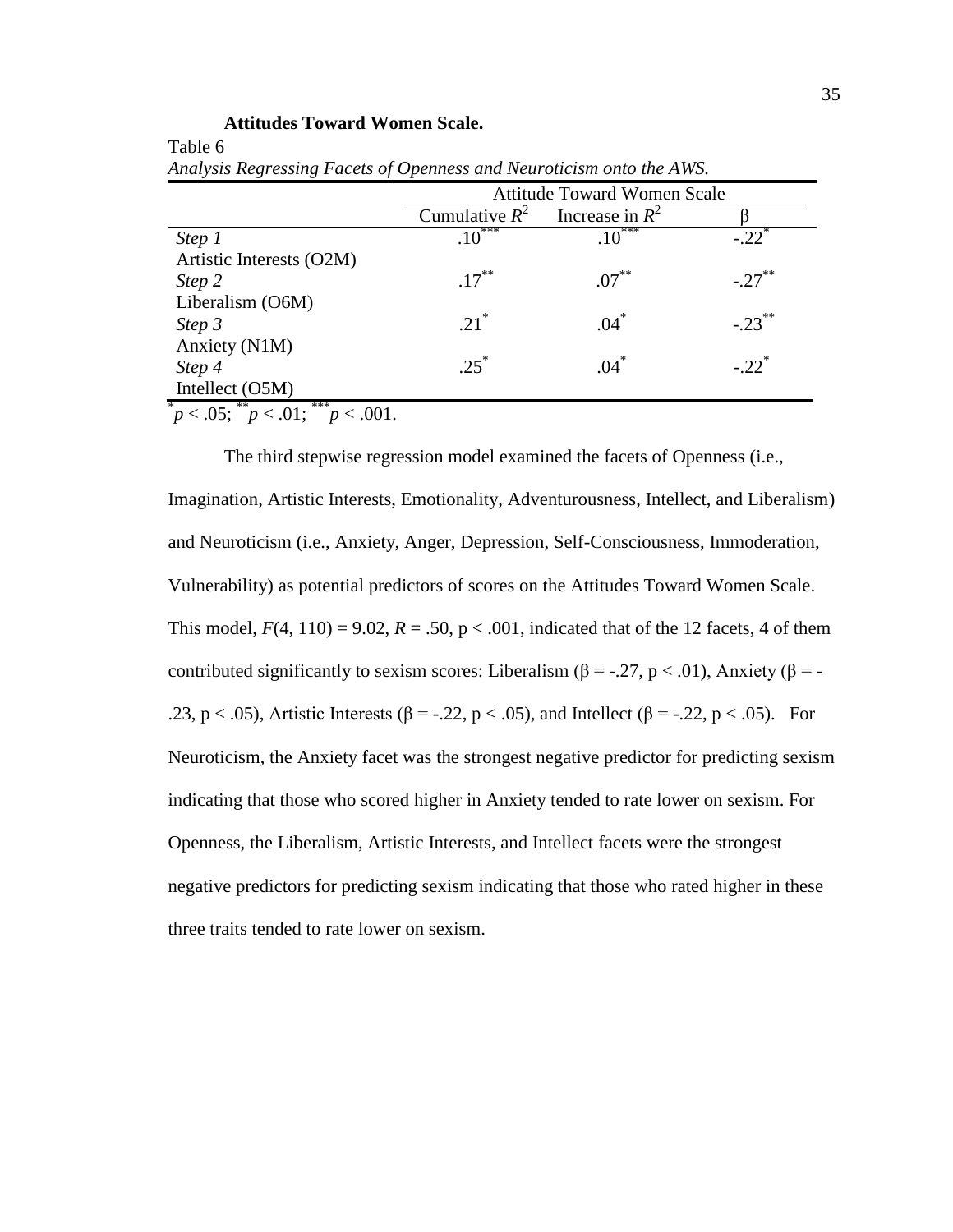#### CHAPTER FIVE: DISCUSSION

<span id="page-35-0"></span>Although previous research has examined the relationship between prejudice and personality factors, very few studies have looked at the facets of personality and their relationship with prejudice, specifically sexism. On a factor level, this researcher predicted that Agreeableness and Openness to Experience would be significantly negatively correlated with sexism based on previous research (Ekehammar & Akrami, 2003, 2007; Akrami, Ekehammar, & Bergh, 2011; Akrami, Ekehammar, & Yang-Wallentin, 2011). Although Agreeableness was not a significant factor, Extraversion, Neuroticism, and Openness to Experience were seen as being significantly correlated. On a facet level, the researcher predicted Sympathy—a facet of Agreeableness—and Liberalism—a facet of Openness—to be significant predictors for sexism. While Liberalism was found to be a significant predictor, Sympathy was not.

Oddly, the facet Excitement-Seeking for Extraversion was found to be a positive predictor for sexism. Content for this facet included enjoying and seeking adventure and acting wild and crazy. Other notable significant predictors were Anxiety and Anger, facets of Neuroticism, which were found to be significant negative predictors for sexism. Content for the Anxiety facet included worrying about things and feeling stressed out. This could indicate that those who are highly anxious chose not to identify themselves as sexist, worrying what other people would think. Content for the Anger facet included getting frustrated and annoyed easily as well as having a quick temperament. Anger as a predictor for sexism has not been indicated in the research literature, although it appears that those participants who rated high in Anger tended to rate themselves as less sexist than those lower in Anger. This could be indicative of a more neurotic tendency to where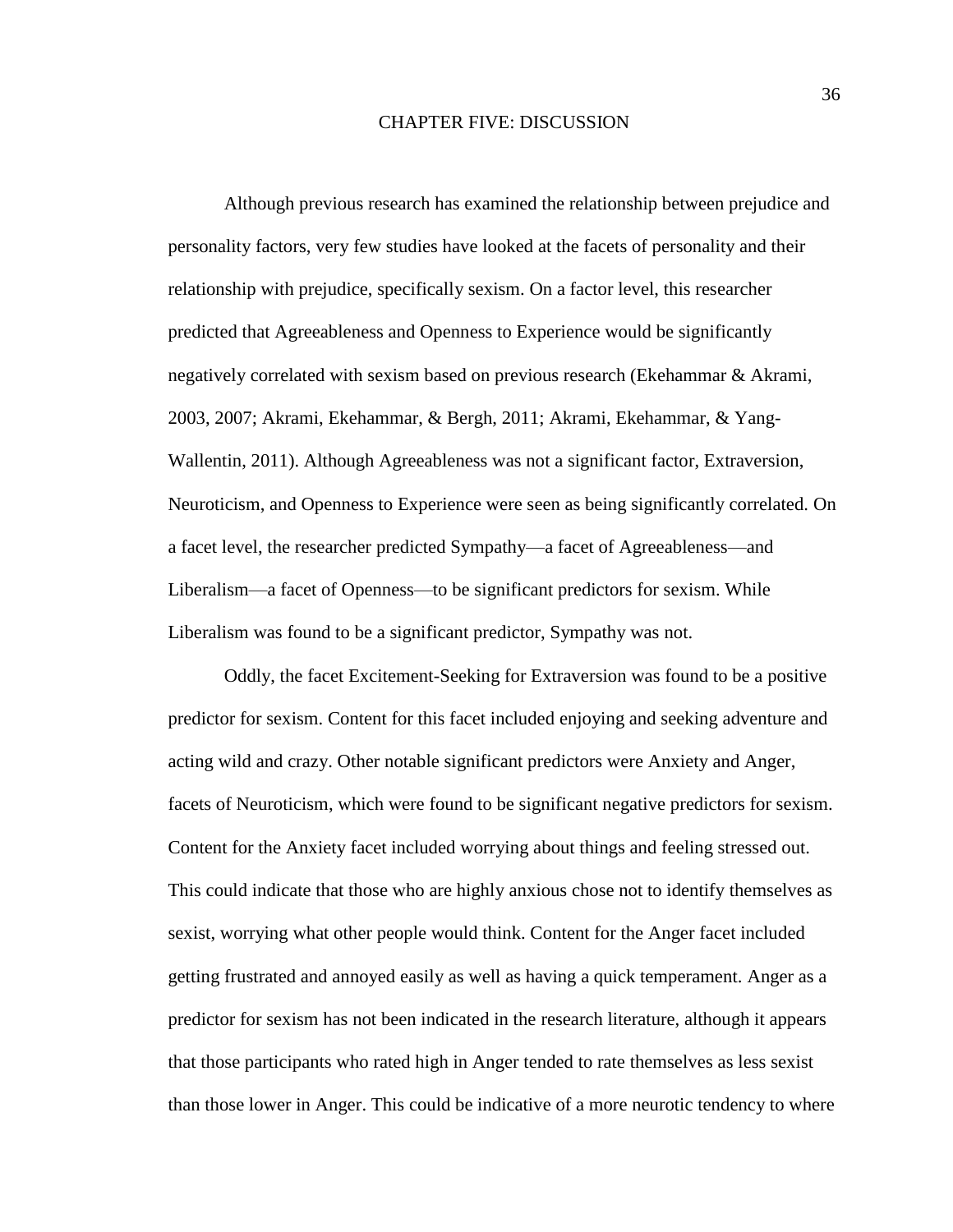people who are angrier are likely driven by a feeling of unfairness and would therefore empathize with others who are victims of sexual prejudice.

Lastly, Artistic Interests was also found to be a significant negative predictor for sexism. Ekehammar and Akrami (2007) found similar results when correlating the Big Five with sexism, although the facet in their study was worded as "Aesthetics". Emotionality and Intellect were also found to be significant negative predictors indicating that those who are in touch with their emotions and display high levels of intelligence tend to rate lower on sexism than those who are out of touch with their emotions and rate lower on intelligence. These three facets are subsumed within the Openness to Experience factor, which influences acceptance of others, of ideals and morals, and the application of intelligence and knowledge towards solving complex problems. Sibley and Duckitt (2008) observed in their meta-analysis that Openness was viewed as the determining factor in explaining the individual differences in political conservatism and values so that those who were low in Openness were more likely to adhere to the structured and present social order and are likely to be inflexible to change while those who are high in Openness are likely to accept others' point-of-view and are more likely to accept stereotype-disconfirming information.

## <span id="page-36-0"></span>**Limitations**

Although significant correlations were found between sexism and the factors and facets of the Five-Factor Model, they were not directly in line with the previous literature. This could most likely be because of the limited sample that was available. For the present study, all participants were from an introductory psychology course with a mean age of 18.61 years. This was particularly detrimental regarding questions about political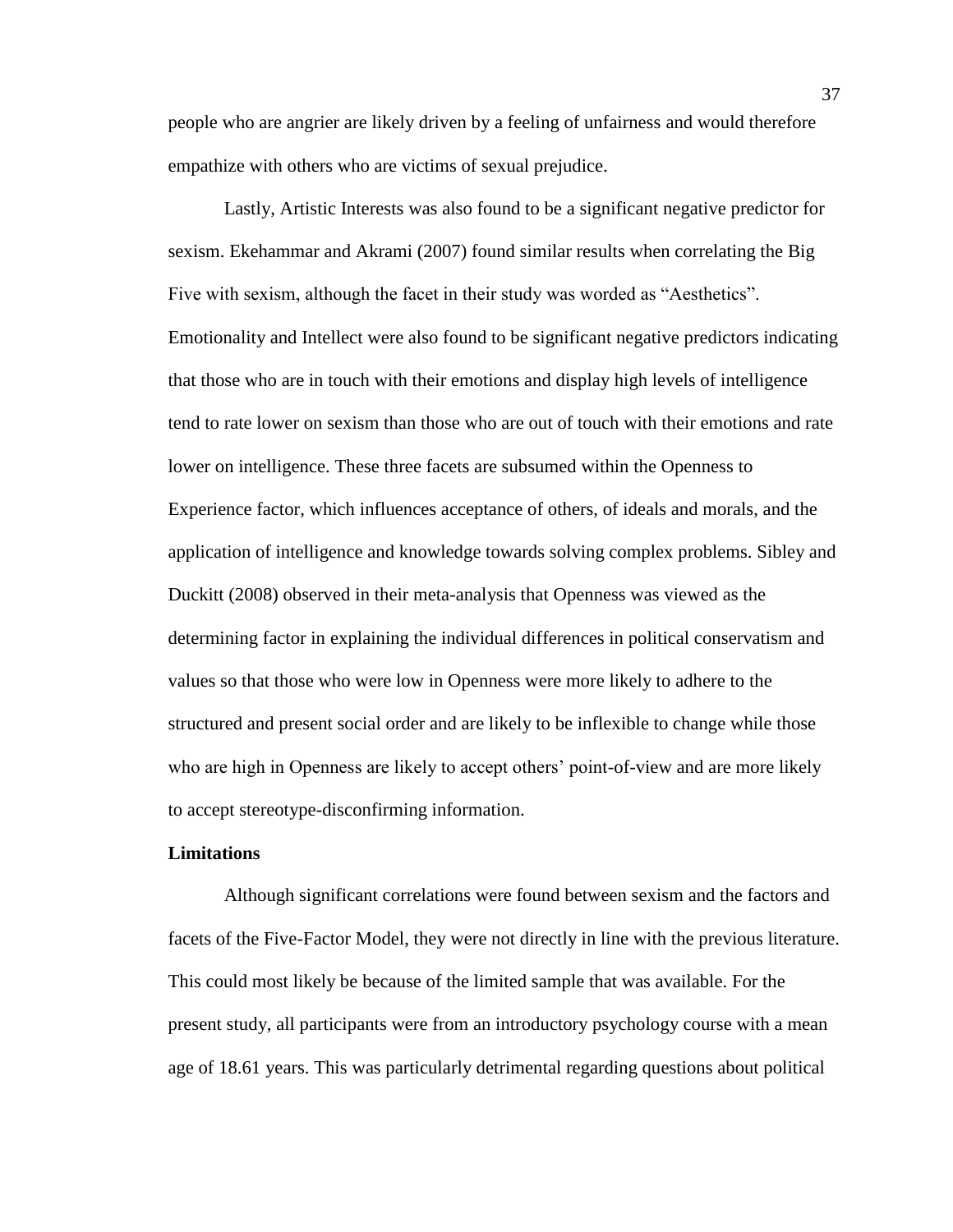orientation. The facet Liberalism, while significant, also had low internal consistency. This could be explained in a couple of reasons: first, an analysis of the items for the Liberalism facet revealed that the primary content in each statement pertained to an individual's social orientation as being either liberal or conservative. Secondly, intercorrelations of those facet items showed that participants did not display an understanding of the definition of liberal and conservative, as there was no significant correlation among the items, which was unexpected. Also, the majority of the research done on prejudice and personality has been conducted primarily in Sweden, bringing into question possible cultural differences when responding to these items.

Lastly, the M5-120, while sufficient, did not provide a desirable amount of facet level questions, resulting in four questions per facet. For more subjective facets, such as those found within the Openness to Experience factor, fewer questions results in lowerthan-expected reliability as the instrument does not offer enough information per facet to achieve desirable reliability. For other facets, however, reliability was sufficient given that the factors themselves were more objective than the Openness factor. Other versions, such as the M5-300, provide more items per facet, aiding in internal consistency and future correlations with sexism or prejudice. Because of the amount of questionnaires used in the study, an M5-120 was selected instead of an M5-300 as to not fatigue participants.

### <span id="page-37-0"></span>**Future Directions**

There are numerous studies that look at the factors of personality and their correlations with prejudice; however, few studies have looked at this correlation at a facet level. The aim of this study was to find what facets could predict sexism as the facets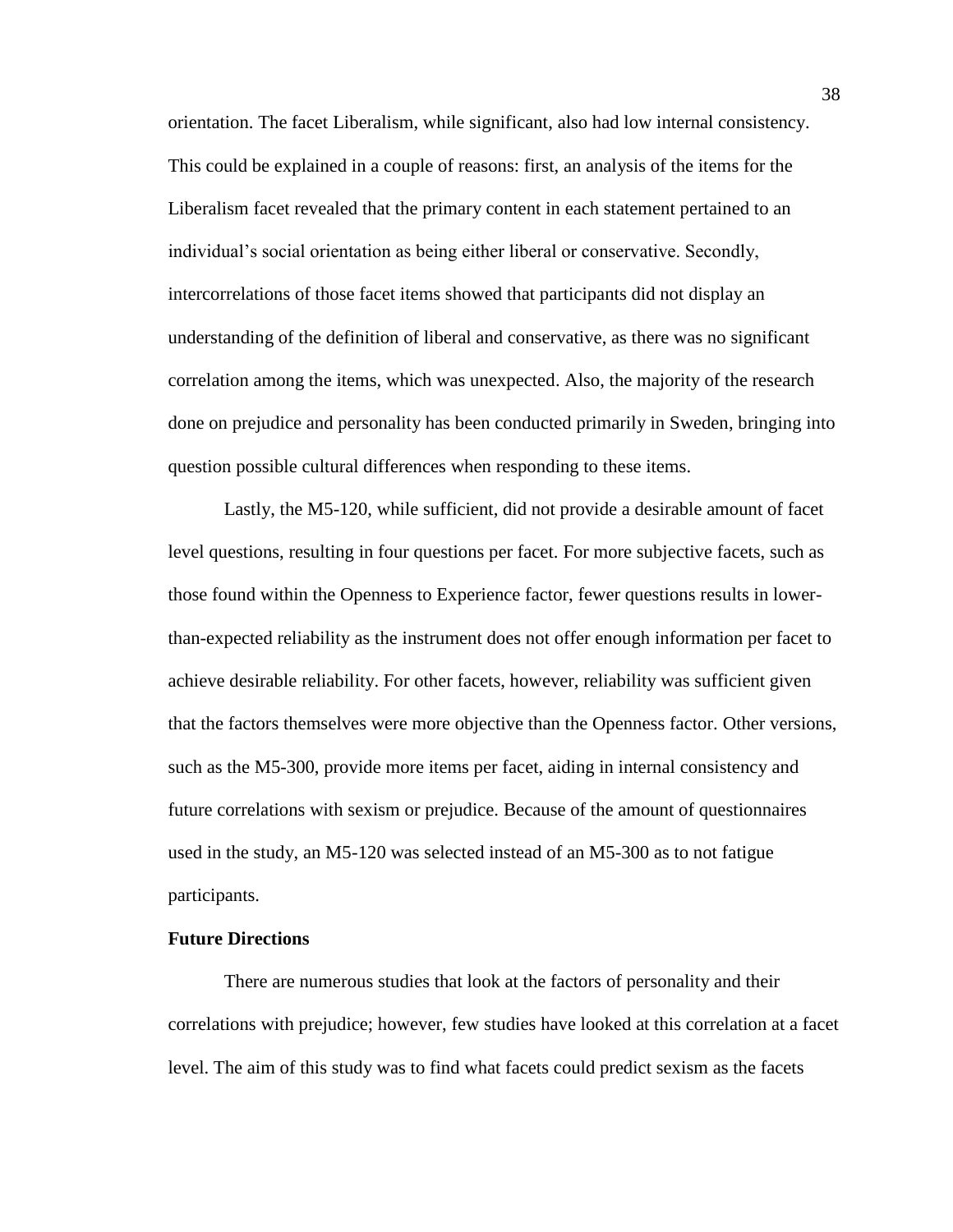provide a clearer, more specific trait of personality than its broad parents. Stronger reliability for some of the facets, notably those pertaining to the Openness factor, needs to be established in future research as the facets themselves are more subjective in nature than the facets of the other four factors.

A larger, more diverse sample size would also benefit the current research as the present study was constrained to a very specific sample. Multiple age groups, ethnicities, and a better male-to-female ratio could offer a richer view of personality and correlations with sexism.

A confirmatory factor analysis would also be a useful tool in future studies. By simply using the facets of each factor as independent variables and analyzing each set of facets against each sexism measure, one could better establish the discriminant and convergent validity as the M5-120 relates to the three sexism measures and vice versa.

Regardless, looking at personality at a facet level offers a more detailed explanation of human behavior and human insight when looking at how individuals view themselves personally and on a social level. Prejudice, a social construct that is still prevalent in modern society, is tied to personality. It is important, then, that research indicate what types of personalities are synonymous with various forms of prejudice.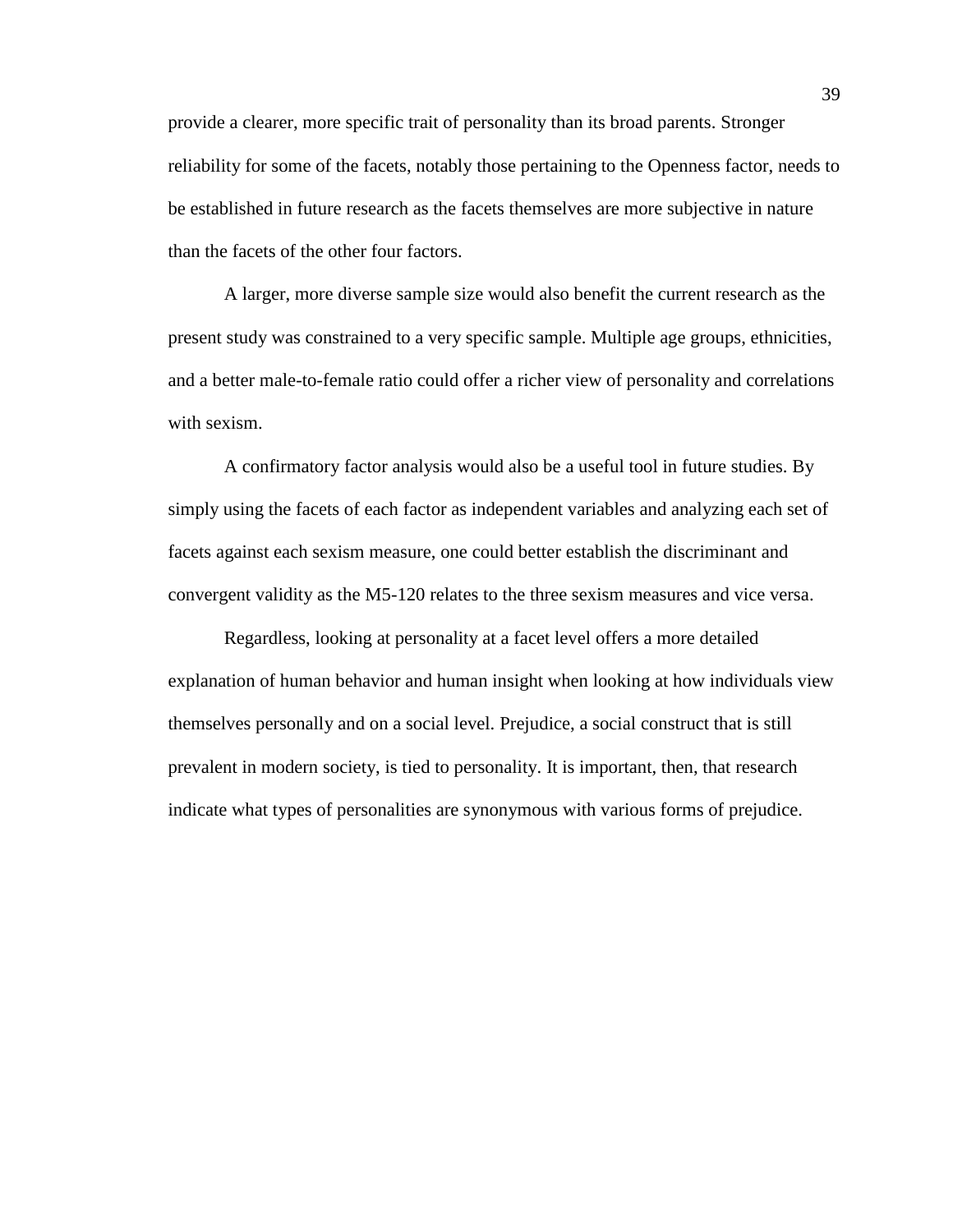#### REFERENCES

- <span id="page-39-0"></span>Akrami, N., & Ekehammar, B. (2006). Right-wing authoritarianism and social dominance orientation: Their roots in Big-Five personality factors and facets. *Journal of Individual Differences*, *27*, 117-126.
- Akrami, N., & Ekehammar, B., & Bergh, R. (2011). Generalized prejudice: Common and specific components. *Psychological Science*, *22*, 57-59.
- Akrami, N., Ekehammar, B., & Yang-Wallentin, F. (2011). Personality and social psychology factors explaining sexism. *Journal of Individual Differences*, *32*(3), 153-160.
- Al-Aswany, A. (2012). Sexual Harassment in Egypt: Women are People, Too. *Al-Monitor*. Retrieved from [www.al-monitor.com.](http://www.al-monitor.com/)
- Allport, G. W. (1937). *Personality: A psychological interpretation*. New York: Holt.
- Allport, G.W. (1954). *The nature of prejudice*. University of Michigan: Addison-Wesley Publishing Company.
- Allport, G. W., & Odbert, H. S. (1936). Trait-names: A psycho-lexical study. *Psychological Monographs*, *47*(211).

Altemeyer, B. (1988). *Enemies of freedom*. San Francisco: Jossey-Bass.

- Altemeyer, B. (1998). The other "authoritarian personality." In M. P. Zanna (Ed.), *Advances in experimental social psychology* (Vol. 30, pp. 47-92). New York: Academic Press.
- Altemeyer, B. (2004). Highly dominating, highly authoritarian personalities. *The Journal of Social Psychology*, *144*(4), 421–447.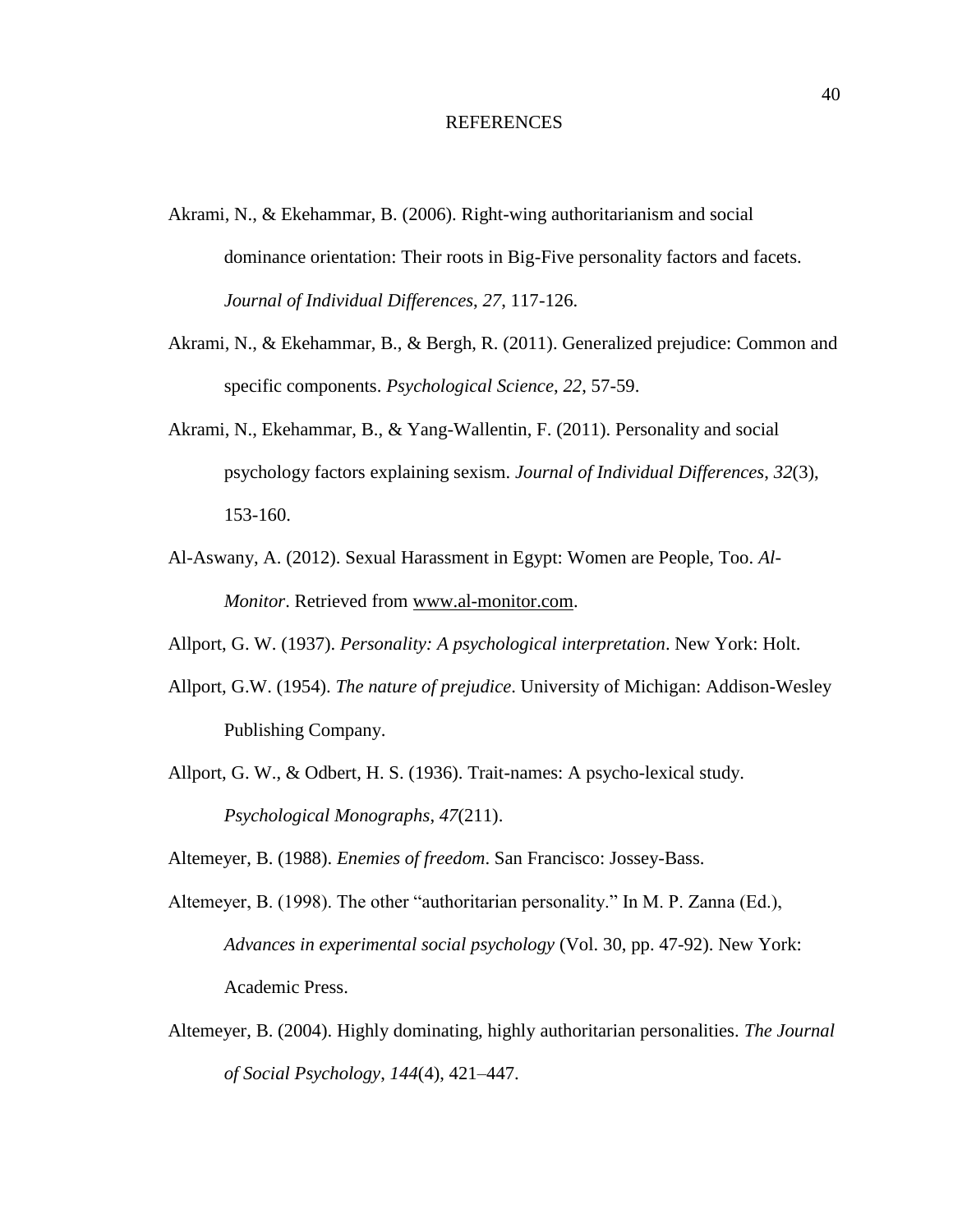- Block, J. (1995). A contrarian view of the five-factor approach to personality description. *Psychological Bulletin*, *117*(2), 187-215.
- Brown, C. (2008). Commentary: Sexist treatment of Palin must end. *CNN Politics*. Retrieved from [www.articles.cnn.com.](http://www.articles.cnn.com/)
- Cattell, R.B., Eber, H.W., & Tatsuoka, M.M. (1970). Handbook for the Sixteen Personality Factor Questionnaire (16PF). Champaign, IL: Institute for Personality and Ability Testing.
- Costa, P. T., Jr., & McCrae, R. R. (1985). The NEO personality inventory manual. Odessa, FL: Psychological Assessment Resources, Inc.
- Costa, P. T., Jr., & McCrae, R. R. (1992). NEO PI-R professional manual. Odessa, FL: Psychological Assessment Resources, Inc.
- Daughtery, C.G., & Dambrot, F.H. (1986). Reliability of the Attitudes toward Women Scale. *Educational and Psychological Assessment*, *46*, 449-453.
- Deaux, K. (1999). An overview of research on gender: Four themes from 3 decades. In W.B. Swann, Jr., J.H. Langlois, & L.A. Gilbert (Eds.), *Sexism and Stereotypes in Modern Society* (pp. 11-34). Washington, D.C.: American Psychological Association.
- DeNavas-Walt, C., Proctor, B. D., & Smith, J. (2011). Income, poverty, and health insurance coverage in the United States: 2010. Washington, DC: U.S. Government Printing Office.
- Digman, J. (1996). The curious history of the Five-Factor model. In J.S. Wiggins (Ed.), *The Five-Factor Model of Personality*: *Theoretical Perspectives* (pp. 1-20). New York: Guildford.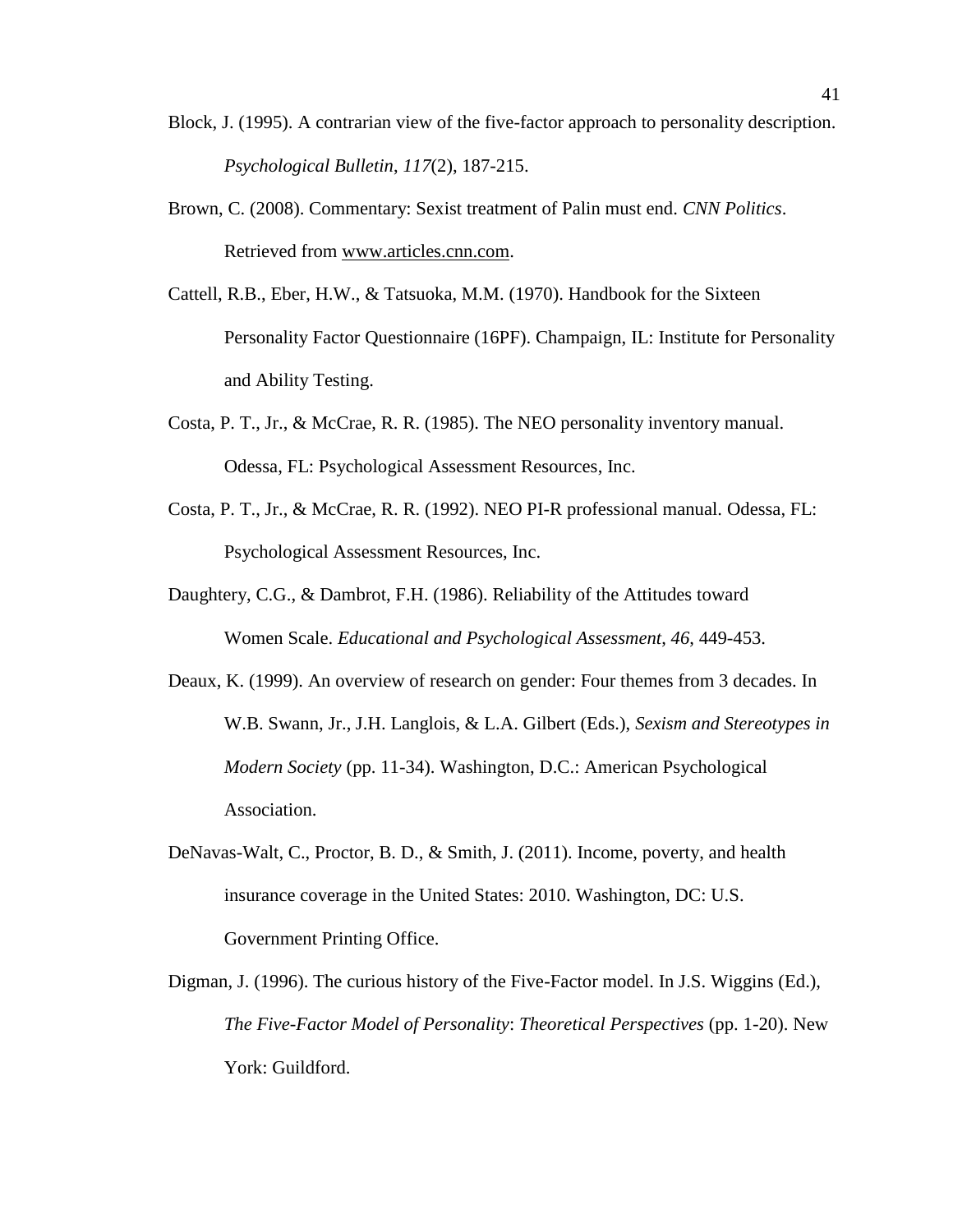- Dollard, J., Doob, L., Miller, N.E., Mowrer, O., & Sears, R. (1939). *Frustration and aggression*. New Haven, CT: Yale University Press.
- Duckitt, J. (1992). Psychology and prejudice: A historical analysis and integrative framework. *American Psychologist*, *47*(10), 1182-1193.
- Duckitt, J., & Sibley, C. G. (2007). Right-Wing Authoritarianism, Social Dominance Orientation and the dimensions of generalized prejudice. *European Journal of Personality, 21*, 113-130.
- Ekehammar, B., & Akrami, N. (2003). The relation between personality and prejudice: A variable- and person-centered approach. *European Journal of Personality*, *17*, 449-464.
- Ekehammar, B., & Akrami, N. (2007). Personality and prejudice: From Big Five personality factors to facets. *Journal of Personality*, (*75*)5.
- Ekehammar, B., Akrami, N., & Araya, T. (2000). Development and validation of Swedish classical and modern sexism scales. *Scandinavian Journal of Personality*, *41*, 307-314.
- Ekehammar, B., Akrami, N., Gylje, M., & Zakrisson, I. (2004). What matters most to prejudice? Big Five personality, social dominance orientation, or right-wing authoritarianism? *European Journal of Personality*, *18*, 463-482.
- Faul, F., Erdfelder, E., Buchner, A., & Lang, A.G. (2009). Statistical power analyses using G\*Power 3.1: Tests for correlation and regression analyses. *Behavior Research Methods*, *41*, 1149-1160.
- Glick, P., & Fiske, S.T. (1996). The Ambivalent Sexism Inventory: Differentiating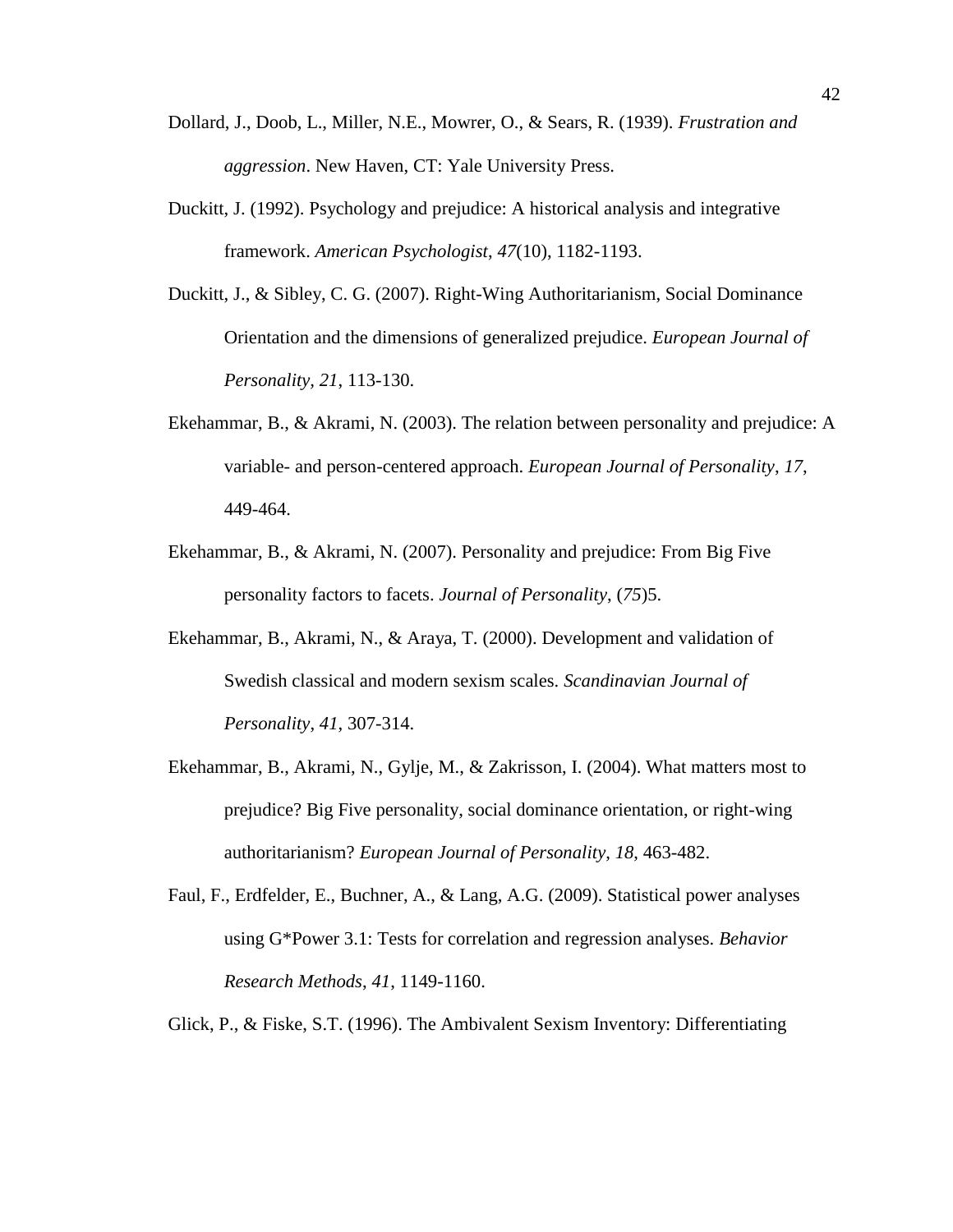hostile and benevolent sexism. *Journal of Personality and Social Psychology*, *70*(3), 491-512.

- Glick, P., & Fiske, S.T. (1997). Hostile and benevolent sexism: Measuring ambivalent sexist attitudes toward women. *Psychology of Women Quarterly*, *21*, 119-135.
- Glick, P., & Fiske, S.T. (2011). Ambivalent sexism revisited. *Psychology of Women Quarterly*, *35*(3), 530-535.
- Goldberg, L. R. (1999). A broad-bandwidth, public domain, personality inventory measuring the lower-level facets of several five-factor models. In I. Mervielde, I. Deary, F. De Fruyt, & F. Ostendorf (Eds.), *Personality Psychology in Europe*, *Vol. 7* (pp. 7-28). Tilburg, Netherlands: Tilburg University Press.
- Goldberg, L. R., Johnson, J. A., Eber, H. W., Hogan, R., Ashton, M. C., Cloninger, C. R., & Gough, H. C. (2006). The International Personality Item Pool and the future of public-domain personality measures. *Journal of Research in Personality*, *40*, 84- 96.
- Ho, A.K., Sidanius, J., Pratto, F., Levin, S., Thomsen, L., Kteily, N., & Sheehy-Skeffington, J. (2012). Social dominance orientation: Revisiting the structure and function of a variable predicting social and political attitudes. *Personality and Social Psychology Bulletin*, *38*(5), 583-606.
- International Personality Item Pool: A Scientific collaboratory for the development of advanced measures of personality traits and other individual differences. Retrieved from http://ipip.ori.org/
- John, O.P., & Srivastava, S. (1999). The Big-Five trait taxonomy: History, measurement,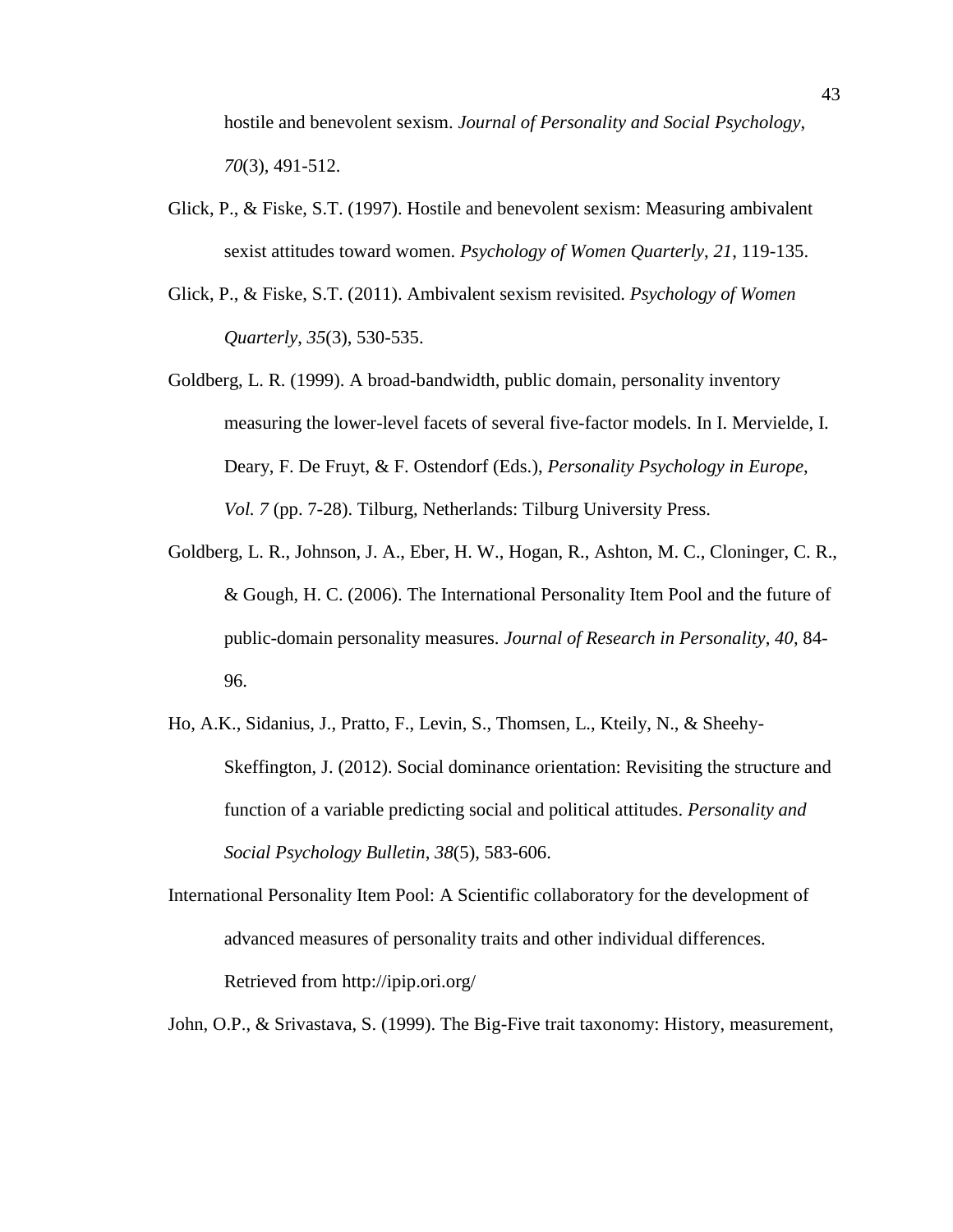and theoretical perspectives. In L. Pervin and O.P. John (Eds.), *Handbook of Personality: Theory and Research* (pp. 102-138). New York: Guilford.

- Johnson, J. (2011). *Development of a short form of the IPIP-NEO personality inventory.*  Poster presented at the second biennial ARP Conference, Riverside, CA.
- Krings, F., & Facchin, S. (2009). Organizational justice and men's likelihood to sexually harass: The moderating role of sexism and personality. *Journal of Applied Psychology*, *94*(2), 501-510.
- McAdams, D.P. (1992). The Five-Factor Model of personality: A critical appraisal. *Journal of Personality*, *60*(2), 329-361.
- McCrae, R.R., & John, O.P. (1992). An introduction to the Five-Factor Model and its applications. *Journal of Personality*, *60*(2), 175-215.
- McCrae, R.R., & Costa, P.T., Jr. (1996). Toward a new generation of personality theories: Theoretical contexts for the Five-Factor Model. In L.S. Wiggins (Ed.), *The Five-Factor Model of Personality* (pp. 51-88). New York: Guilford.
- Nier, J.A., & Gaertner, S.L. (2012). The challenge of detecting contemporary forms of discrimination. *Journal of Social Issues*, *68*(2), 207-220.
- Norman, W.T. (1963). Toward an adequate taxonomy of personality attributes: Replicated factor structure in peer nomination personality ratings. *Journal of Abnormal and Social Psychology*, *66*, 574-583.
- Pratto, F., Sidanius, J., Stallworth, L.M., & Malle, B.F. (1994). Social dominance orientation: A personality variable predicting social and political attitudes. *Journal of Personality and Social Psychology*, *67*(4), 741-763.

Reynolds, K.J., Turner, J.C., Haslam, S.A., & Ryan, M.K. (2001). The role of personality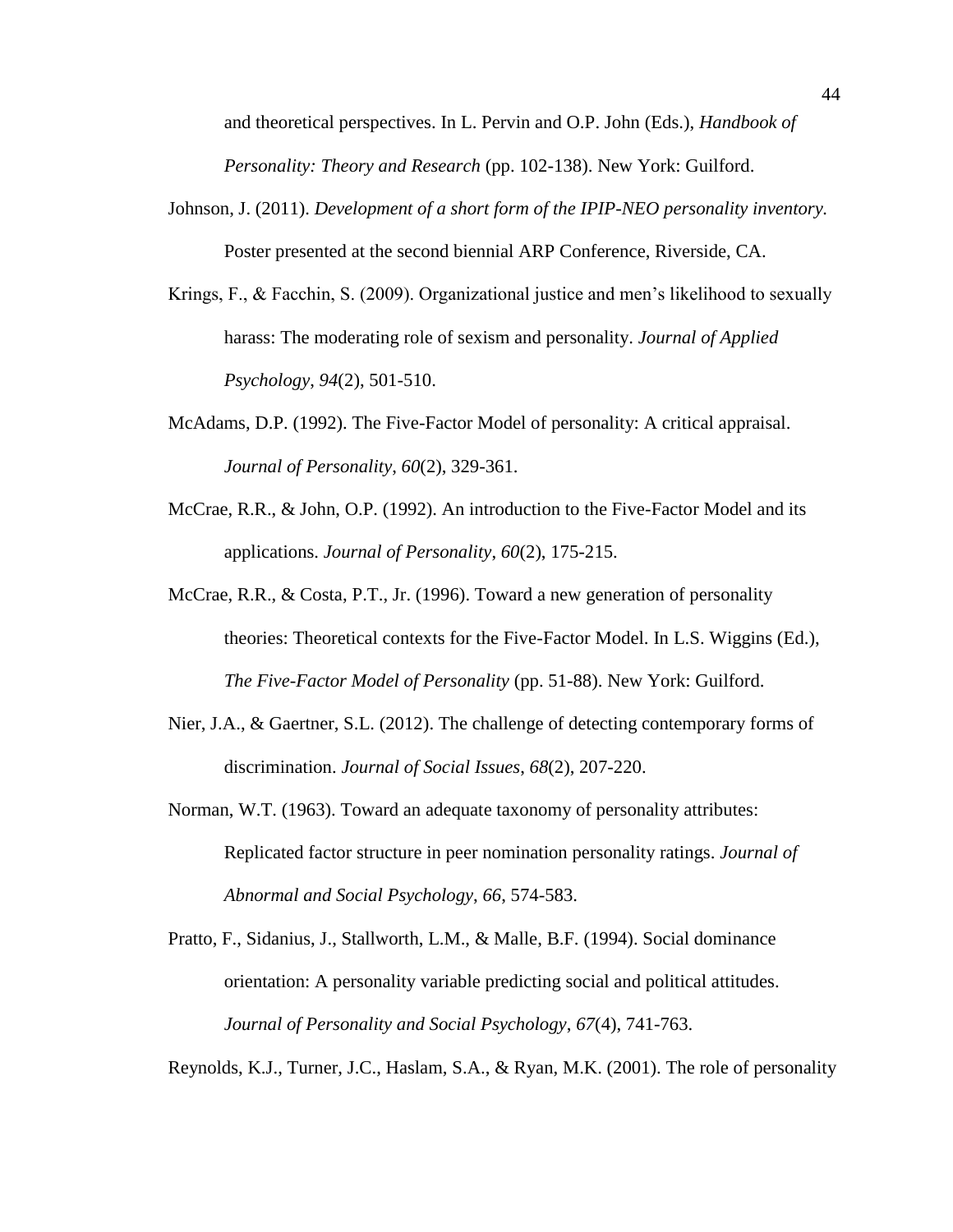and group factors explaining prejudice. *Journal of Experimental Social Psychology*, *37*, 427-434.

- Roets, A., Van Hiel, A., & Dhont, K. (2012). Is sexism a gender issue? A motivated social cognition perspective on men's and women's sexist attitudes toward own and other genders. *European Journal of Personality*, *26*, 350-359.
- Rolland, J.P. (2002). The cross-cultural generalizability of the Five-Factor Model of personality. In R.R. McCrae, & J. Allik (Eds.), *The Five-Factor Model of Personality Across Cultures* (pp. 7-28). New York, New York: Springer.
- Saucier, G., & Goldberg, L.R. (1996). The language of personality: Lexical perspectives on the Five-Factor Model. In L.S. Wiggins (Ed.), *The Five-Factor Model of Personality* (pp. 21-50). New York: Guilford.
- Sibley, C.G., & Duckitt, J. (2008). Personality and prejudice: A meta-analysis and theoretical review. *Personality and Social Psychology Review*, *12*(3), 248-279. DOI: 10.1177/1088868308319226.
- Spence, J.T., & Hahn, E.D. (1997). The Attitudes Toward Women Scale and attitude change in college students. *Psychology of Women Quarterly*, *21*, 17-34.
- Spence, J.T., Helmreich, R., & Stapp, J. (1973). A short version of the Attitudes Toward Women Scale (AWS). *Bulletin of the Psychonomic Society*, *2*, 219-220.
- Spence, J.T., Helmreich, R.L. (1978). *Masculinity and femininity: Their psychological dimensions, correlates and antecedents*. Austin: University of Texas Press.
- Swim, J.K., Aikin, K.J., Hall, W.S., & Hunter, B.A. (1995). Sexism and racism: Oldfashioned and modern prejudices. *Journal of Personality and Social Psychology*, *68*, 199-214.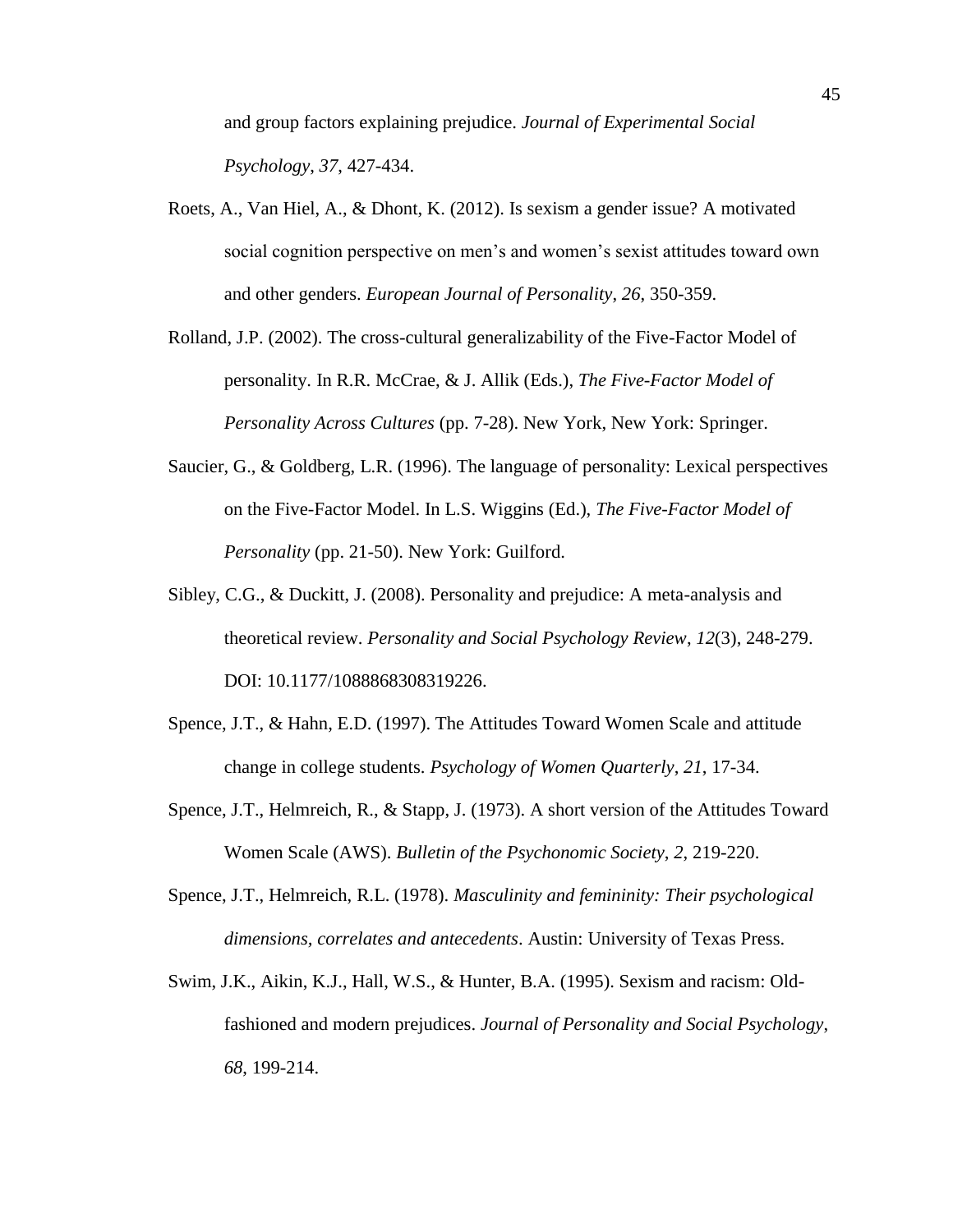- Swim, J.K., & Cohen, L.L. (1997). Overt, covert, and subtle sexism: A comparison between the Attitudes Toward Women and Modern Sexism scales. *Psychology of Women Quarterly*, *21*, 103-118.
- Swim, J.K., Mallett, R., & Stangor, C. (2004). Understanding subtle sexism: Detection and use of sexist language. *Sex Roles*, *51* (3/4), 117-128.
- Swim, J.K., Mallett, R., Russo-Devosa, Y., & Stangor, C. (2005). Judgments of sexism: A comparison of the subtlety of sexism measures and sources of variability in judgments of sexism. *Psychology of Women Quarterly*, *29*, 406-411.
- Tupes, E.C., & Christal, R.E. (1961). *Recurrent personality factors based on trait ratings*. (USAF ASD Tech. Rep. No. 61-97). Lackland Air Force Base, Texas: U.S. Air Force.
- Webster, R.J., Saucier, D.A., & Harris, R.J. (2010). Before the measurement of prejudice: Early psychological and sociological papers on prejudice. *Journal of the History of the Behavioral Sciences*, *46*(3), 300-313.
- Yoder, J.D., & McDonald, T.W. (1997). The generalizability and construct validity of the Modern Sexism Scale: Some cautionary notes. *Sex Roles*, *36*, 655-663.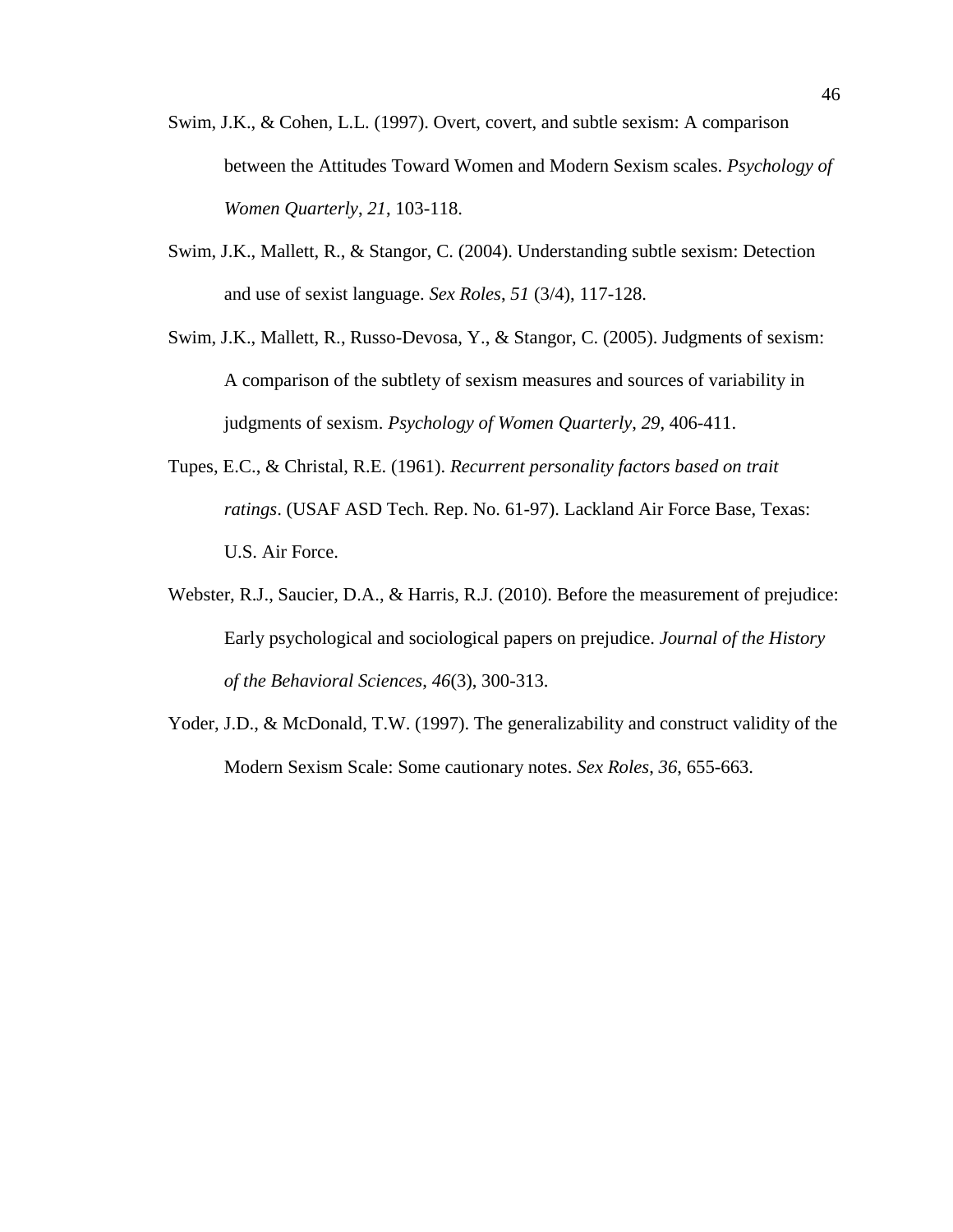## **APPENDICES**

## <span id="page-46-1"></span><span id="page-46-0"></span>**Appendix A: M5-120**

# **M5-120 Questionnaire**

**David M. McCord, Ph.D., Western Carolina University**

**Name: Age: M F** Date:

This is a personality questionnaire, which should take about 15 minutes. There are no right or wrong answers to these questions; you simply respond with the choice that describes you best.

If you feel that you cannot see the questions appropriately because of sight difficulties, cannot use a pencil well because of hand-motor problems, or know of any other physical, emotional, or environmental issues which would affect your performance on this test, please notify the testing administrator now.

If you feel extremely nervous about this testing process and feel that your nervousness will affect your performance, please notify the testing administrator so that they can answer any questions about this process and alleviate any fears. Please recognize that a degree of nervousness is normal for most testing.

The *M5 Questionnaire* is used primarily for research purposes, though in certain cases individual results may be shared with the test-taker through a professional consultation. In general, results are treated anonymously and are combined with other data in order to develop norms, establish psychometric properties of these scales and items, and to study various theoretical and practical issues within the field of personality psychology.

By proceeding with the process and responding to these questionnaire items, you are expressing your understanding of these terms and your consent for your data to be used for research purposes. You are also agreeing to release and forever discharge *Western Carolina University* and *David M. McCord, Ph.D.,* from any and all claims of any kind or nature whatsoever arising from the assessment process.

- Without spending too much time dwelling on any one item, just give the first reaction that comes to mind.
- In order to score this test accurately, it is very important that you answer *every* item, without skipping any. You may change an answer if you wish.
- It is ultimately in your best interest to respond as honestly as possible. Mark the response that best shows how you really feel or see yourself, not responses that you think might be desirable or ideal.

**Turn the page over now**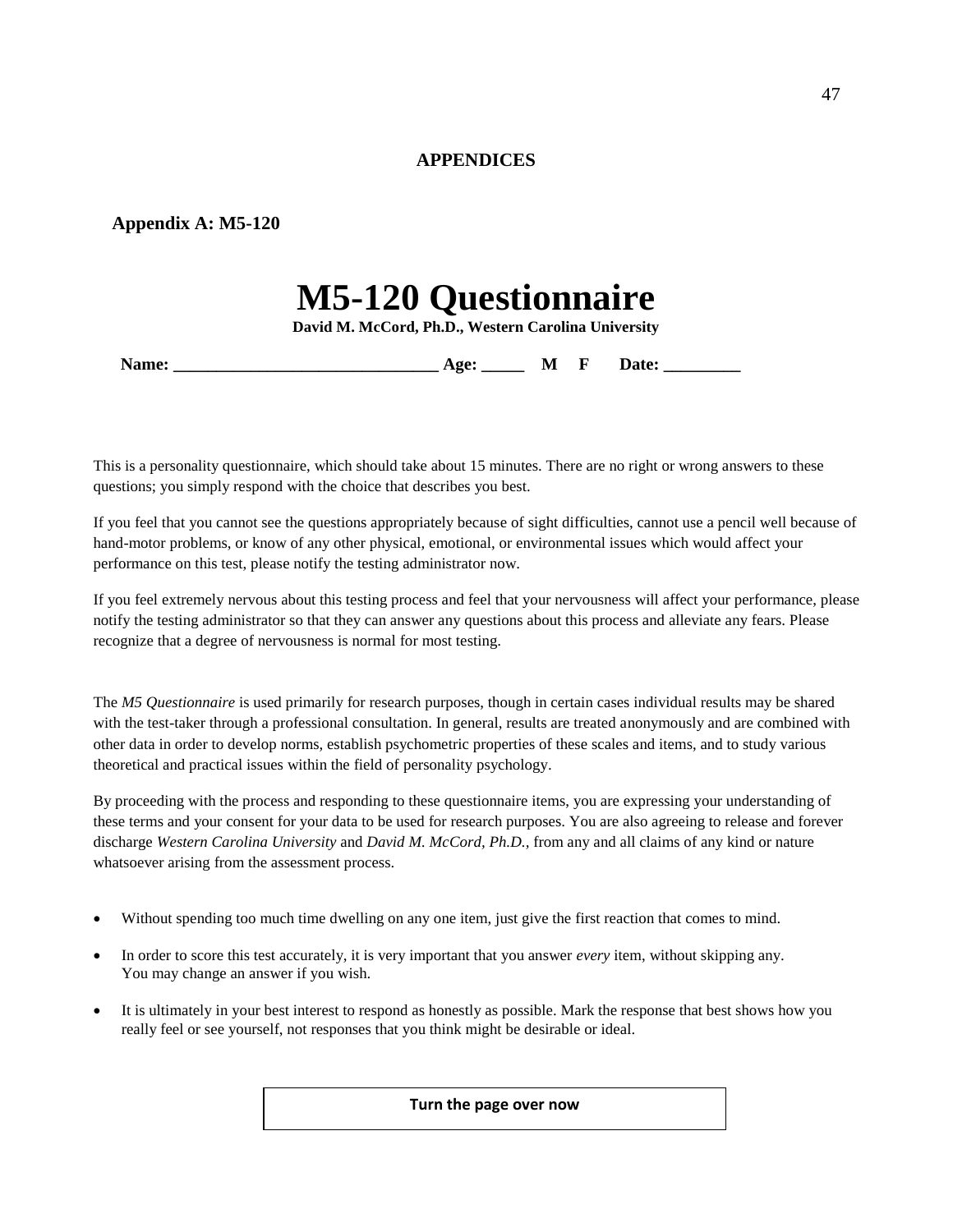|                 | <b>M5-120 Questionnaire</b>                            |                |                          |                |                        | Page 2         |
|-----------------|--------------------------------------------------------|----------------|--------------------------|----------------|------------------------|----------------|
|                 |                                                        | Inaccurate     | Moderately<br>Inaccurate | Neither        | Moderately<br>Accurate | Accurate       |
| $\mathbf{1}$    | Worry about things.                                    | $\overline{O}$ | $\Omega$                 | $\Omega$       | $\overline{O}$         | $\Omega$       |
| $\mathbf{2}$    | Make friends easily.                                   | $\overline{O}$ | $\Omega$                 | $\Omega$       | $\Omega$               | $\Omega$       |
| $\mathfrak{Z}$  | Have a vivid imagination.                              | $\mathbf O$    | $\mathbf{O}$             | $\mathbf{O}$   | $\mathbf{O}$           | $\overline{O}$ |
| $\overline{4}$  | Trust others.                                          | $\overline{O}$ | $\mathbf O$              | $\Omega$       | $\mathbf{O}$           | $\Omega$       |
| 5               | Complete tasks successfully.                           | $\overline{O}$ | $\Omega$                 | $\Omega$       | $\circ$                | $\Omega$       |
| 6               | Get angry easily.                                      | O              | $\mathbf{O}$             | $\mathbf O$    | $\mathcal{O}$          | $\mathbf{O}$   |
| 7               | Love large parties.                                    | $\mathbf O$    | $\mathbf O$              | $\mathbf{O}$   | $\mathbf{O}$           | $\mathbf{O}$   |
| 8               | Believe in the importance of art.                      | O              | $\mathbf{O}$             | $\mathbf{O}$   | $\mathbf{O}$           | $\mathbf{O}$   |
| 9               | Use others for my own ends.                            | O              | $\mathbf{O}$             | $\mathbf{O}$   | $\mathcal{O}$          | $\mathbf{O}$   |
| $10\,$          | Like to tidy up.                                       | $\mathbf O$    | $\mathbf O$              | $\mathbf{O}$   | $\mathbf{O}$           | $\Omega$       |
| 11              | Often feel blue.                                       | $\mathbf O$    | $\mathbf O$              | $\Omega$       | $\mathbf O$            | $\Omega$       |
| 12              | Take charge.                                           | $\overline{O}$ | $\overline{O}$           | $\overline{O}$ | $\overline{O}$         | $\overline{O}$ |
| 13              | Experience my emotions intensely.                      | $\overline{0}$ | $\mathbf O$              | $\mathbf{O}$   | $\mathbf{O}$           | $\Omega$       |
| 14              | Love to help others.                                   | $\mathbf{O}$   | $\mathbf{O}$             | $\mathbf{O}$   | $\mathbf{O}$           | $\Omega$       |
| 15              | Keep my promises.                                      | $\overline{O}$ | $\overline{O}$           | $\overline{0}$ | $\overline{O}$         | $\overline{O}$ |
| 16              | Find it difficult to approach others.                  | $\overline{O}$ | $\mathbf O$              | $\Omega$       | $\overline{O}$         | $\Omega$       |
| 17              | Am always busy.                                        | $\Omega$       | $\Omega$                 | $\mathbf{O}$   | $\mathbf{O}$           | $\Omega$       |
| 18              | Prefer variety to routine.                             | $\overline{O}$ | $\overline{O}$           | $\overline{O}$ | $\mathbf{O}$           | $\mathbf{O}$   |
| 19              | Love a good fight.                                     | $\mathbf O$    | $\mathbf O$              | $\mathbf{O}$   | $\mathbf{O}$           | $\mathbf{O}$   |
| 20              | Work hard.                                             | O              | $\mathbf{O}$             | $\mathbf{O}$   | $\mathbf{O}$           | $\mathbf{O}$   |
| 21              | Go on binges.                                          | $\overline{O}$ | $\overline{O}$           | $\overline{0}$ | $\overline{O}$         | $\overline{O}$ |
| 22              | Love excitement.                                       | $\mathbf O$    | $\overline{O}$           | $\overline{O}$ | $\overline{O}$         | $\Omega$       |
| 23              | Love to read challenging material.                     | $\mathbf O$    | $\mathbf O$              | $\mathbf O$    | $\mathbf O$            | $\Omega$       |
| 24              | Believe that I am better than others.                  | $\overline{O}$ | $\overline{O}$           | $\overline{O}$ | $\overline{O}$         | $\overline{O}$ |
| 25              | Am always prepared.                                    | $\overline{O}$ | $\Omega$                 | $\mathbf{O}$   | $\overline{O}$         | $\Omega$       |
| 26              | Panic easily.                                          | $\Omega$       | $\mathbf{O}$             | $\mathbf{O}$   | $\mathbf{O}$           | $\Omega$       |
| $\overline{27}$ | Radiate joy.                                           | $\overline{O}$ | $\overline{O}$           | $\overline{0}$ | $\mathbf{O}$           | $\overline{0}$ |
| $28\,$          | Tend to vote for liberal political candidates.         | $\mathbf O$    | $\mathbf O$              | $\Omega$       | $\mathbf{O}$           | $\Omega$       |
| 29              | Sympathize with the homeless.                          | $\Omega$       | $\mathbf O$              | $\mathbf{O}$   | $\mathbf O$            | $\Omega$       |
| 30              | Jump into things without thinking.                     | $\overline{O}$ | $\overline{O}$           | $\overline{O}$ | $\mathbf{O}$           | $\mathbf{O}$   |
| 31              | Fear for the worst.                                    | $\mathbf O$    | $\mathbf O$              | $\mathbf O$    | $\mathbf O$            | $\mathbf O$    |
| 32              | Feel comfortable around other people.                  | $\mathbf{O}$   | $\mathbf O$              | $\mathbf O$    | $\mathbf O$            | $\mathbf O$    |
| 33              | Enjoy wild flights of fantasy.                         | $\overline{O}$ | $\overline{O}$           | $\overline{O}$ | $\overline{O}$         | $\overline{O}$ |
| 34              | Believe that others have good intentions.              | $\overline{O}$ | $\overline{O}$           | $\overline{0}$ | $\overline{O}$         | $\overline{O}$ |
| 35              | Excel in what I do.                                    | $\overline{O}$ | $\mathbf{O}$             | $\mathbf{O}$   | $\mathbf{O}$           | $\Omega$       |
| 36              | Get irritated easily.                                  | $\overline{O}$ | $\mathcal{O}$            | $\mathbf{O}$   | $\mathbf{O}$           | $\mathbf{O}$   |
| 37              | Talk to a lot of different people at parties.          | $\overline{O}$ | $\mathcal{O}$            | $\mathbf{O}$   | $\mathcal{O}$          | $\mathbf{O}$   |
| 38              | See beauty in things that others might not notice.     | O              | $\mathcal{O}$            | $\mathbf{O}$   | O                      | $\mathbf{O}$   |
| 39              | Cheat to get ahead.                                    | $\overline{O}$ | $\mathbf{O}$             | $\mathbf{O}$   | $\mathbf{O}$           | $\mathbf{O}$   |
| 40              | Often forget to put things back in their proper place. | $\overline{O}$ | $\overline{0}$           | $\overline{0}$ | $\overline{O}$         | $\overline{0}$ |
|                 |                                                        | Inaccurate     | Moderately<br>Inaccurate | Neither        | Moderately<br>Accurate | Accurate       |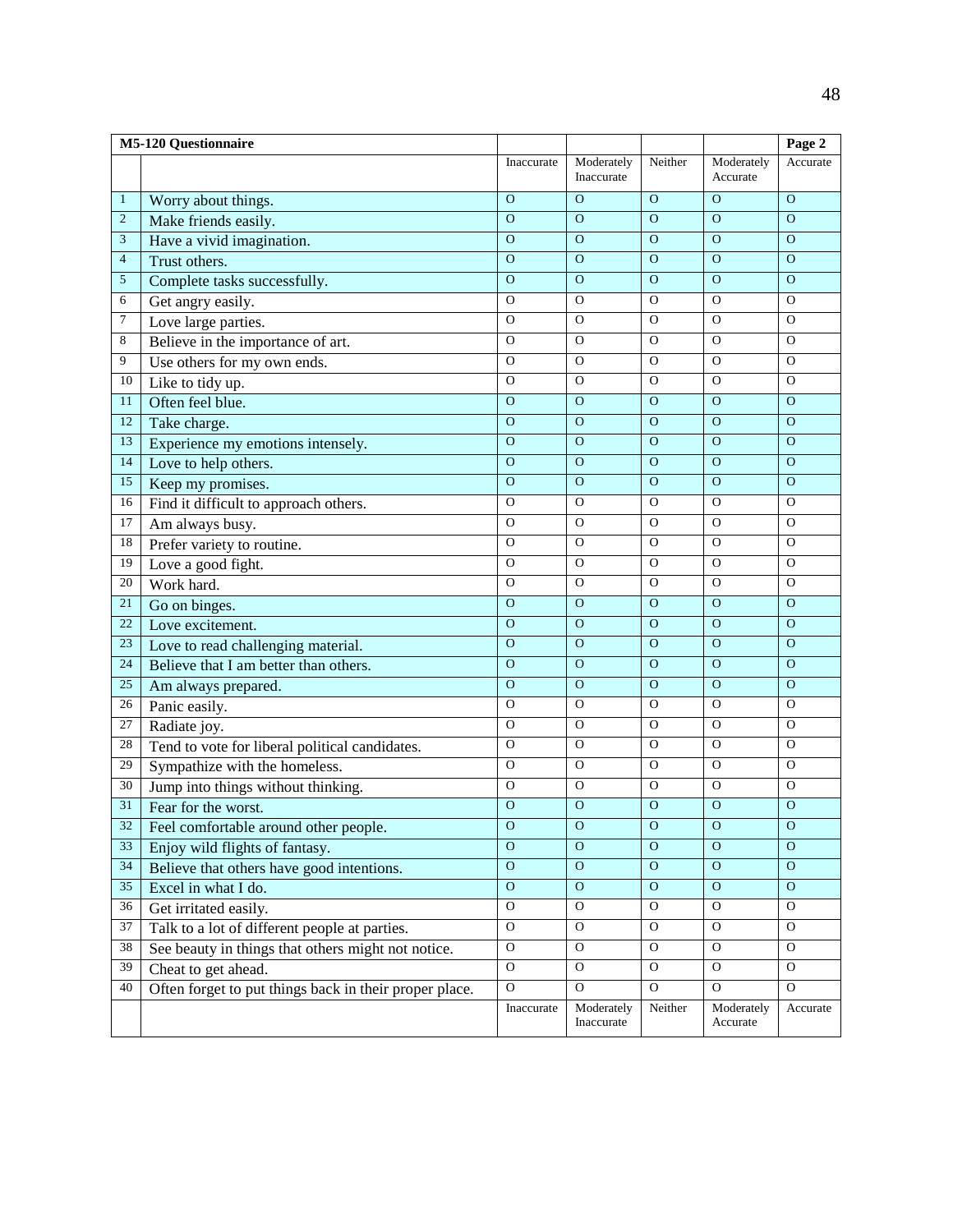| Moderately<br>Moderately<br>Neither<br>Accurate<br>Innacurate<br>Accurate<br>Innacurate<br>41 Dislike myself.<br>O<br>O<br>O<br>O<br>O<br>42 Try to lead others.<br>$\circ$<br>$\circ$<br>$\circ$<br>$\circ$<br>$\circ$<br>43 Feel others' emotions.<br>$\circ$<br>$\circ$<br>$\circ$<br>$\circ$<br>$\circ$<br>44 Am concerned about others.<br>$\circ$<br>$\circ$<br>$\circ$<br>$\circ$<br>$\circ$<br>45 Tell the truth.<br>$\circ$<br>$\circ$<br>O<br>$\circ$<br>O<br>46 Am afraid to draw attention to myself.<br>O<br>O<br>O<br>O<br>O<br>47 Am always on the go.<br>O<br>O<br>O<br>O<br>O<br>48 Prefer to stick with things that I know.<br>$\circ$<br>$\circ$<br>O<br>O<br>O<br>49 Yell at people.<br>O<br>O<br>O<br>O<br>O<br>50 Do more than what's expected of me.<br>$\circ$<br>O<br>O<br>O<br>O<br>51 Rarely overindulge.<br>$\circ$<br>$\circ$<br>$\circ$<br>$\circ$<br>O<br>52 Seek adventure.<br>$\circ$<br>$\circ$<br>$\circ$<br>$\circ$<br>$\circ$<br>53 Avoid philosophical discussions.<br>$\circ$<br>$\circ$<br>$\circ$<br>$\circ$<br>$\circ$<br>54 Think highly of myself.<br>$\circ$<br>$\circ$<br>$\circ$<br>$\circ$<br>$\circ$<br>55 Carry out my plans.<br>$\circ$<br>$\circ$<br>$\circ$<br>$\circ$<br>O<br>56 Become overwhelmed by events.<br>O<br>O<br>O<br>O<br>O<br>57 Have a lot of fun.<br>$\circ$<br>$\circ$<br>$\circ$<br>O<br>O<br>58 Believe that there is no absolute right or wrong.<br>$\mathsf O$<br>$\circ$<br>O<br>O<br>O<br>59 Feel sympathy for those who are worse off than myself.<br>$\mathsf O$<br>$\circ$<br>O<br>$\circ$<br>O<br>60 Make rash decisions.<br>$\circ$<br>$\circ$<br>$\circ$<br>O<br>O<br>61 Am afraid of many things.<br>$\circ$<br>$\circ$<br>$\circ$<br>O<br>O<br>62 Avoid contacts with others.<br>$\circ$<br>$\circ$<br>$\circ$<br>$\circ$<br>$\circ$<br>63 Love to day dream.<br>$\circ$<br>$\circ$<br>$\circ$<br>$\circ$<br>O<br>64 Trust what people say.<br>$\circ$<br>$\circ$<br>$\circ$<br>$\circ$<br>O<br>65 Handle tasks smoothly.<br>$\circ$<br>$\circ$<br>$\circ$<br>O<br>O<br>$\circ$<br>66 Lose my temper.<br>O<br>$\circ$<br>O<br>O<br>67 Prefer to be alone.<br>$\circ$<br>$\circ$<br>O<br>O<br>O<br>68 Do not like poetry.<br>$\circ$<br>$\circ$<br>$\circ$<br>O<br>O<br>69 Take advantage of others.<br>$\circ$<br>$\circ$<br>$\circ$<br>O<br>O<br>$\circ$<br>70 Leave a mess in my room.<br>O<br>O<br>O<br>O<br>71 Am often down in the dumps.<br>$\circ$<br>$\circ$<br>O<br>$\circ$<br>$\circ$<br>72 Take control of things.<br>$\circ$<br>$\circ$<br>$\circ$<br>$\circ$<br>$\circ$<br>73 Rarely notice my emotional reactions.<br>$\circ$<br>$\circ$<br>$\circ$<br>$\circ$<br>$\circ$<br>74 Am indifferent to the feelings of others.<br>$\circ$<br>$\circ$<br>$\circ$<br>$\circ$<br>$\circ$<br>75 Break rules.<br>O<br>$\circ$<br>O<br>O<br>O<br>76 Only feel comfortable with friends.<br>O<br>O<br>O<br>O<br>O<br>77 Do a lot in my spare time.<br>O<br>O<br>O<br>O<br>O<br>78 Dislike changes.<br>$\circ$<br>$\circ$<br>O<br>O<br>O<br>79 Insult people.<br>$\mathsf O$<br>O<br>O<br>$\circ$<br>O<br>80 Do just enough work to get by.<br>$\circ$<br>$\circ$<br>O<br>O<br>O<br>Moderately<br>Neither<br>Moderately<br>Innacurate<br>Accurate | <b>M5-120 Questionnaire</b> |  |  | Page 3 |
|----------------------------------------------------------------------------------------------------------------------------------------------------------------------------------------------------------------------------------------------------------------------------------------------------------------------------------------------------------------------------------------------------------------------------------------------------------------------------------------------------------------------------------------------------------------------------------------------------------------------------------------------------------------------------------------------------------------------------------------------------------------------------------------------------------------------------------------------------------------------------------------------------------------------------------------------------------------------------------------------------------------------------------------------------------------------------------------------------------------------------------------------------------------------------------------------------------------------------------------------------------------------------------------------------------------------------------------------------------------------------------------------------------------------------------------------------------------------------------------------------------------------------------------------------------------------------------------------------------------------------------------------------------------------------------------------------------------------------------------------------------------------------------------------------------------------------------------------------------------------------------------------------------------------------------------------------------------------------------------------------------------------------------------------------------------------------------------------------------------------------------------------------------------------------------------------------------------------------------------------------------------------------------------------------------------------------------------------------------------------------------------------------------------------------------------------------------------------------------------------------------------------------------------------------------------------------------------------------------------------------------------------------------------------------------------------------------------------------------------------------------------------------------------------------------------------------------------------------------------------------------------------------------------------------------------------------------------------------------------------------------------------------------------------------------------------------------------------------------------------------------------------------------------------------------------------------------------------------------------|-----------------------------|--|--|--------|
|                                                                                                                                                                                                                                                                                                                                                                                                                                                                                                                                                                                                                                                                                                                                                                                                                                                                                                                                                                                                                                                                                                                                                                                                                                                                                                                                                                                                                                                                                                                                                                                                                                                                                                                                                                                                                                                                                                                                                                                                                                                                                                                                                                                                                                                                                                                                                                                                                                                                                                                                                                                                                                                                                                                                                                                                                                                                                                                                                                                                                                                                                                                                                                                                                                        |                             |  |  |        |
|                                                                                                                                                                                                                                                                                                                                                                                                                                                                                                                                                                                                                                                                                                                                                                                                                                                                                                                                                                                                                                                                                                                                                                                                                                                                                                                                                                                                                                                                                                                                                                                                                                                                                                                                                                                                                                                                                                                                                                                                                                                                                                                                                                                                                                                                                                                                                                                                                                                                                                                                                                                                                                                                                                                                                                                                                                                                                                                                                                                                                                                                                                                                                                                                                                        |                             |  |  |        |
|                                                                                                                                                                                                                                                                                                                                                                                                                                                                                                                                                                                                                                                                                                                                                                                                                                                                                                                                                                                                                                                                                                                                                                                                                                                                                                                                                                                                                                                                                                                                                                                                                                                                                                                                                                                                                                                                                                                                                                                                                                                                                                                                                                                                                                                                                                                                                                                                                                                                                                                                                                                                                                                                                                                                                                                                                                                                                                                                                                                                                                                                                                                                                                                                                                        |                             |  |  |        |
|                                                                                                                                                                                                                                                                                                                                                                                                                                                                                                                                                                                                                                                                                                                                                                                                                                                                                                                                                                                                                                                                                                                                                                                                                                                                                                                                                                                                                                                                                                                                                                                                                                                                                                                                                                                                                                                                                                                                                                                                                                                                                                                                                                                                                                                                                                                                                                                                                                                                                                                                                                                                                                                                                                                                                                                                                                                                                                                                                                                                                                                                                                                                                                                                                                        |                             |  |  |        |
|                                                                                                                                                                                                                                                                                                                                                                                                                                                                                                                                                                                                                                                                                                                                                                                                                                                                                                                                                                                                                                                                                                                                                                                                                                                                                                                                                                                                                                                                                                                                                                                                                                                                                                                                                                                                                                                                                                                                                                                                                                                                                                                                                                                                                                                                                                                                                                                                                                                                                                                                                                                                                                                                                                                                                                                                                                                                                                                                                                                                                                                                                                                                                                                                                                        |                             |  |  |        |
|                                                                                                                                                                                                                                                                                                                                                                                                                                                                                                                                                                                                                                                                                                                                                                                                                                                                                                                                                                                                                                                                                                                                                                                                                                                                                                                                                                                                                                                                                                                                                                                                                                                                                                                                                                                                                                                                                                                                                                                                                                                                                                                                                                                                                                                                                                                                                                                                                                                                                                                                                                                                                                                                                                                                                                                                                                                                                                                                                                                                                                                                                                                                                                                                                                        |                             |  |  |        |
|                                                                                                                                                                                                                                                                                                                                                                                                                                                                                                                                                                                                                                                                                                                                                                                                                                                                                                                                                                                                                                                                                                                                                                                                                                                                                                                                                                                                                                                                                                                                                                                                                                                                                                                                                                                                                                                                                                                                                                                                                                                                                                                                                                                                                                                                                                                                                                                                                                                                                                                                                                                                                                                                                                                                                                                                                                                                                                                                                                                                                                                                                                                                                                                                                                        |                             |  |  |        |
|                                                                                                                                                                                                                                                                                                                                                                                                                                                                                                                                                                                                                                                                                                                                                                                                                                                                                                                                                                                                                                                                                                                                                                                                                                                                                                                                                                                                                                                                                                                                                                                                                                                                                                                                                                                                                                                                                                                                                                                                                                                                                                                                                                                                                                                                                                                                                                                                                                                                                                                                                                                                                                                                                                                                                                                                                                                                                                                                                                                                                                                                                                                                                                                                                                        |                             |  |  |        |
|                                                                                                                                                                                                                                                                                                                                                                                                                                                                                                                                                                                                                                                                                                                                                                                                                                                                                                                                                                                                                                                                                                                                                                                                                                                                                                                                                                                                                                                                                                                                                                                                                                                                                                                                                                                                                                                                                                                                                                                                                                                                                                                                                                                                                                                                                                                                                                                                                                                                                                                                                                                                                                                                                                                                                                                                                                                                                                                                                                                                                                                                                                                                                                                                                                        |                             |  |  |        |
|                                                                                                                                                                                                                                                                                                                                                                                                                                                                                                                                                                                                                                                                                                                                                                                                                                                                                                                                                                                                                                                                                                                                                                                                                                                                                                                                                                                                                                                                                                                                                                                                                                                                                                                                                                                                                                                                                                                                                                                                                                                                                                                                                                                                                                                                                                                                                                                                                                                                                                                                                                                                                                                                                                                                                                                                                                                                                                                                                                                                                                                                                                                                                                                                                                        |                             |  |  |        |
|                                                                                                                                                                                                                                                                                                                                                                                                                                                                                                                                                                                                                                                                                                                                                                                                                                                                                                                                                                                                                                                                                                                                                                                                                                                                                                                                                                                                                                                                                                                                                                                                                                                                                                                                                                                                                                                                                                                                                                                                                                                                                                                                                                                                                                                                                                                                                                                                                                                                                                                                                                                                                                                                                                                                                                                                                                                                                                                                                                                                                                                                                                                                                                                                                                        |                             |  |  |        |
|                                                                                                                                                                                                                                                                                                                                                                                                                                                                                                                                                                                                                                                                                                                                                                                                                                                                                                                                                                                                                                                                                                                                                                                                                                                                                                                                                                                                                                                                                                                                                                                                                                                                                                                                                                                                                                                                                                                                                                                                                                                                                                                                                                                                                                                                                                                                                                                                                                                                                                                                                                                                                                                                                                                                                                                                                                                                                                                                                                                                                                                                                                                                                                                                                                        |                             |  |  |        |
|                                                                                                                                                                                                                                                                                                                                                                                                                                                                                                                                                                                                                                                                                                                                                                                                                                                                                                                                                                                                                                                                                                                                                                                                                                                                                                                                                                                                                                                                                                                                                                                                                                                                                                                                                                                                                                                                                                                                                                                                                                                                                                                                                                                                                                                                                                                                                                                                                                                                                                                                                                                                                                                                                                                                                                                                                                                                                                                                                                                                                                                                                                                                                                                                                                        |                             |  |  |        |
|                                                                                                                                                                                                                                                                                                                                                                                                                                                                                                                                                                                                                                                                                                                                                                                                                                                                                                                                                                                                                                                                                                                                                                                                                                                                                                                                                                                                                                                                                                                                                                                                                                                                                                                                                                                                                                                                                                                                                                                                                                                                                                                                                                                                                                                                                                                                                                                                                                                                                                                                                                                                                                                                                                                                                                                                                                                                                                                                                                                                                                                                                                                                                                                                                                        |                             |  |  |        |
|                                                                                                                                                                                                                                                                                                                                                                                                                                                                                                                                                                                                                                                                                                                                                                                                                                                                                                                                                                                                                                                                                                                                                                                                                                                                                                                                                                                                                                                                                                                                                                                                                                                                                                                                                                                                                                                                                                                                                                                                                                                                                                                                                                                                                                                                                                                                                                                                                                                                                                                                                                                                                                                                                                                                                                                                                                                                                                                                                                                                                                                                                                                                                                                                                                        |                             |  |  |        |
|                                                                                                                                                                                                                                                                                                                                                                                                                                                                                                                                                                                                                                                                                                                                                                                                                                                                                                                                                                                                                                                                                                                                                                                                                                                                                                                                                                                                                                                                                                                                                                                                                                                                                                                                                                                                                                                                                                                                                                                                                                                                                                                                                                                                                                                                                                                                                                                                                                                                                                                                                                                                                                                                                                                                                                                                                                                                                                                                                                                                                                                                                                                                                                                                                                        |                             |  |  |        |
|                                                                                                                                                                                                                                                                                                                                                                                                                                                                                                                                                                                                                                                                                                                                                                                                                                                                                                                                                                                                                                                                                                                                                                                                                                                                                                                                                                                                                                                                                                                                                                                                                                                                                                                                                                                                                                                                                                                                                                                                                                                                                                                                                                                                                                                                                                                                                                                                                                                                                                                                                                                                                                                                                                                                                                                                                                                                                                                                                                                                                                                                                                                                                                                                                                        |                             |  |  |        |
|                                                                                                                                                                                                                                                                                                                                                                                                                                                                                                                                                                                                                                                                                                                                                                                                                                                                                                                                                                                                                                                                                                                                                                                                                                                                                                                                                                                                                                                                                                                                                                                                                                                                                                                                                                                                                                                                                                                                                                                                                                                                                                                                                                                                                                                                                                                                                                                                                                                                                                                                                                                                                                                                                                                                                                                                                                                                                                                                                                                                                                                                                                                                                                                                                                        |                             |  |  |        |
|                                                                                                                                                                                                                                                                                                                                                                                                                                                                                                                                                                                                                                                                                                                                                                                                                                                                                                                                                                                                                                                                                                                                                                                                                                                                                                                                                                                                                                                                                                                                                                                                                                                                                                                                                                                                                                                                                                                                                                                                                                                                                                                                                                                                                                                                                                                                                                                                                                                                                                                                                                                                                                                                                                                                                                                                                                                                                                                                                                                                                                                                                                                                                                                                                                        |                             |  |  |        |
|                                                                                                                                                                                                                                                                                                                                                                                                                                                                                                                                                                                                                                                                                                                                                                                                                                                                                                                                                                                                                                                                                                                                                                                                                                                                                                                                                                                                                                                                                                                                                                                                                                                                                                                                                                                                                                                                                                                                                                                                                                                                                                                                                                                                                                                                                                                                                                                                                                                                                                                                                                                                                                                                                                                                                                                                                                                                                                                                                                                                                                                                                                                                                                                                                                        |                             |  |  |        |
|                                                                                                                                                                                                                                                                                                                                                                                                                                                                                                                                                                                                                                                                                                                                                                                                                                                                                                                                                                                                                                                                                                                                                                                                                                                                                                                                                                                                                                                                                                                                                                                                                                                                                                                                                                                                                                                                                                                                                                                                                                                                                                                                                                                                                                                                                                                                                                                                                                                                                                                                                                                                                                                                                                                                                                                                                                                                                                                                                                                                                                                                                                                                                                                                                                        |                             |  |  |        |
|                                                                                                                                                                                                                                                                                                                                                                                                                                                                                                                                                                                                                                                                                                                                                                                                                                                                                                                                                                                                                                                                                                                                                                                                                                                                                                                                                                                                                                                                                                                                                                                                                                                                                                                                                                                                                                                                                                                                                                                                                                                                                                                                                                                                                                                                                                                                                                                                                                                                                                                                                                                                                                                                                                                                                                                                                                                                                                                                                                                                                                                                                                                                                                                                                                        |                             |  |  |        |
|                                                                                                                                                                                                                                                                                                                                                                                                                                                                                                                                                                                                                                                                                                                                                                                                                                                                                                                                                                                                                                                                                                                                                                                                                                                                                                                                                                                                                                                                                                                                                                                                                                                                                                                                                                                                                                                                                                                                                                                                                                                                                                                                                                                                                                                                                                                                                                                                                                                                                                                                                                                                                                                                                                                                                                                                                                                                                                                                                                                                                                                                                                                                                                                                                                        |                             |  |  |        |
|                                                                                                                                                                                                                                                                                                                                                                                                                                                                                                                                                                                                                                                                                                                                                                                                                                                                                                                                                                                                                                                                                                                                                                                                                                                                                                                                                                                                                                                                                                                                                                                                                                                                                                                                                                                                                                                                                                                                                                                                                                                                                                                                                                                                                                                                                                                                                                                                                                                                                                                                                                                                                                                                                                                                                                                                                                                                                                                                                                                                                                                                                                                                                                                                                                        |                             |  |  |        |
|                                                                                                                                                                                                                                                                                                                                                                                                                                                                                                                                                                                                                                                                                                                                                                                                                                                                                                                                                                                                                                                                                                                                                                                                                                                                                                                                                                                                                                                                                                                                                                                                                                                                                                                                                                                                                                                                                                                                                                                                                                                                                                                                                                                                                                                                                                                                                                                                                                                                                                                                                                                                                                                                                                                                                                                                                                                                                                                                                                                                                                                                                                                                                                                                                                        |                             |  |  |        |
|                                                                                                                                                                                                                                                                                                                                                                                                                                                                                                                                                                                                                                                                                                                                                                                                                                                                                                                                                                                                                                                                                                                                                                                                                                                                                                                                                                                                                                                                                                                                                                                                                                                                                                                                                                                                                                                                                                                                                                                                                                                                                                                                                                                                                                                                                                                                                                                                                                                                                                                                                                                                                                                                                                                                                                                                                                                                                                                                                                                                                                                                                                                                                                                                                                        |                             |  |  |        |
|                                                                                                                                                                                                                                                                                                                                                                                                                                                                                                                                                                                                                                                                                                                                                                                                                                                                                                                                                                                                                                                                                                                                                                                                                                                                                                                                                                                                                                                                                                                                                                                                                                                                                                                                                                                                                                                                                                                                                                                                                                                                                                                                                                                                                                                                                                                                                                                                                                                                                                                                                                                                                                                                                                                                                                                                                                                                                                                                                                                                                                                                                                                                                                                                                                        |                             |  |  |        |
|                                                                                                                                                                                                                                                                                                                                                                                                                                                                                                                                                                                                                                                                                                                                                                                                                                                                                                                                                                                                                                                                                                                                                                                                                                                                                                                                                                                                                                                                                                                                                                                                                                                                                                                                                                                                                                                                                                                                                                                                                                                                                                                                                                                                                                                                                                                                                                                                                                                                                                                                                                                                                                                                                                                                                                                                                                                                                                                                                                                                                                                                                                                                                                                                                                        |                             |  |  |        |
|                                                                                                                                                                                                                                                                                                                                                                                                                                                                                                                                                                                                                                                                                                                                                                                                                                                                                                                                                                                                                                                                                                                                                                                                                                                                                                                                                                                                                                                                                                                                                                                                                                                                                                                                                                                                                                                                                                                                                                                                                                                                                                                                                                                                                                                                                                                                                                                                                                                                                                                                                                                                                                                                                                                                                                                                                                                                                                                                                                                                                                                                                                                                                                                                                                        |                             |  |  |        |
|                                                                                                                                                                                                                                                                                                                                                                                                                                                                                                                                                                                                                                                                                                                                                                                                                                                                                                                                                                                                                                                                                                                                                                                                                                                                                                                                                                                                                                                                                                                                                                                                                                                                                                                                                                                                                                                                                                                                                                                                                                                                                                                                                                                                                                                                                                                                                                                                                                                                                                                                                                                                                                                                                                                                                                                                                                                                                                                                                                                                                                                                                                                                                                                                                                        |                             |  |  |        |
|                                                                                                                                                                                                                                                                                                                                                                                                                                                                                                                                                                                                                                                                                                                                                                                                                                                                                                                                                                                                                                                                                                                                                                                                                                                                                                                                                                                                                                                                                                                                                                                                                                                                                                                                                                                                                                                                                                                                                                                                                                                                                                                                                                                                                                                                                                                                                                                                                                                                                                                                                                                                                                                                                                                                                                                                                                                                                                                                                                                                                                                                                                                                                                                                                                        |                             |  |  |        |
|                                                                                                                                                                                                                                                                                                                                                                                                                                                                                                                                                                                                                                                                                                                                                                                                                                                                                                                                                                                                                                                                                                                                                                                                                                                                                                                                                                                                                                                                                                                                                                                                                                                                                                                                                                                                                                                                                                                                                                                                                                                                                                                                                                                                                                                                                                                                                                                                                                                                                                                                                                                                                                                                                                                                                                                                                                                                                                                                                                                                                                                                                                                                                                                                                                        |                             |  |  |        |
|                                                                                                                                                                                                                                                                                                                                                                                                                                                                                                                                                                                                                                                                                                                                                                                                                                                                                                                                                                                                                                                                                                                                                                                                                                                                                                                                                                                                                                                                                                                                                                                                                                                                                                                                                                                                                                                                                                                                                                                                                                                                                                                                                                                                                                                                                                                                                                                                                                                                                                                                                                                                                                                                                                                                                                                                                                                                                                                                                                                                                                                                                                                                                                                                                                        |                             |  |  |        |
|                                                                                                                                                                                                                                                                                                                                                                                                                                                                                                                                                                                                                                                                                                                                                                                                                                                                                                                                                                                                                                                                                                                                                                                                                                                                                                                                                                                                                                                                                                                                                                                                                                                                                                                                                                                                                                                                                                                                                                                                                                                                                                                                                                                                                                                                                                                                                                                                                                                                                                                                                                                                                                                                                                                                                                                                                                                                                                                                                                                                                                                                                                                                                                                                                                        |                             |  |  |        |
|                                                                                                                                                                                                                                                                                                                                                                                                                                                                                                                                                                                                                                                                                                                                                                                                                                                                                                                                                                                                                                                                                                                                                                                                                                                                                                                                                                                                                                                                                                                                                                                                                                                                                                                                                                                                                                                                                                                                                                                                                                                                                                                                                                                                                                                                                                                                                                                                                                                                                                                                                                                                                                                                                                                                                                                                                                                                                                                                                                                                                                                                                                                                                                                                                                        |                             |  |  |        |
|                                                                                                                                                                                                                                                                                                                                                                                                                                                                                                                                                                                                                                                                                                                                                                                                                                                                                                                                                                                                                                                                                                                                                                                                                                                                                                                                                                                                                                                                                                                                                                                                                                                                                                                                                                                                                                                                                                                                                                                                                                                                                                                                                                                                                                                                                                                                                                                                                                                                                                                                                                                                                                                                                                                                                                                                                                                                                                                                                                                                                                                                                                                                                                                                                                        |                             |  |  |        |
|                                                                                                                                                                                                                                                                                                                                                                                                                                                                                                                                                                                                                                                                                                                                                                                                                                                                                                                                                                                                                                                                                                                                                                                                                                                                                                                                                                                                                                                                                                                                                                                                                                                                                                                                                                                                                                                                                                                                                                                                                                                                                                                                                                                                                                                                                                                                                                                                                                                                                                                                                                                                                                                                                                                                                                                                                                                                                                                                                                                                                                                                                                                                                                                                                                        |                             |  |  |        |
|                                                                                                                                                                                                                                                                                                                                                                                                                                                                                                                                                                                                                                                                                                                                                                                                                                                                                                                                                                                                                                                                                                                                                                                                                                                                                                                                                                                                                                                                                                                                                                                                                                                                                                                                                                                                                                                                                                                                                                                                                                                                                                                                                                                                                                                                                                                                                                                                                                                                                                                                                                                                                                                                                                                                                                                                                                                                                                                                                                                                                                                                                                                                                                                                                                        |                             |  |  |        |
|                                                                                                                                                                                                                                                                                                                                                                                                                                                                                                                                                                                                                                                                                                                                                                                                                                                                                                                                                                                                                                                                                                                                                                                                                                                                                                                                                                                                                                                                                                                                                                                                                                                                                                                                                                                                                                                                                                                                                                                                                                                                                                                                                                                                                                                                                                                                                                                                                                                                                                                                                                                                                                                                                                                                                                                                                                                                                                                                                                                                                                                                                                                                                                                                                                        |                             |  |  |        |
|                                                                                                                                                                                                                                                                                                                                                                                                                                                                                                                                                                                                                                                                                                                                                                                                                                                                                                                                                                                                                                                                                                                                                                                                                                                                                                                                                                                                                                                                                                                                                                                                                                                                                                                                                                                                                                                                                                                                                                                                                                                                                                                                                                                                                                                                                                                                                                                                                                                                                                                                                                                                                                                                                                                                                                                                                                                                                                                                                                                                                                                                                                                                                                                                                                        |                             |  |  |        |
|                                                                                                                                                                                                                                                                                                                                                                                                                                                                                                                                                                                                                                                                                                                                                                                                                                                                                                                                                                                                                                                                                                                                                                                                                                                                                                                                                                                                                                                                                                                                                                                                                                                                                                                                                                                                                                                                                                                                                                                                                                                                                                                                                                                                                                                                                                                                                                                                                                                                                                                                                                                                                                                                                                                                                                                                                                                                                                                                                                                                                                                                                                                                                                                                                                        |                             |  |  |        |
|                                                                                                                                                                                                                                                                                                                                                                                                                                                                                                                                                                                                                                                                                                                                                                                                                                                                                                                                                                                                                                                                                                                                                                                                                                                                                                                                                                                                                                                                                                                                                                                                                                                                                                                                                                                                                                                                                                                                                                                                                                                                                                                                                                                                                                                                                                                                                                                                                                                                                                                                                                                                                                                                                                                                                                                                                                                                                                                                                                                                                                                                                                                                                                                                                                        |                             |  |  |        |
| Innacurate<br>Accurate                                                                                                                                                                                                                                                                                                                                                                                                                                                                                                                                                                                                                                                                                                                                                                                                                                                                                                                                                                                                                                                                                                                                                                                                                                                                                                                                                                                                                                                                                                                                                                                                                                                                                                                                                                                                                                                                                                                                                                                                                                                                                                                                                                                                                                                                                                                                                                                                                                                                                                                                                                                                                                                                                                                                                                                                                                                                                                                                                                                                                                                                                                                                                                                                                 |                             |  |  |        |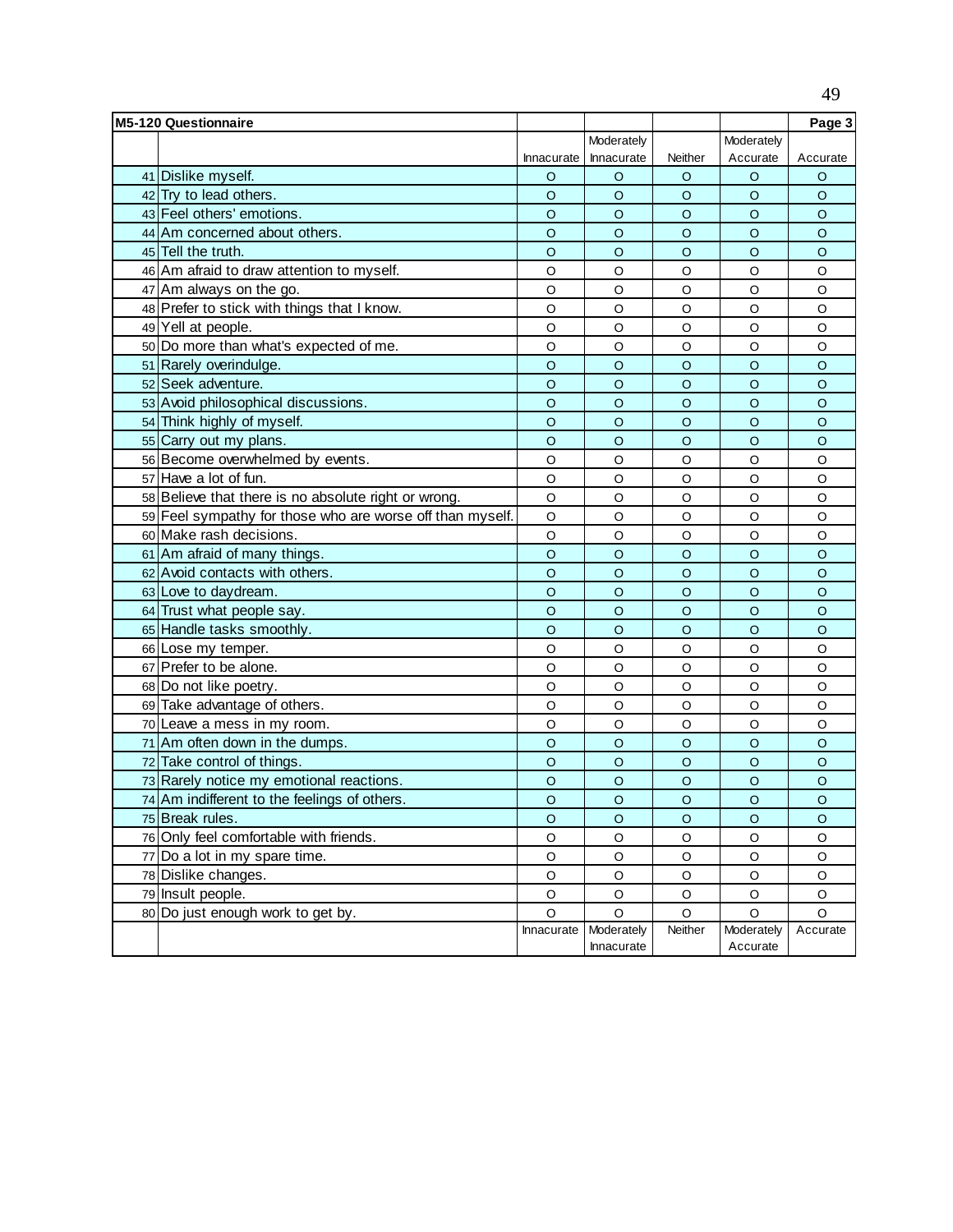| <b>M5-120 Questionnaire</b>                            |            |                          |         |                        | Page 4   |
|--------------------------------------------------------|------------|--------------------------|---------|------------------------|----------|
|                                                        |            | Moderately               |         | Moderately             |          |
|                                                        | Innacurate | Innacurate               | Neither | Accurate               | Accurate |
| 81 Easily resist temptations.                          | O          | O                        | O       | O                      | O        |
| 82 Enjoy being reckless.                               | O          | $\circ$                  | $\circ$ | $\circ$                | $\circ$  |
| 83 Have difficulty understanding abstract ideas.       | $\circ$    | $\circ$                  | $\circ$ | O                      | $\circ$  |
| 84 Have a high opinion of myself.                      | $\circ$    | $\circ$                  | $\circ$ | O                      | $\circ$  |
| 85 Waste my time.                                      | $\circ$    | $\circ$                  | $\circ$ | O                      | $\circ$  |
| 86 Feel that I'm unable to deal with things.           | O          | O                        | O       | O                      | $\circ$  |
| 87 Love life.                                          | $\circ$    | O                        | O       | O                      | O        |
| 88 Tend to vote for conservative political candidates. | O          | O                        | O       | O                      | $\circ$  |
| 89 Am not interested in other people's problems.       | O          | O                        | O       | O                      | $\circ$  |
| 90 Rush into things.                                   | $\circ$    | O                        | O       | O                      | O        |
| 91 Get stressed out easily.                            | $\circ$    | $\circ$                  | $\circ$ | $\circ$                | $\circ$  |
| 92 Keep others at a distance.                          | $\circ$    | $\circ$                  | $\circ$ | O                      | $\circ$  |
| 93 Like to get lost in thought.                        | $\circ$    | $\circ$                  | $\circ$ | $\circ$                | $\circ$  |
| 94 Distrust people.                                    | $\circ$    | $\circ$                  | $\circ$ | $\circ$                | $\circ$  |
| 95 Know how to get things done.                        | $\circ$    | $\circ$                  | $\circ$ | $\circ$                | $\circ$  |
| 96 Am not easily annoyed.                              | $\circ$    | $\circ$                  | $\circ$ | O                      | $\circ$  |
| 97 Avoid crowds.                                       | O          | $\circ$                  | $\circ$ | O                      | $\circ$  |
| 98 Do not enjoy going to art museums.                  | O          | O                        | O       | O                      | O        |
| 99 Obstruct others' plans.                             | O          | $\circ$                  | O       | O                      | $\circ$  |
| 100 Leave my belongings around.                        | $\circ$    | O                        | O       | O                      | $\circ$  |
| 101 Feel comfortable with myself.                      | $\circ$    | $\circ$                  | $\circ$ | $\circ$                | $\circ$  |
| 102 Wait for others to lead the way.                   | $\circ$    | $\circ$                  | $\circ$ | $\circ$                | $\circ$  |
| 103 Don't understand people who get emotional.         | $\circ$    | $\circ$                  | $\circ$ | $\circ$                | $\circ$  |
| 104 Take no time for others.                           | $\circ$    | $\circ$                  | $\circ$ | O                      | $\circ$  |
| 105 Break my promises.                                 | $\circ$    | $\circ$                  | $\circ$ | $\circ$                | $\circ$  |
| 106 Am not bothered by difficult social situations.    | O          | O                        | O       | O                      | O        |
| 107 Like to take it easy.                              | O          | O                        | $\circ$ | O                      | $\circ$  |
| 108 Am attached to conventional ways.                  | $\circ$    | O                        | O       | O                      | O        |
| 109 Get back at others.                                | $\circ$    | O                        | O       | O                      | O        |
| 110 Put little time and effort into my work.           | O          | O                        | O       | O                      | O        |
| 111 Am able to control my cravings.                    | $\circ$    | $\circ$                  | $\circ$ | $\circ$                | $\circ$  |
| 112 Act wild and crazy.                                | $\circ$    | $\circ$                  | $\circ$ | $\circ$                | $\circ$  |
| 113 Am not interested in theoretical discussions.      | $\circ$    | $\circ$                  | $\circ$ | $\circ$                | $\circ$  |
| 114 Boast about my virtues.                            | $\circ$    | O                        | $\circ$ | $\circ$                | $\circ$  |
| 115 Have difficulty starting tasks.                    | $\circ$    | $\circ$                  | $\circ$ | O                      | $\circ$  |
| 116 Remain calm under pressure.                        | O          | O                        | O       | O                      | O        |
| 117 Look at the bright side of life.                   | $\hbox{O}$ | $\circ$                  | O       | O                      | O        |
| 118 Believe that we should be tough on crime.          | $\hbox{O}$ | $\circ$                  | O       | O                      | $\circ$  |
| 119 Try not to think about the needy.                  | O          | O                        | O       | O                      | O        |
| 120 Act without thinking.                              | $\circ$    | $\circ$                  | O       | O                      | $\circ$  |
|                                                        | Innacurate | Moderately<br>Innacurate | Neither | Moderately<br>Accurate | Accurate |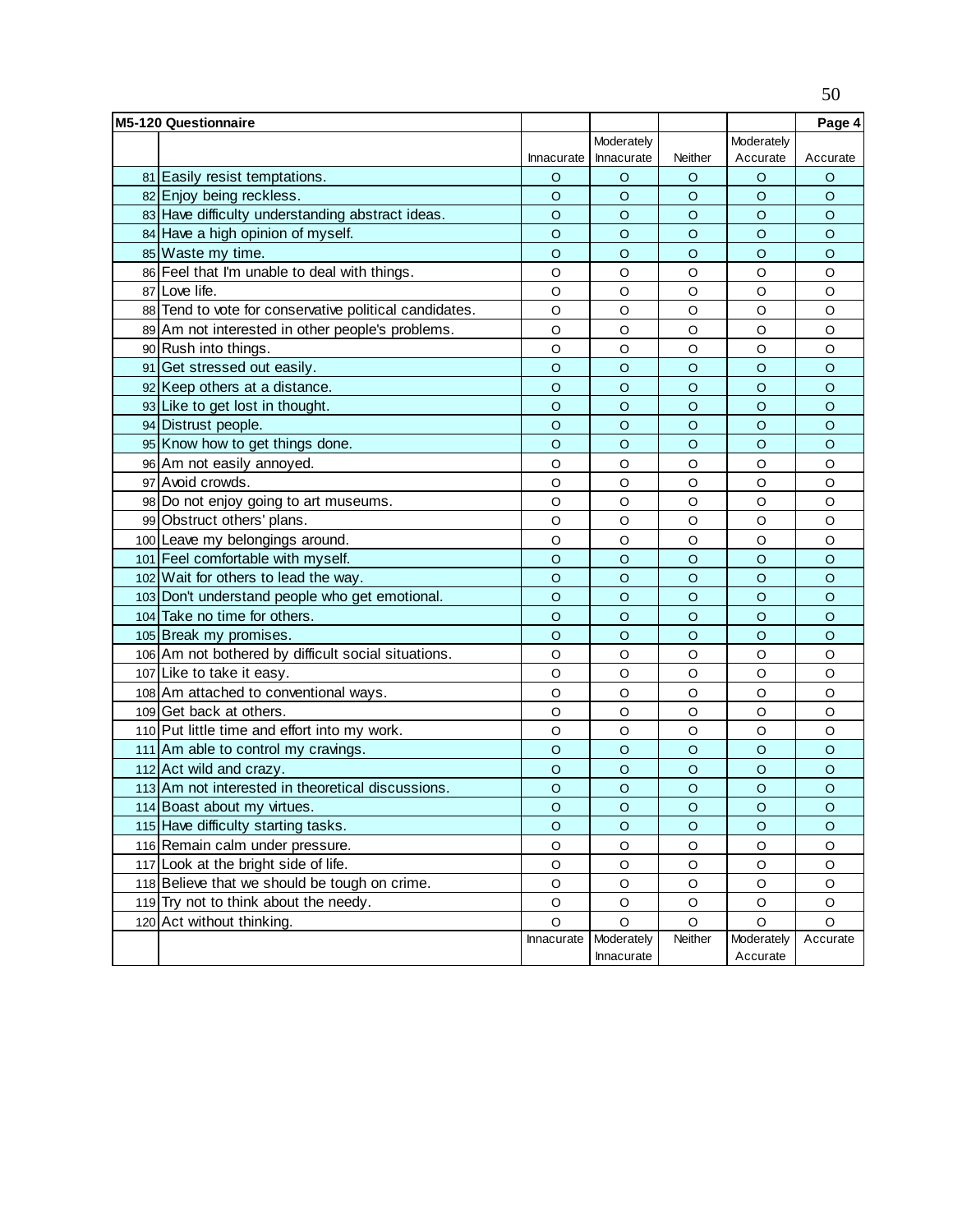## **Modern Sexism Scale (MS)**

<span id="page-50-0"></span>Following are several statements about various social issues. Please indicate whether you agree or disagree with the statements by using the following scale.

| 0        |          |          |          |          |          |
|----------|----------|----------|----------|----------|----------|
| disagree | disagree | disagree | agree    | agree    | agree    |
| strongly | somewhat | slightly | slightly | somewhat | strongly |

- 1. Women often miss out on good jobs due to sexual discrimination.
- 2. It is rare to see women treated in a sexist manner on television.
- 3. Society has reached the point where women and men have equal opportunities for achievement.
- 4. It is easy to understand the anger of women's groups in America.
- 5. Over the past few years, the government and news media have been showing more concern about the treatment of women than is warranted by women's actual experiences.
- 6. Discrimination against women is no longer a problem in the United States.
- 7. On average, people in our society treat husbands and wives equally.

<sup>8.</sup> It is easy to understand why women's groups are still concerned about societal limitations of women's opportunities.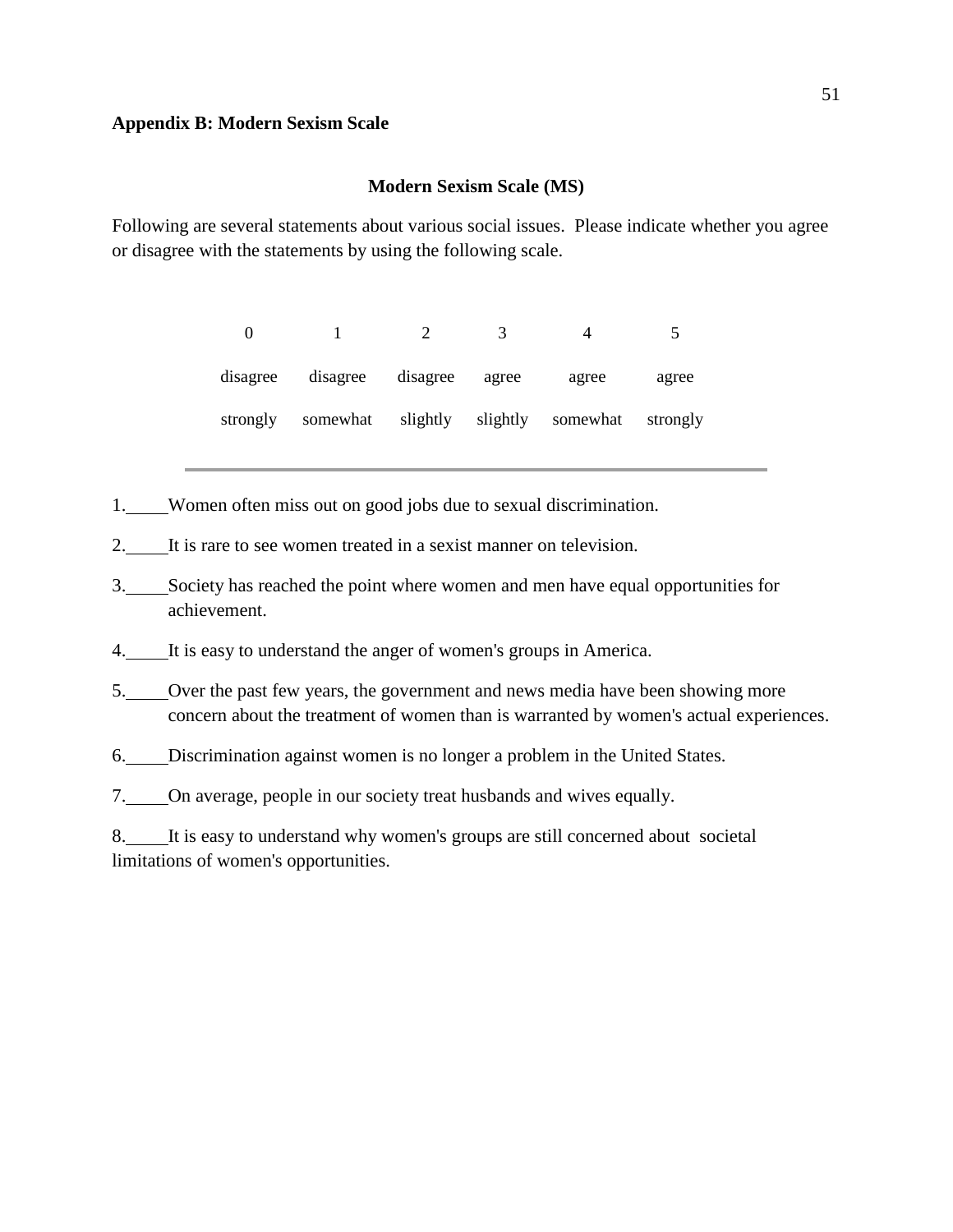Ambivalent Sexism Inventory (ASI)

<span id="page-51-0"></span>Below are a series of statements concerning men and women and their relationships in contemporary society. Please indicate the degree to which you agree or disagree with each statement using the scale below:

0 1 2 3 4 5 disagree disagree disagree agree agree agree strongly somewhat slightly slightly somewhat strongly

\_\_\_\_ 1. No matter how accomplished he is, a man is not truly complete as a person unless he has the love of a woman.

\_\_\_\_ 2. Many women are actually seeking special favors, such as hiring policies that favor them over men, under the guise of asking for "equality."

\_\_\_\_ 3. In a disaster, women ought not necessarily to be rescued before men.

\_\_\_\_ 4. Most women interpret innocent remarks or acts as being sexist.

\_\_\_\_ 5. Women are too easily offended.

\_\_\_\_ 6. People are often truly happy in life without being romantically involved with a member of the other sex.

\_\_\_\_ 7. Feminists are not seeking for women to have more power than men.

\_\_\_\_ 8. Many women have a quality of purity that few men possess.

- \_\_\_\_ 9. Women should be cherished and protected by men.
- \_\_\_\_ 10. Most women fail to appreciate fully all that men do for them.
- \_\_\_\_ 11. Women seek to gain power by getting control over men.
- 12. Every man ought to have a woman whom he adores.
- \_\_\_\_ 13. Men are complete without women.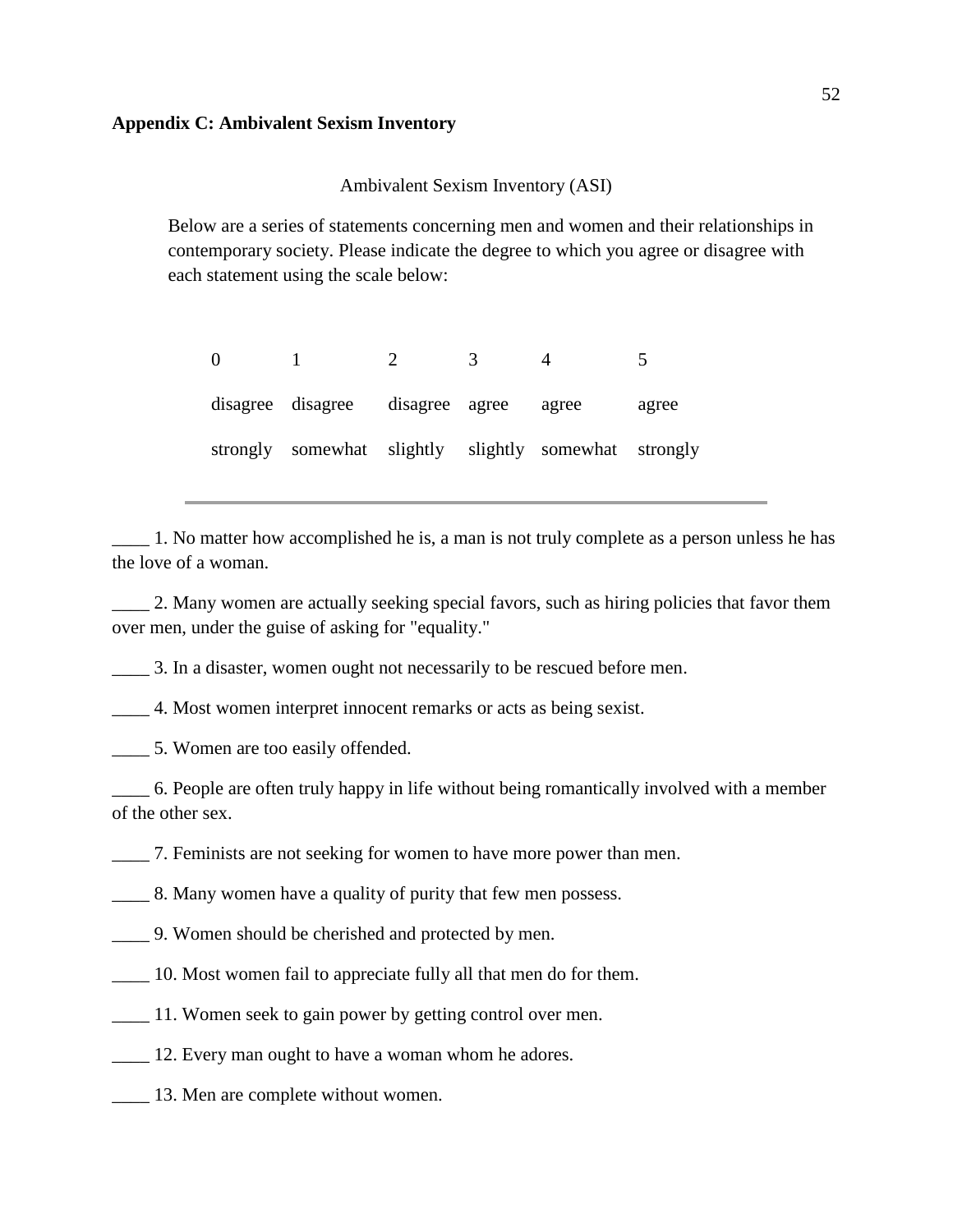\_\_\_\_ 14. Women exaggerate problems they have at work.

\_\_\_\_ 15. Once a woman gets a man to commit to her, she usually tries to put him on a tight leash.

\_\_\_\_ 16. When women lose to men in a fair competition, they typically complain about being discriminated against.

17. A good woman should be set on a pedestal by her man.

\_\_\_\_ 18. There are actually very few women who get a kick out of teasing men by seeming sexually available and then refusing male advances.

\_\_\_\_ 19. Women, compared to men, tend to have a superior moral sensibility.

20. Men should be willing to sacrifice their own well being in order to provide financially for the women in their lives.

\_\_\_\_ 21. Feminists are making entirely reasonable demands of men.

\_\_\_\_ 22. Women, as compared to men, tend to have a more refined sense of culture and good taste.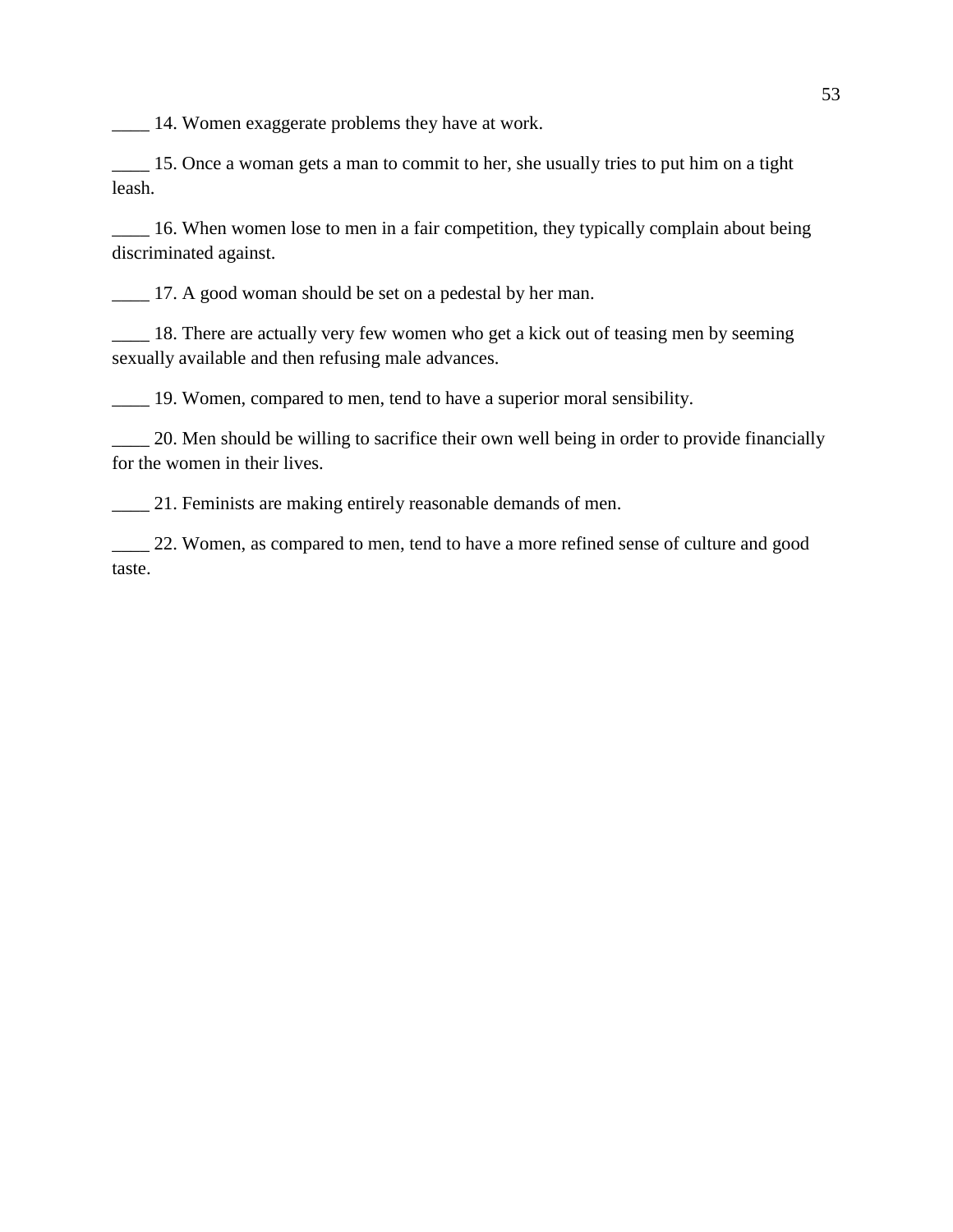## <span id="page-53-0"></span>**Appendix D: Attitudes Toward Women Scale**

#### **Attitudes Toward Women Scale (AWS)**

Instructions: The statements listed below describe attitudes toward the roles of women in society which different people have. There are no right or wrong answers, only opinions. You are asked to express your feelings about each statement by indicating whether you (A) agree strongly, (B) agree mildly, (C) disagree mildly, or (D) disagree strongly.

1. Swearing and obscenity are more repulsive in the speech of a woman than of a man.

A B C D Agree strongly Agree mildly Disagree mildly Disagree strongly

2\* Women should take increasing responsibility for leadership in solving the intellectual and social problems of the day.

A B C D Agree strongly Agree mildly Disagree mildly Disagree strongly

3.\* Both husband and wife should be allowed the same grounds for divorce.

A B C D Agree strongly Agree mildly Disagree mildly Disagree strongly

## 4. Telling dirty jokes should be mostly a masculine prerogative.

A B C D Agree strongly Agree mildly Disagree mildly Disagree strongly

## 5. Intoxication among women is worse than intoxication among men.

A B C D Agree strongly Agree mildly Disagree mildly Disagree strongly

# 6.\* Under modern economic conditions with women being active outside the home, men should share in household tasks such as washing dishes and doing the laundry.

A B C D Agree strongly Agree mildly Disagree mildly Disagree strongly

7.\* It is insulting to women to have the "obey" clause remain in the marriage service.

A B C D Agree strongly Agree mildly Disagree mildly Disagree strongly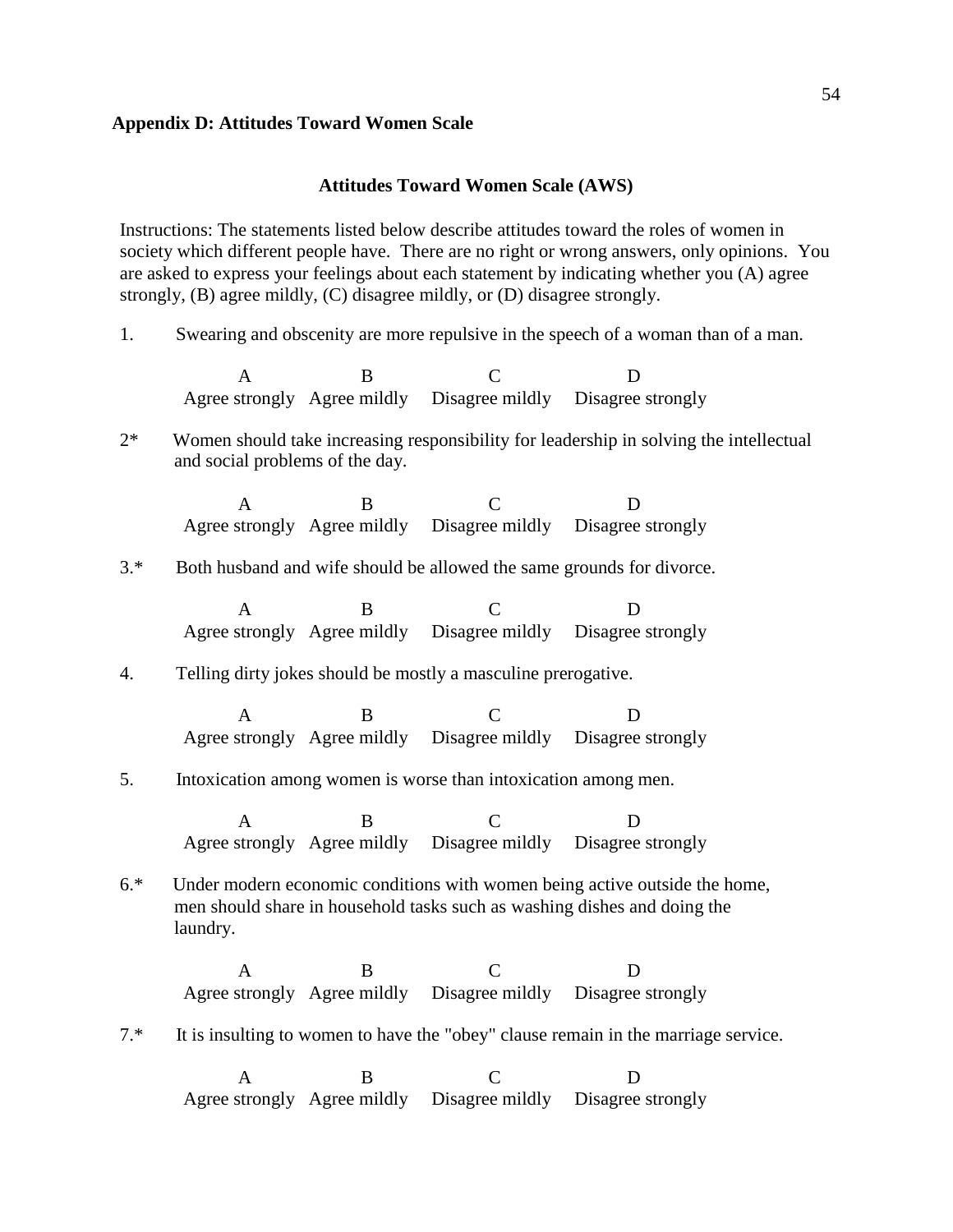8.\* There should be a strict merit system in job appointment and promotion without regard to sex.

|        | $\mathbf{A}$                                                                                                        | B            | $\mathcal{C}$                                        | D                                                                             |  |  |  |
|--------|---------------------------------------------------------------------------------------------------------------------|--------------|------------------------------------------------------|-------------------------------------------------------------------------------|--|--|--|
|        |                                                                                                                     |              |                                                      | Agree strongly Agree mildly Disagree mildly Disagree strongly                 |  |  |  |
| $9.*$  |                                                                                                                     |              | A woman should be free as a man to propose marriage. |                                                                               |  |  |  |
|        | $\mathsf{A}$                                                                                                        | <sub>R</sub> | $\overline{C}$                                       | D                                                                             |  |  |  |
|        |                                                                                                                     |              |                                                      | Agree strongly Agree mildly Disagree mildly Disagree strongly                 |  |  |  |
| 10.    | and mothers.                                                                                                        |              |                                                      | Women should worry less about their rights and more about becoming good wives |  |  |  |
|        | A                                                                                                                   | <sub>R</sub> | $\overline{C}$                                       | D                                                                             |  |  |  |
|        |                                                                                                                     |              |                                                      | Agree strongly Agree mildly Disagree mildly Disagree strongly                 |  |  |  |
| $11.*$ | Women earning as much as their dates should bear equally the expense when they go<br>out together.                  |              |                                                      |                                                                               |  |  |  |
|        | A                                                                                                                   | B            | $\mathcal{C}$                                        | D                                                                             |  |  |  |
|        |                                                                                                                     |              |                                                      | Agree strongly Agree mildly Disagree mildly Disagree strongly                 |  |  |  |
| $12.*$ | Women should assume their rightful place in business and all the professions along<br>with men.                     |              |                                                      |                                                                               |  |  |  |
|        | A                                                                                                                   | B            | $\mathsf{C}$                                         | D                                                                             |  |  |  |
|        |                                                                                                                     |              |                                                      | Agree strongly Agree mildly Disagree mildly Disagree strongly                 |  |  |  |
| 13.    | A woman should not expect to go to exactly the same places or to have quite the<br>same freedom of action as a man. |              |                                                      |                                                                               |  |  |  |
|        | A                                                                                                                   | B.           | $\subset$                                            | D                                                                             |  |  |  |
|        |                                                                                                                     |              |                                                      | Agree strongly Agree mildly Disagree mildly Disagree strongly                 |  |  |  |
| 14.    | Sons in a family should be given more encouragement to go to college than daughters.                                |              |                                                      |                                                                               |  |  |  |
|        | A                                                                                                                   | B            | C                                                    | D                                                                             |  |  |  |
|        |                                                                                                                     |              |                                                      | Agree strongly Agree mildly Disagree mildly Disagree strongly                 |  |  |  |
|        |                                                                                                                     |              |                                                      |                                                                               |  |  |  |

15. It is ridiculous for a woman to run a locomotive and for a man to darn socks.

A B C D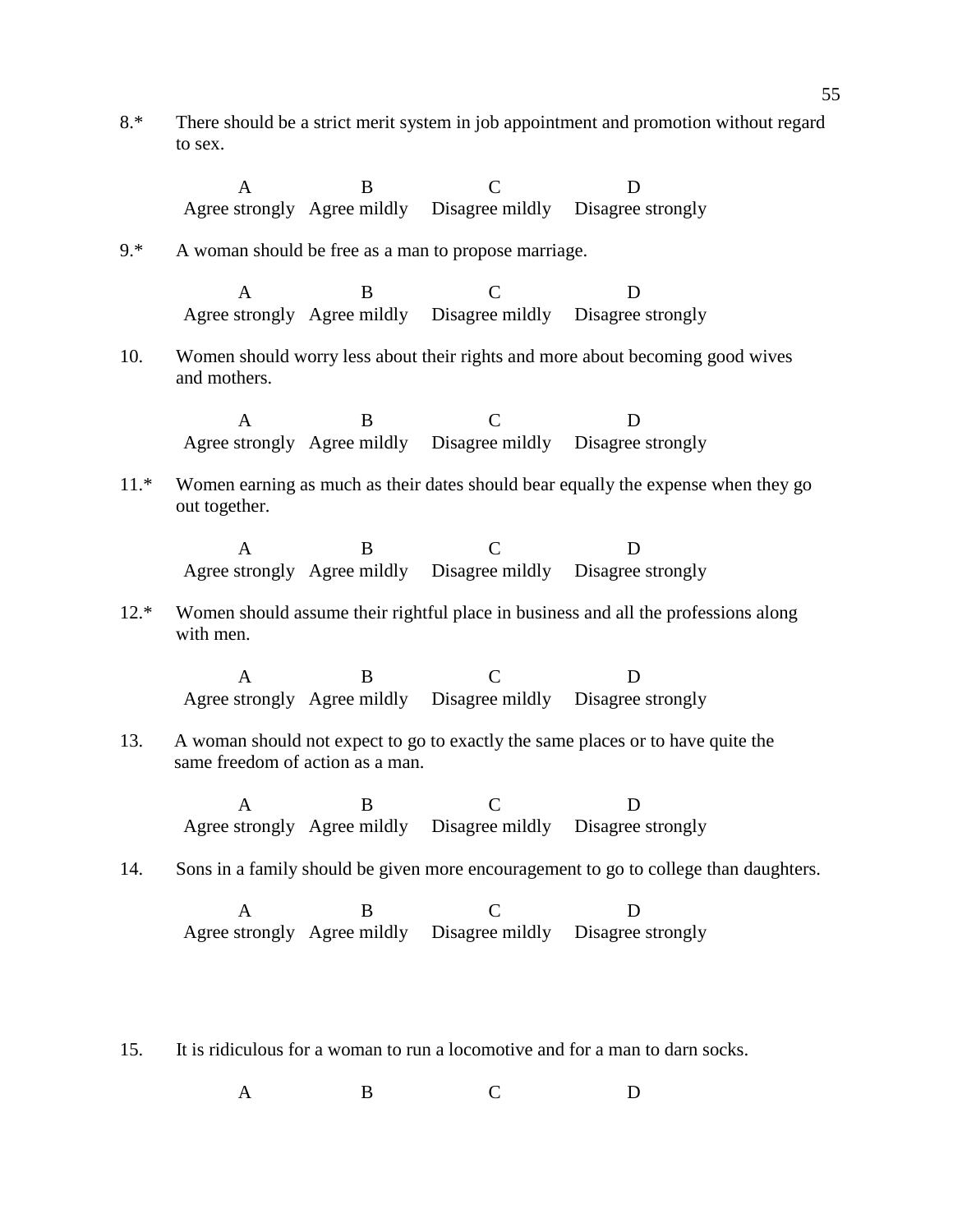Agree strongly Agree mildly Disagree mildly Disagree strongly

16. In general, the father should have greater authority than the mother in the bringing up of children.

A B C D Agree strongly Agree mildly Disagree mildly Disagree strongly 17. Women should be encouraged not to become sexually intimate with anyone before marriage, even their fiancés. A B C D Agree strongly Agree mildly Disagree mildly Disagree strongly 18.\* The husband should not be favored by law over the wife in the disposal of family property or income. A B C D Agree strongly Agree mildly Disagree mildly Disagree strongly 19. Women should be concerned with their duties of childbearing and house tending rather than with desires for professional or business careers. A B C D Agree strongly Agree mildly Disagree mildly Disagree strongly 20. The intellectual leadership of a community should be largely in the hands of men. A B C D Agree strongly Agree mildly Disagree mildly Disagree strongly 21.\* Economic and social freedom is worth far more to women than acceptance of the ideal of femininity which has been set up by men. A B C D Agree strongly Agree mildly Disagree mildly Disagree strongly 22. On the average, women should be regarded as less capable of contributing to economic production than are men. A B C D Agree strongly Agree mildly Disagree mildly Disagree strongly 23. There are many jobs in which men should be given preference over women in being hired or promoted.

A B C D